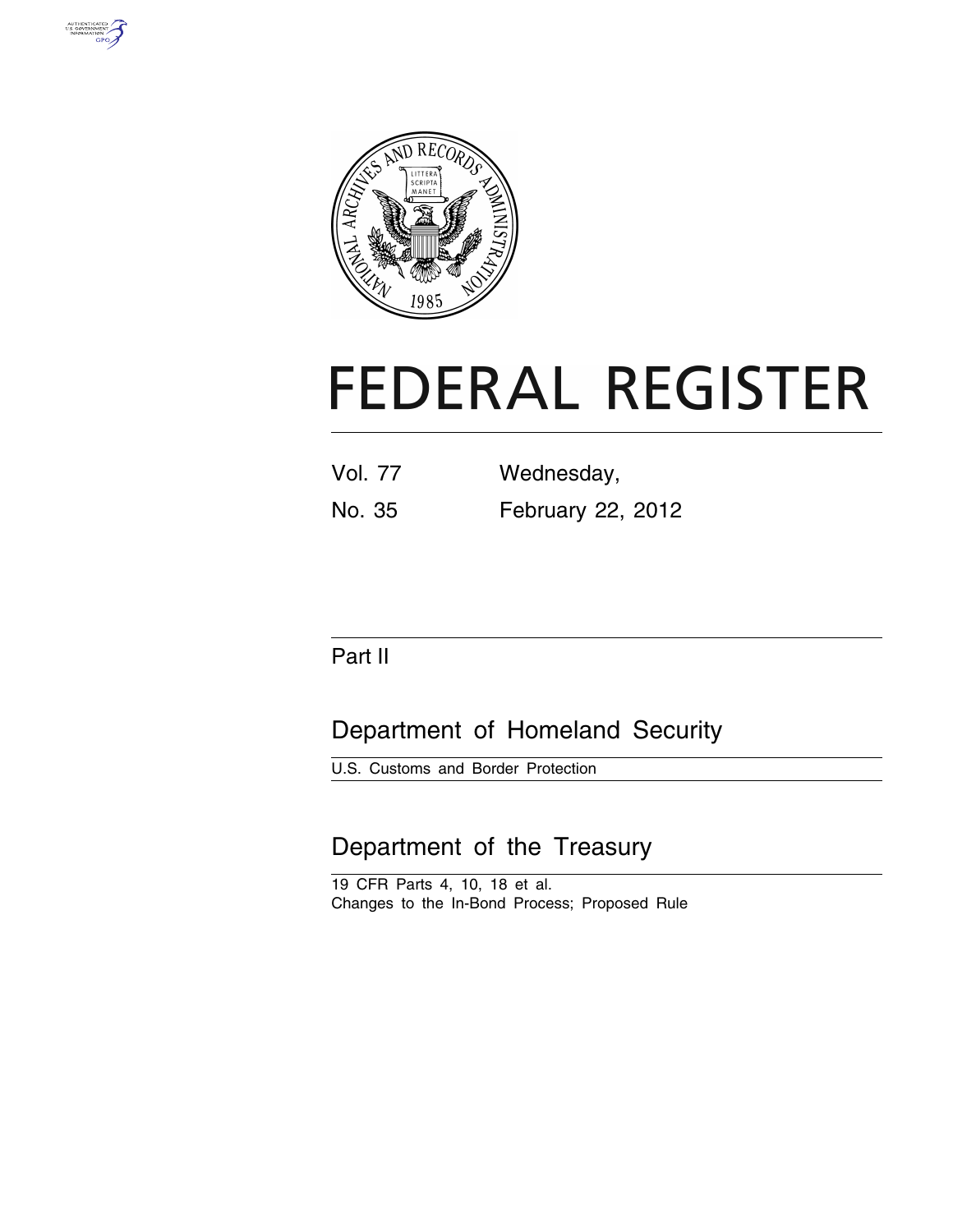# **DEPARTMENT OF HOMELAND SECURITY**

#### **U.S. Customs and Border Protection**

#### **DEPARTMENT OF THE TREASURY**

**19 CFR Parts 4, 10, 18, 19, 113, 122, 123, 141, 142, 143, 144, 146, 151, and 181** 

#### **[USCBP–2012–0002]**

# **RIN 1515–AD81**

#### **Changes to the In-Bond Process**

**AGENCY:** U.S. Customs and Border Protection, Department of Homeland Security; Department of the Treasury. **ACTION:** Notice of proposed rulemaking.

**SUMMARY:** Under the U.S. Customs and Border Protection (CBP) regulations, imported merchandise may be transported in-bond. This process allows imported merchandise to be entered at one U.S. port of entry without appraisement or payment of duties and transported by a bonded carrier to another U.S. port of entry provided all statutory and regulatory conditions are met. At the destination port, the merchandise is officially entered into the commerce of the United States and duties paid, or, the merchandise is exported. CBP is proposing various changes to the in-bond regulations to enhance CBP's ability to regulate and track in-bond merchandise and to ensure that the in-bond merchandise is properly entered and duties are paid or that the in-bond merchandise is exported. Among other things, the proposed changes would: eliminate the paper in-bond application (CBP Form 7512) and require carriers or their agents to electronically file the in-bond application; require additional information on the in-bond application including the six-digit Harmonized Tariff Schedule number, if available, and information relevant to the safety and security of the in-bond merchandise; establish a 30-day maximum time to transport in-bond merchandise between United States ports, for all modes of transportation except pipeline; require carriers to electronically request permission from CBP before diverting the in-bond merchandise from its intended destination port to another port; and require carriers to report the arrival and location of the in-bond merchandise within 24 hours of arrival at the port of destination or port of export. CBP also proposes various other changes, including the restructuring of the inbond regulations, so that they are more

logical and better track the in-bond process. At this time, CBP is not proposing to change the in-bond procedures found in the air commerce regulations, except to change certain times periods to conform to the proposed changes in this document. **DATES:** Comments must be received on or before April 23, 2012.

**FOR FURTHER INFORMATION CONTACT:** Gary Schreffler, Office of Field Operations, (202) 344–1535.

**ADDRESSES:** You may submit comments, identified by docket number, by one of the following methods:

• *Federal eRulemaking Portal: [http://](http://www.regulations.gov)  [www.regulations.gov](http://www.regulations.gov)*. Follow the instructions for submitting comments via docket number USCBP–2012–0002.

• *Mail:* Border Security Regulations Branch, Office of Regulations and Rulings, U.S. Customs and Border Protection, Mint Annex, 799 9th Street NW., Washington, DC 20229.

*Instructions:* All submissions received must include the agency name and docket number for this rulemaking. All comments received will be posted without change to *[http://](http://www.regulations.gov) [www.regulations.gov,](http://www.regulations.gov)* including any personal information provided. For detailed instructions on submitting comments and additional information on the rulemaking process, see the ''Public Participation'' heading of the **SUPPLEMENTARY INFORMATION** section of this document.

*Docket:* For access to the docket to read background documents or comments received, go to *[http://](http://www.regulations.gov)  [www.regulations.gov](http://www.regulations.gov)*. Submitted comments may also be inspected during regular business days between the hours of 9 a.m. and 4:30 p.m. at the Office of International Trade, Regulations and Rulings, U.S. Customs and Border Protection, 799 9th Street, NW., 5th Floor, Washington, DC. Arrangements to inspect submitted comments should be made in advance by calling Mr. Joseph Clark at (202) 325–0118.

#### **Table of Contents**

I. Public Participation

#### II. Background

- A. The In-Bond System
- B. Legal Authority
- C. Types of In-Bond Entries
- D. The 2007 GAO Report on the In-Bond System
- III. Proposed Amendments to the In-Bond Regulations
	- A. Elimination of CBP Form 7512
	- B. New Information Requirements for In-Bond Shipments
	- C. 30-Day Transit Times Between Ports
	- D. Diversion of In-Bond Cargo
- E. Report of Arrival
- F. Change to the Immediate Exportation (IE) Rules
- G. Sealing of Conveyances and Report of Seal Number to CBP
- H. Changes Necessitated by the Proposal to Require Electronic Filing
- I. Miscellaneous Changes to Parts 18 and 19
- J. Non-Substantive Changes
- K. List of Proposed Changes

#### IV. Regulatory Analyses

- A. Executive Order 12866—Regulatory Planning and Review
- B. Regulatory Flexibility Act
- C. Unfunded Mandates Reform Act of 1995
- D. Paperwork Reduction Act
- V. Signing Authority
- VI. Proposed Regulatory Amendments

#### **Table of Acronyms**

- ABI Automated Broker Interface
- GAO Government Accountability Office
- IE Immediate Exportation
- IT Immediate Transportation
- T&E Transportation and Exportation

# **SUPPLEMENTARY INFORMATION:**

#### **I. Public Participation**

Interested persons are invited to participate in this rulemaking by submitting written data, views, or arguments on all aspects of the proposed rule. U.S. Customs and Border Protection (CBP) also invites comments that relate to the economic, environmental or federalism effects that might result from this proposed rule. Comments that will provide the most assistance to CBP in developing these procedures will reference a specific portion of the proposed rule, explain the reason for any recommended change, and include data, information, or authority that support such recommended change.

# **II. Background**

#### *A. The In-Bond System*

Generally, when a shipment of merchandise reaches the United States, the merchandise in the shipment may be entered for consumption, entered for warehouse, admitted into a foreign trade zone or entered for transportation inbond to another port. The focus of this proposed rule is on merchandise that is entered for transportation in-bond. Transportation of merchandise in-bond is the movement of imported merchandise, secured by a bond, from one port to another prior to the appraisement of the merchandise and prior to the payment of duties. The transportation of merchandise in-bond is frequently referred to as an in-bond movement or shipment.

Currently, in-bond merchandise may be transported through the United States without appraisement or the payment of duties, provided the carrier or other appropriate party obtains a bond and files a transportation entry on a CBP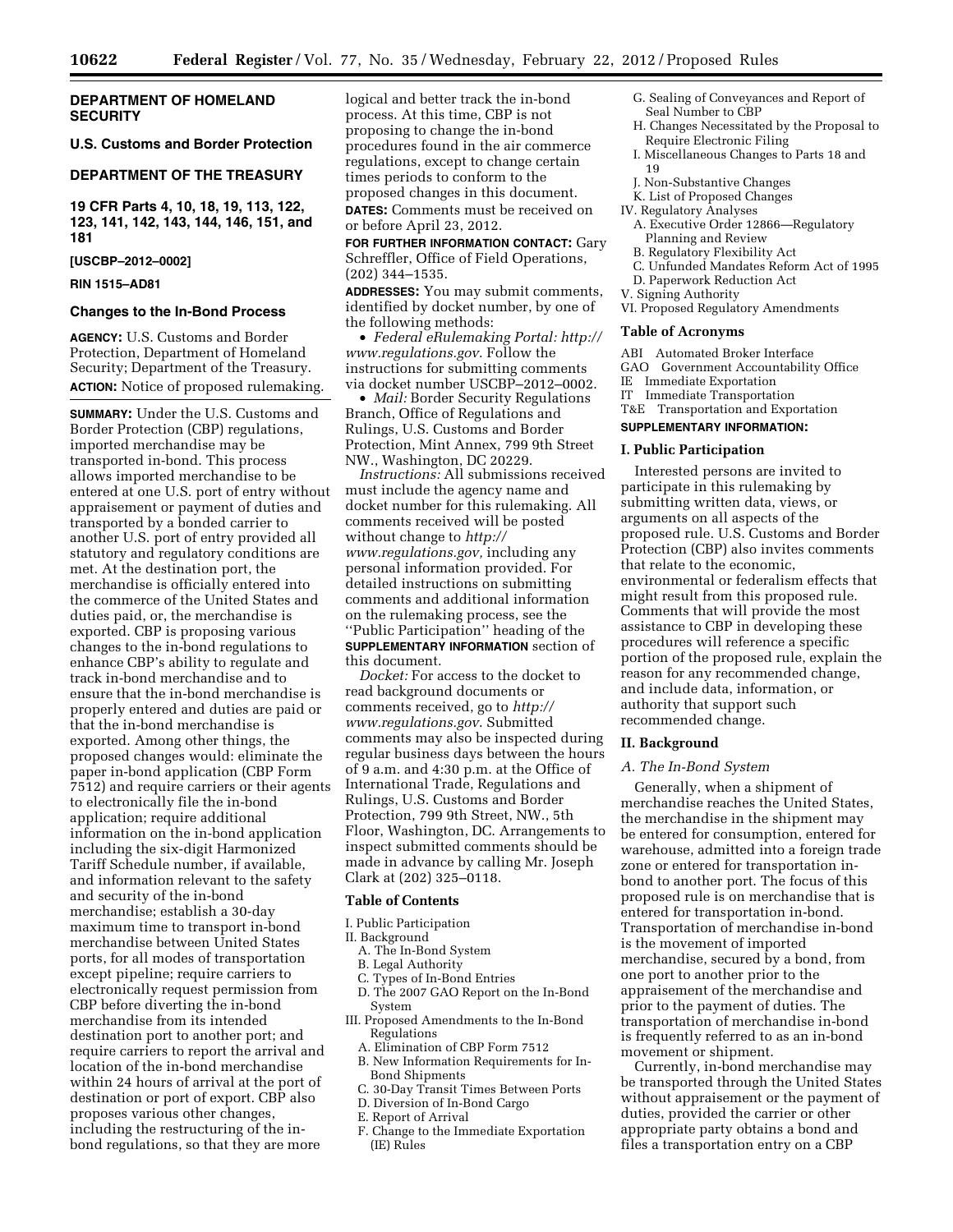Form 7512. When the in-bond merchandise reaches its destination, it must be entered for consumption, entered for warehouse, or exported. The bond requires the bonded carrier to comply with all laws and regulations governing the receipt, safekeeping, and disposition of bonded merchandise. The transportation entry accounts for the movement of the merchandise during the in-bond process.

The in-bond system is widely used. According to a 2007 Report from the U.S. Government Accountability Office  $(GAO)$ ,<sup>1</sup> in-bond shipments represent 30 to 60 percent of all imports that move through U.S. ports. This in-bond system provides flexibility to importers and facilitates the flow of trade and commerce by allowing importers and other interested parties to choose when and where to enter imported merchandise into the commerce of the United States or when and where to warehouse or export the merchandise. This enables the importer to delay payment of applicable duties for imported merchandise. The in-bond system also allows merchandise to be transported and exported without the payment of duties and without having to meet all of the entry requirements necessary to enter the goods into the commerce of the United States.

# *B. Legal Authority*

Subject to specified exceptions, 19 U.S.C. 1484 requires the ''importer of record'' to use reasonable care to make entry by filing appropriate entry documentation to enable CBP to determine whether such cargo may be released from CBP's custody and to declare the value and classification and other relevant information to enable CBP to properly assess duties on the merchandise, collect accurate statistics, and determine whether any other applicable requirements of law are met.

Two of the specified exceptions in 19 U.S.C. 1484 concern merchandise entered for immediate transportation to another port (19 U.S.C. 1552) and merchandise entered for transportation and exportation (19 U.S.C. 1553). Pursuant to these sections, merchandise may be entered at a U.S. port of entry without appraisement or the payment of duties, for transportation to another port for entry into U.S. commerce or for exportation, provided that all statutory and regulatory conditions are met.

Specifically, merchandise may be entered without the payment of duties if the merchandise is transported by a bonded carrier to another U.S. port (the port of destination or the port of export). Upon arrival at the port of destination or export, several options are available regarding the in-bond merchandise. The merchandise may be, among other things, entered for consumption, entered for further transportation by a bonded carrier to another port, or exported to a foreign port. In addition, pursuant to 19 U.S.C. 1551a, bonded cartmen and lightermen are allowed to transport in-bond merchandise between certain specified ports.

Pursuant to 19 U.S.C. 1623 and 1624, the Secretary of the Treasury is authorized, by regulation or specific instruction, to require bonds as necessary for the protection of the revenue or to ensure compliance with applicable laws and regulations. Following the enactment of the Homeland Security Act of 2002 (107 Pub. L. 296, 116 Stat. 2135), on May 15, 2003, the Secretary of the Treasury delegated certain powers to perform customs revenue functions to the Secretary of Homeland Security. *See*  Treasury Department Order 100–16.

The applicable regulations regarding the in-bond system issued under the above authorities are set forth in title 19 of the Code of Federal Regulations (19 CFR), Parts 18, 122, and 123. Part 18 covers ''Transportation in bond and merchandise in transit;'' part 122 covers ''Air Commerce regulations;'' and part 123 covers ''Customs relations with Canada and Mexico.''

# *C. Types of In-Bond Entries*

The CBP regulations provide for several types of in-bond entries. The most commonly used in-bond entries are: Immediate Transportation (IT), Transportation and Exportation (T&E), and Immediate Exportation (IE). An IT entry allows merchandise, upon its arrival at a U.S. port, to be transported to another U.S. port, where a subsequent entry must be filed. *See* 19 U.S.C. 1552 and 19 CFR 18.11. A T&E entry allows merchandise to be entered at a U.S. port for transit through the United States to another U. S. port, where the merchandise is exported without the payment of duties. *See* 19 U.S.C. 1553 and 19 CFR 18.20. An IE entry allows cargo that has arrived at a U.S. port to be immediately exported from that same port without the payment of duties. *See*  19 CFR 18.7 and 18.25.

# *D. The 2007 GAO Report on the In-Bond System*

This Notice of Proposed Rulemaking (NPRM) addresses certain weaknesses in the in-bond system identified by the Government Accountability Office (GAO) in a report to Congress dated April 2007 (GAO Report).2 The GAO concluded that CBP does not adequately monitor and track in-bond goods; in particular, CBP does not consistently reconcile the in-bond document issued at the port of first arrival with documents at the port of destination or port of export. The GAO found that this diminishes CBP's ability to ensure that the cargo is either officially entered, with appropriate duties or quotas applied, or is in fact exported.3

The GAO observed that the in-bond regulations provide unusual flexibility for the trade community. For example, the GAO noted that the regulations currently allow carriers from 15 to 60 days, depending on the mode of shipment, to reach their final destination and allow carriers to change a shipment's final destination without notifying CBP. The GAO also concluded that the in-bond system collects inadequate information about the inbond merchandise, thus undermining CBP's efforts to manage associated security risks and ensure proper targeting of inspections.4 The GAO identified the in-bond regulations as a major contributing factor to these weaknesses of the in-bond system, and stated that both CBP's infrastructure and regulations had not kept pace with the dramatic increase in trade.5

In response to the GAO report, CBP conducted an internal audit, formed a working group comprised of CBP inbond experts, and worked closely with the trade community to identify solutions to the in-bond system's regulatory weaknesses. This NPRM reflects those deliberations and addresses the GAO's concerns by proposing various amendments to the in-bond regulations. The specific changes to the regulations are discussed in Section III. In conjunction with the proposed regulatory changes, CBP is also in the process of expanding and modernizing the capabilities of its centralized commercial trade processing system, the Automated Commercial Environment (ACE). This expansion and modernization of ACE will facilitate the implementation of the proposed regulatory changes. To eliminate errors in reporting overdue in-bond

<sup>1</sup>U.S. Government Accountability Office, Report to the Committee on Finance, U.S. Senate, International Trade: Persistent Weaknesses in the In-Bond Cargo System Impede Customs and Border Protection's Ability to Address Revenue, Trade, and Security Concerns, GAO–07–0561 (Washington, DC April 17, 2007).

<sup>2</sup> *Id.* 

<sup>3</sup> *Id.* at 3.

<sup>4</sup> *Id.*  5 *Id.*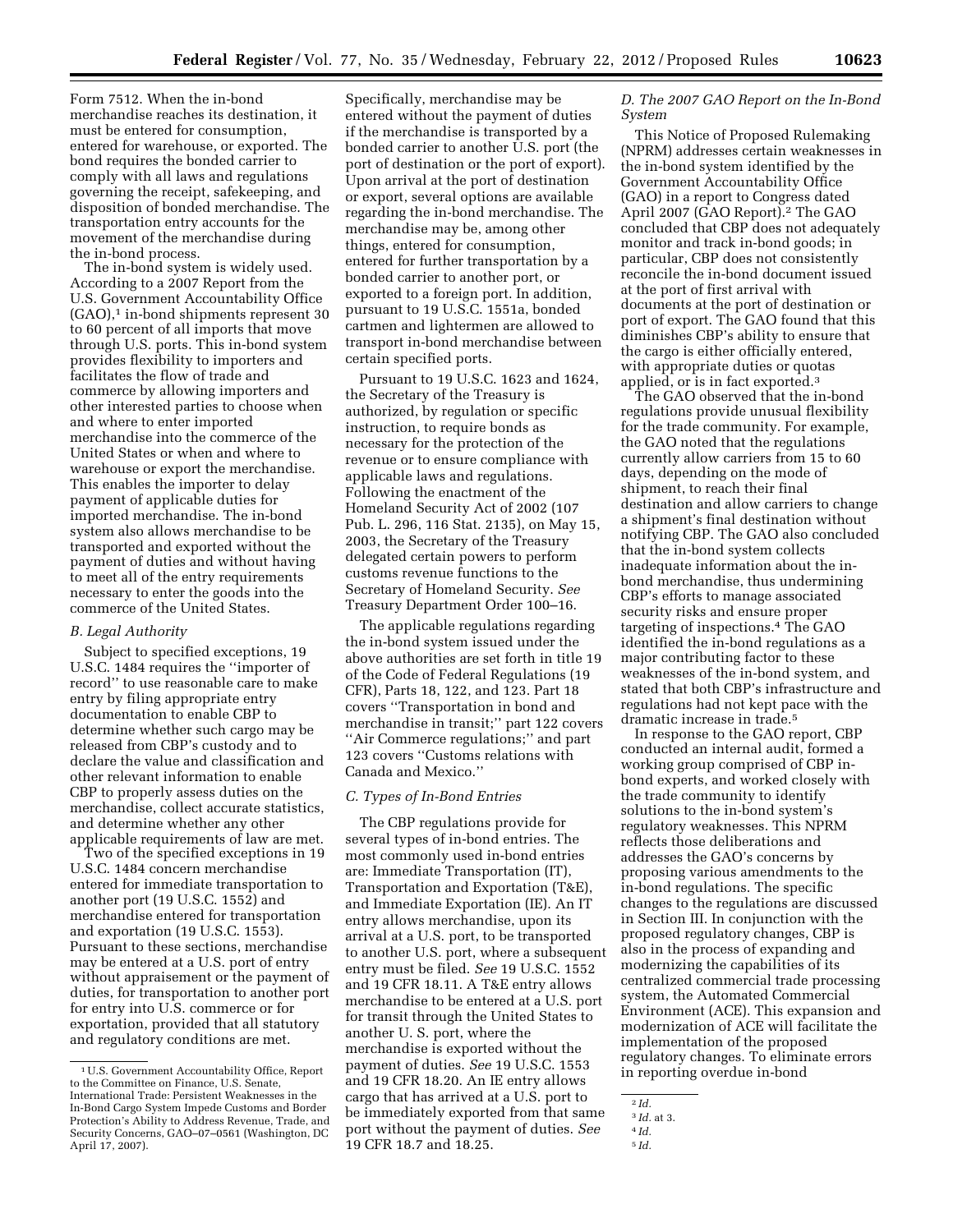movements, CBP is modifying an existing in-bond module in ACE. In addition to these long and short term systemic changes, CBP is implementing changes in policy and oversight of the in-bond process to ensure that the trade community complies with the in-bond requirements and to improve the tracking of in-bond merchandise.

# **III. Proposed Amendments to the In-Bond Regulations**

This document proposes to revise and modernize part 18 and some other parts of the regulations to change the in-bond process from a paper dependent entry process to an automated paperless process. In addition to modernizing the regulations to meet the realities of today's real time shipping environment, the proposed amendments are designed to provide CBP with the necessary tools to better track in-bond merchandise, which is vital to security and enforcing trade compliance. Among the various changes, CBP is proposing the following five major changes to the in-bond process: (1) Except for merchandise transported by pipeline, eliminate the paper in-bond application (CBP Form 7512) and require carriers or their agents to electronically file the in-bond application, (2) require additional information on the in-bond application including the six-digit Harmonized Tariff Schedule number, if available, and information relevant to the safety and security of the in-bond merchandise, (3) establish a 30-day maximum transit time to transport inbond merchandise between United States ports, for all modes of transportation except pipeline, (4) require carriers to electronically request permission from CBP before diverting the in-bond merchandise from its intended destination port to another port, and (5) require carriers to report the arrival and location of the in-bond merchandise within 24 hours of arrival at the port of destination or port of export. At this time, CBP is not proposing to change the in-bond procedures found in the air commerce regulations at 19 CFR part 122, subparts J and L, except to change the specified maximum transit and export times to conform to the proposed changes in Part 18. Any other proposed changes to those subparts will be done in a separate rulemaking.

# *A. Elimination of CBP Form 7512*

For merchandise to be transported inbond, currently the carrier or designated person must obtain a bond and submit an entry document to the appropriate CBP official. *See* 19 CFR 18.2(b). This form is known as CBP Form 7512, or

''Transportation Entry and Manifest of Goods Subject to CBP Inspection and Permit.'' The bonded carrier is responsible for initiating the in-bond shipment, describing the merchandise on the manifest, including the quantity to be delivered for transportation inbond, and ensuring that the cargo is delivered to either the port of destination or the port of export within the prescribed periods, as detailed below.

Paper filing raises security issues because it impedes CBP's ability to consider relevant data about the in-bond merchandise and the in-bond movements on a real-time basis. After the CBP Form 7512 is submitted, a CBP officer must manually input the data into the computer system and then manually close the in-bond transaction records once the in-bond merchandise is entered or exported, a time consuming and costly process. In addition, the lack of information about in-bond movements on a real-time basis makes it difficult for CBP to adequately track what merchandise is moving in-bond, where the goods are, or whether any illegal diversions have occurred. The GAO found, and CBP agrees, that due to the large volume of records and CBP's limited resources, the use of the paper form impedes risk management. In addition, the current paper-based system makes it difficult to target and detect violators, thereby impeding CBP's ability to hold carriers accountable when they fail to adhere to the in-bond requirements. Although some in-bond applications are currently transmitted electronically through the Automated Commercial System (ACS), electronic filing is not mandatory.

To address these issues, CBP proposes to generally require carriers and other authorized persons to submit in-bond applications electronically using a CBPapproved electronic data interchange (EDI) system.6 Electronic filing of the inbond application will facilitate automated screening of in-bond cargo and is necessary to increase security and to maximize CBP's use of limited resources. Electronic filing will also allow CBP to better utilize its enforcement resources to identify and penalize those in-bond filers who fail to adhere to the in-bond requirements. Accordingly, CBP proposes to amend 19 CFR part 18 to require the carriers or one of the parties named in the newly created 19 CFR 18.1(c) to electronically

submit the in-bond application to CBP via a CBP-approved EDI system.

ACS will not be able to support all the functionality required to implement the proposed new requirements for in-bond filers described in detail below, such as the requirements for in-bond filers to provide additional data and information on the in-bond application, to update the in-bond record, to submit and update all diversion requests and CBP's approval of the diversion requests, and to provide the location of the merchandise when reporting arrivals. Therefore, CBP intends to designate ACE as the CBP-approved EDI system for submitting the in-bond application and other information that is required to be submitted under this proposal via a CBP-approved EDI system.7

# *B. New Information Requirements for In-Bond Shipments*

The current regulations generally require only limited information on the in-bond document (CBP Form 7512). In most cases, only a description and quantity of the merchandise are required. *See* 19 CFR 18.2(b). The exception to the general requirement is merchandise entered under an IT entry. The description for IT merchandise must be sufficiently detailed to enable CBP to estimate the duties and taxes that will be owed on the merchandise. *See* 19 CFR 18.11(h). If IT merchandise is subject to detention or supervision of a federal agency, then the description must be sufficient to enable the agency concerned to determine the contents of the shipment. *See* 19 CFR 18.11(e). Additionally, certain textile shipments being transported under an IT bond must be sufficiently described to allow CBP to estimate taxes and duties. *Id.* 

The GAO found that the information that CBP collects on the CBP Form 7512 often lacks sufficient details pertaining to the imported merchandise. GAO noted that importers and shipping agents typically provide imprecise and vague descriptions of the cargo based on the information provided for insurance purposes. The GAO found that this diminishes CBP's ability to assess risks and monitor trade volume and value, and hampers CBP's ability to effectively target trade and revenue violations.

CBP agrees with GAO's observations and concerns. CBP is also of the view that the more detailed information on the in-bond application will enable CBP to better ascertain whether the merchandise to be transported in-bond presents any health, safety, or

<sup>6</sup> Due to the unique circumstances related to pipeline shipments, in-bond applications for these shipments are not subject to electronic filing.

<sup>7</sup>Electronic in-bond requests which are filed via ABI (ABI QP) will be supported in ACE. ABI QP is an electronic in-bond request filed via ABI.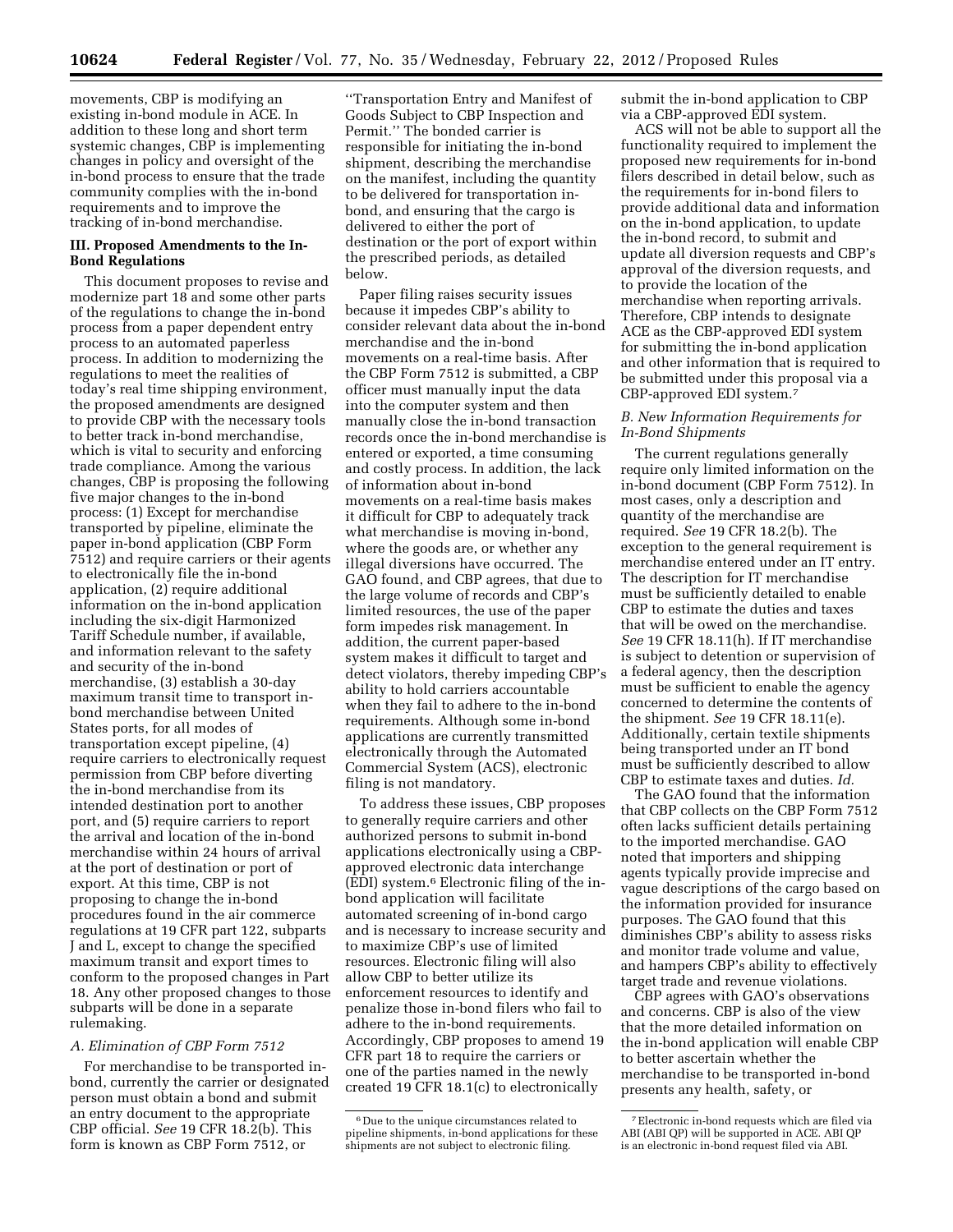conservation issues that need to be addressed. With the additional and more detailed information described below, CBP will be able to provide immediate feedback to carriers on whether their cargo will require additional inspection and screening and enable CBP to enforce other agencies' cargo restrictions on a real-time basis. The proposed requirements, reflected in the proposed amendments to 19 CFR 18.1(d), are listed below.

*Description of the merchandise.*  Under the proposed rule the carrier or other responsible party will be required to provide the six-digit Harmonized Tariff Schedule (HTS) number of the merchandise if it is available. (CBP will also accept the eight or ten-digit HTS number). If the HTS number is not available, then the carrier or other responsible party must provide a detailed description providing the exact nature of the merchandise in sufficient detail to allow CBP and/or another government agency to determine if the merchandise is subject to a rule, regulation, law, standard or ban relating to health, safety or conservation. In either case, if the carrier or other responsible party knows that the merchandise to be transported in-bond is subject to a rule, regulation, law, standard or ban relating to health, safety or conservation enforced by CBP or another government agency, the carrier or other responsible party must provide a statement to this effect on the in-bond application. The statement must include the rule, regulation, law, standard or ban to which the merchandise is subject, and the name of the government agency responsible for enforcing it.

*Prohibited or restricted merchandise.*  The carrier or other responsible party must identify merchandise that is prohibited or subject to restricted importation in the U.S.

*Other identifying information.* The carrier or other responsible party must provide the visa, permit, license or other similar number or identifying information related to the merchandise if such visa, permit, license or other similar information has been issued by the U.S. Government, a foreign government or some other issuing authority.

*Container and seal number.* The carrier or other responsible party must provide the container number in which the merchandise is to be transported inbond and the seal number of the container.

This new information combined with the HTS number or the enhanced description, in the event the HTS number is not available, will enable CBP to better monitor the movement and

required disposition of in-bond merchandise. It will also enable CBP to accurately and timely identify other agencies' jurisdiction over the admissibility of the in-bond merchandise.

These new requirements are reflected in the proposed amendment to the regulations under 19 CFR 18.1(d), except for the container/conveyance seal requirement, which is reflected in section 18.4.

# *C. 30-Day Transit Times Between Ports*

Under the current regulations, the time period to transport in-bond merchandise from the origination port to the destination port, or to the port of export, varies depending on the mode of transit. Currently, in-bond merchandise transported by truck must be delivered within 30 days. *See* 19 CFR 18.2(c)(2). In-bond merchandise arriving by air transit and traveling to a final port of destination in the U.S. by air must be delivered to the destination port within 15 days of arrival at the origination port. *See* 19 CFR 122.119(b). In-bond merchandise that is transported by air to another port for exportation, must be exported within 15 days from the date that it was received by the forwarding airline. *See* 19 CFR 122.120(c). Sea vessels must deliver their in-bond shipments within 60 days from the date that the forwarding carrier takes receipt of the merchandise. *See* 19 CFR 18.2(c)(2). Failure to deliver the merchandise within the prescribed time periods constitutes an irregular delivery and subjects the bonded carrier to liquidated damages claims.

CBP believes that having different time frames for each mode of transportation is confusing and burdensome to both CBP and the trade community. This is due to the fact that cargo is often transported through the in-bond system by more than one mode of transportation. In some cases, in-bond cargo is moved by air, sea, and truck. The set of varied time frames is confusing in this multi-modal environment and creates uncertainty as to which time frame applies. As a result, the required time frames are difficult to enforce. Moreover, the lengthy 60-day time period for sea vessels is not appropriate in today's environment where the supply chain relies on rapid deliveries. During this period, the inbond shipments are often unaccounted for, and transactions are open for too long a period of time, hindering CBP's enforcement and targeting efforts. Therefore, CBP proposes to harmonize the time limits across all modes of transportation, except for pipeline

shipments, which will continue to have no time limit.

After consultations with members of the trade community and observing transportation patterns, CBP has concluded that the 30-day time limit now applicable to truck shipments is a reasonable time period that can be applied for all modes of transportation (except pipeline shipments) and that this time period addresses CBP's security concerns. Therefore, this document proposes to amend 19 CFR to harmonize the maximum time limits across all modes of transportation to 30 days. Under the proposal, subject to certain exceptions, the merchandise must be delivered to CBP at the port of destination or export within 30 days from the date CBP authorizes the inbond movement. This is a change from the current regulations that measure the time frame for delivery from the date the merchandise was delivered to the forwarding carrier. This change will provide transparency and facilitate compliance. This uniform 30-day standard will enable CBP to better track in-bond shipments and will often enable CBP to ascertain at an earlier time point whether a shipment has been improperly diverted.

#### *D. Diversion of In-Bond Cargo*

Under the current regulations, inbond merchandise that is in transit or that has reached the destination port or port of export may be diverted to a new destination port or port of export. With some exceptions, prior application and CBP approval of the diversion is not required. *See* 19 CFR 18.5(a).

The current diversion procedures make it virtually impossible for CBP to identify the ultimate destination of a diverted shipment and to determine whether the merchandise reaches that destination. This presents a security risk, a risk of circumvention of other agencies' admissibility requirements, and a risk that proper duties are not collected. In its report, the GAO noted several instances where in-bond merchandise was diverted without the payment of duties. For example, the GAO reported that ''the United States experienced an estimated \$100 million loss in trade revenue due to more than 7,500 in-bond shipments of apparel that were diverted from Los Angeles to U.S. commerce, from September 1999 through September 2002.'' 8 The GAO also observed that the current regulations undermine CBP's efforts to track in-bond shipments and ensure their proper disposition. The GAO noted that the current regulations allow

<sup>8</sup> GAO report p. 1.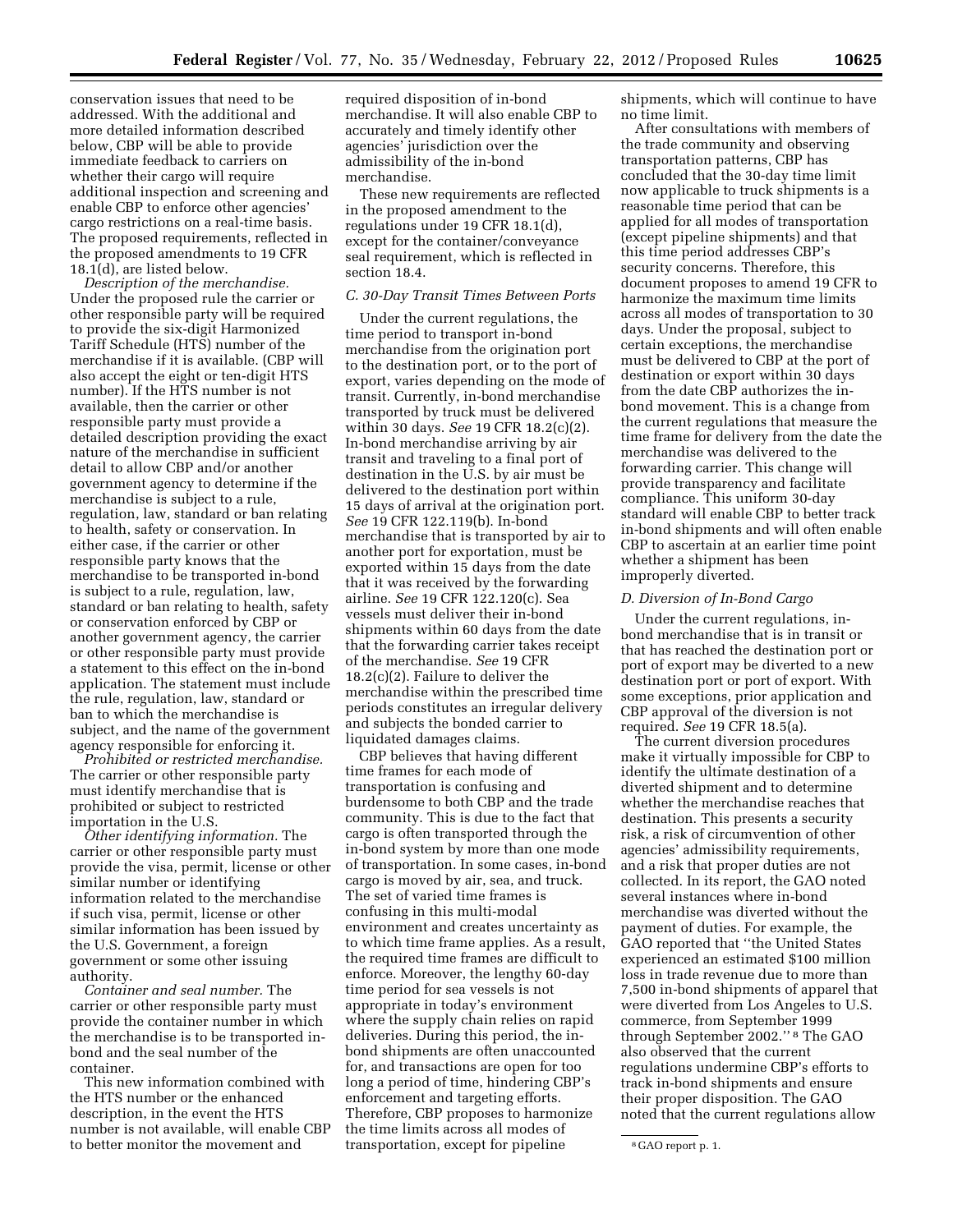an importer or carrier to open an inbond transaction to transport its cargo to one U.S. port, and then initiate an additional in-bond transaction to transport the same cargo to another U.S. port.9 As a result, the importer or carrier gains additional time to transport the cargo and the associated original inbond transaction remains open after the cargo reaches its final destination. As the GAO noted, ''an open in-bond record indicates risk that cargo could have been diverted into U.S. commerce without paying applicable duties or in violation of trade regulations or quotas.'' 10 GAO noted that CBP's inbond regulations that were intended to provide flexibility to business result in it being more difficult to track in-bond transactions.11

CBP agrees that tighter control of cargo transiting between ports, including in-bond merchandise that will be diverted to a different port, is critical to security and is necessary to ensure the proper collection of duties, and to protect the health and safety of consumers.

To address these issues, CBP proposes to amend section 18.5 to require in-bond carriers and other applicable parties to electronically request permission from CBP prior to diverting the imported merchandise to another port. CBP will run the diversion request through its systems to verify other agency requirements and to assess risk. The requestor will receive an electronic response from CBP either authorizing the diversion or, if it is not authorized, indicating the reason for the denial of the diversion request.

CBP also proposes to amend sections 18.2 and 18.5 to close a loophole regarding in-transit times. Under the current regulations, the filing of a new transportation entry has the effect of allowing the carrier additional time to transport the cargo. Under the proposed amendments, neither diversion to another port nor the filing of a new inbond application extends the transit time. In either case, the movement of diverted merchandise must be completed within the original 30 day period.

#### *E. Report of Arrival*

The current regulations require the carrier to report to CBP the arrival of any portion of the in-bond shipment promptly, but no more than two working days after the arrival of the merchandise at the port of destination or the port of export. The carrier

generally must manually surrender the in-bond document, CBP Form 7512, to the port director, as notice of arrival of the merchandise. *See* 19 CFR 18.2(d).

To allow for better tracking, CBP proposes to amend sections 18.2, 18.7 and 18.20 to require the delivering carrier to report the arrival of each inbond shipment within 24 hours of the arrival of the merchandise at the port of destination or the port of export and to require the delivering carrier to transmit the notice of arrival electronically via a CBP-approved EDI system.

CBP is also proposing to amend the regulations at 19 CFR 18.1 by adding paragraph (j) to require the carrier, at time of arrival at the port of destination or the port of export, to electronically provide CBP with the physical location of the in-bond merchandise within the port. This will enable CBP to better monitor cargo in a high volume environment, and thus, to better enforce the in-bond requirements.

To ensure that bond principals and sureties are sufficiently informed of the bond conditions and limitations arising out of the above noted proposed change, CBP proposes to amend 19 CFR 113.63, paragraph (c)(1) to provide that the arrival of the merchandise must be reported within 24 hours after the arrival of the merchandise.

# *F. Change to the Immediate Exportation (IE) Rules*

Entry for Immediate Exportation (IE) is often used when merchandise is unloaded from one conveyance and loaded onto a different conveyance for direct exportation from the U.S. CBP is proposing to amend section 18.25 to require that shipments arriving at a United States port by truck, for which an immediate exportation entry is presented as the sole means of entry, will be denied a permit to proceed and the truck may be turned back to the country from which it came or, at the discretion of the port director, the truck may be allowed to file a new entry. CBP is proposing this change due to the heavy volume of truck shipments arriving in the U.S. from a foreign destination that are entered as for immediate exportation and then promptly exported back to the country from where the shipment originated. This practice has led to a serious problem with congestion at certain ports and has monopolized CBP's limited targeting and enforcement resources at the most congested ports. In some cases, these IE entries were utilized to engage in fraudulent activities and to circumvent international trade laws. This proposed change conforms the

regulations to current CBP policy prohibiting this practice.

# *G. Sealing of Conveyances and Report of Seal Number to CBP*

This document proposes to amend section 18.4 to clarify the rules concerning sealing of conveyances by removing the underutilized and obsolete seal options that are no longer commercially necessary or operationally feasible and adding new requirements.

Specifically, CBP proposes to amend 19 CFR 18.4 to: (1) Require the carrier or other authorized party to seal the containers and/or conveyance with seals pursuant to 19 CFR 24.13 and 24.13a and to ensure that the seals remain intact until the cargo arrives at the port of destination or port of export; (2) require the carrier or other authorized party to transmit the container/ conveyance seal numbers to CBP as part of the in-bond application pursuant to section 18.1(d); (3) provide for the assessment of liquidated damages against the carrier or other authorized party for any unauthorized removal of the seals; and (4) specify that only CBP may waive the seal requirement.

# *H. Changes Necessitated by the Proposal To Require Electronic Filing*

CBP is proposing to update or remove certain provisions in 19 CFR that will no longer be relevant when electronic filing is required.

For example, CBP proposes to delete paragraph 19 CFR 18.1(a)(1) from the regulations. This paragraph generally requires carriers to take receipt of the merchandise within 5 working days after presentation of an entry. For inbond entries filed by paper, this time limit permits CBP officers to more easily verify the receipt of the merchandise by the carrier. Electronic filing will render this provision obsolete.

CBP also proposes to delete paragraphs 19 CFR 18.2(a)(2), (3), and (4), each of which generally requires a CBP officer to supervise the lading of merchandise delivered to a bonded carrier. Paragraph 18.2(a)(2) applies to merchandise delivered to a bonded carrier for transportation in-bond; paragraph 18.2(a)(3) pertains to merchandise delivered from a warehouse to a bonded carrier; and paragraph (a)(4) pertains to merchandise from a Foreign Trade Zone (FTZ) to a bonded carrier. CBP officers no longer physically supervise each lading. CBP has centralized its operations to reflect the great increase in trade volume that has transpired since these regulations were last amended. Under current policy, should a CBP officer wish to examine merchandise, a hold is placed

<sup>9</sup> GAO report p. 23.

<sup>10</sup> GAO report p. 21.

<sup>11</sup> GAO report p. 21–22.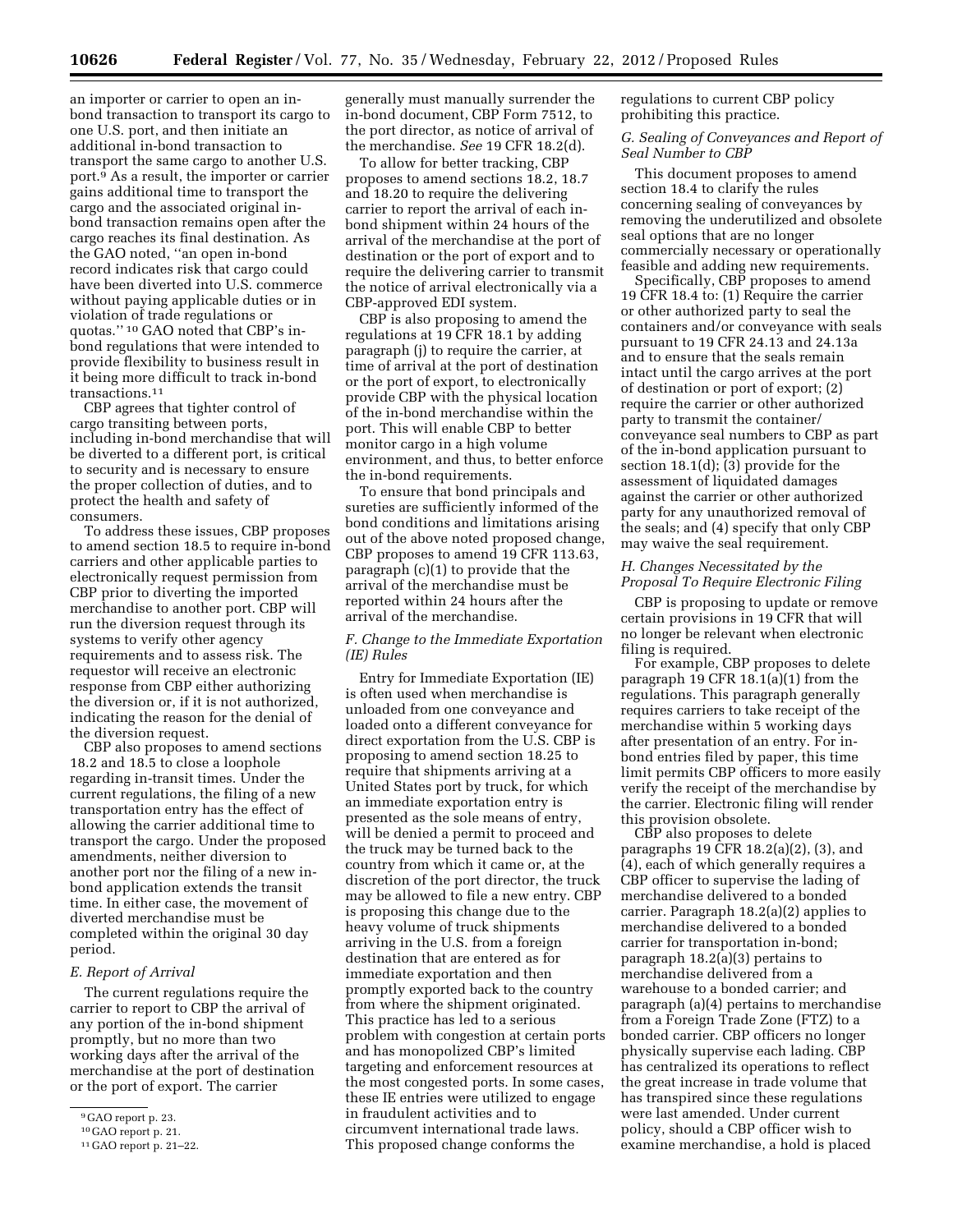on the merchandise so that the shipment and its contents can be reviewed.

CBP also proposes to amend the regulations pertaining to splitting up a shipment for exportation. Under the current regulations, the splitting up of a shipment for exportation is permitted in specified instances: When exportation of a shipment in its entirety is not possible by reason of the different destinations to which portions of the shipment are destined; when the exporting vessel cannot properly accommodate the entire quantity; or in other similar circumstances. The regulations impose no time limits for the exportation of split shipments. The lack of a time limit combined with paper filing of the in-bond application make it virtually impossible for CBP to properly oversee the export of split shipments and to know whether split shipments are properly exported. To address this issue, CBP proposes to amend 19 CFR 18.24(b), to require that all split shipments must be initiated within two days of the date that the split shipment is authorized. The electronic filing of the in-bond application will also help CBP track split shipments.

# *I. Miscellaneous Changes to Parts 18 and 19*

CBP proposes to add a new section 18.0 that will describe the scope of part 18 and define terms that are regularly used in part 18. The defined terms are: Common carrier, Origination port, Port of destination, Port of diversion, and Port of export.

CBP also proposes several amendments to part 18 to ensure that the regulations are consistent with other existing provisions or current CBP policy, to address security concerns, and for clarification purposes.

For example, there is an inconsistency in the regulations regarding what kinds of transportation entries may be used to transport explosives. Although current section 18.11(a) generally prohibits the movement of explosives via an IT entry, section 18.21(d) allows for the movement of explosives via an IT entry provided the importer has first obtained a license or permit from the proper government agency.12 CBP is proposing to delete the prohibition of explosives via an IT entry from section 18.11(a) and to add a new provision (section  $18.1(1)(2)(iv)$  that allows for the

movement of explosives via IT, T&E, and IE entries, provided the importer has first obtained the appropriate license or permit from the proper government agency. Because the new provision will duplicate current section 18.21(d), CBP proposes to delete that paragraph.

CBP is also proposing to move paragraph 19 CFR 18.5(g), currently in the section on diversions, to its own section 19 CFR 18.46. This provision was added to the regulations as part of the Importer Security Filing and Additional Carrier Requirements rulemaking, commonly known as 10+2. That rule was published in the **Federal Register** as an interim final rule on November 25, 2008. (*See* 73 FR 71780). Pursuant to the 10+2 rulemaking, importers and carriers are required to provide CBP with certain data elements via an importer security filing (ISF) before cargo is brought into the United States by vessel. The required information is necessary to improve CBP's ability to identify high-risk shipments. The effective date of the rule was January 26, 2009.

Current paragraph 18.5(g) addresses the procedures to be followed when merchandise which, at the time of the transmission of the ISF, was intended to be entered as an immediate exportation (IE) or transportation and exportation (T&E), is entered instead as a consumption entry. It also addresses the procedures for the diversion of the inbond merchandise. Under the regulation, if the in-bond movement will be diverted to a port other than the port of destination or export, or the IE or T&E is changed to a consumption entry, permission is needed from the port director at the port of origin which may only be granted upon receipt by CBP of a complete ISF filing.13 CBP has received feedback from the trade community that the placement of this provision in the in-bond diversion section is confusing because its scope exceeds diversion situations. CBP agrees and is proposing to move this provision to new section 18.46, entitled: Changes to Importer Security Filing Information. Additionally, CBP is proposing to delete the language requiring permission of the port director at the port of origin to divert merchandise to a new port, as this requirement will now be included in section 18.5.

CBP is proposing to amend 19 CFR 18.7, 18.12, 18.20, 18.25, and 18.26 to clarify the time limit for exporting or

entering in-bond merchandise that has arrived at the port of destination or port of export. This will make it easier for CBP to verify that the in-bond merchandise was in fact either exported or entered. Specifically, CBP is proposing that in-bond merchandise that has arrived at the port of export or destination port must be exported, entered for consumption, or entered under another form of entry, no more than 15 days after the report of the arrival of the merchandise was submitted to CBP. Failure to enter or export the merchandise will result in the merchandise being subject to general order requirements under 19 CFR 4.37, 122.50, and 123.10, as applicable, and the assessment of liquidated damages as appropriate. In accordance with these changes section 18.12(a) is being amended to remove the provision requiring merchandise that has not been entered or exported within six months to be entered for consumption.

CBP is proposing to amend sections 18.7, 18.20, 18.25 and 18.26 to require the bonded carrier to update the in-bond record to reflect that merchandise has been exported and to specify that the port director may require evidence of exportation in accordance with the requirements of 113.55.

CBP is also proposing to remove the clause and legend in paragraph (f) of section 19.15 relating to flour exports to Cuba because the original basis for the provision, to facilitate compliance with the Cuban Reciprocity Treaty of 1902, is no longer applicable due to the termination of the treaty on August 21, 1963.

#### *J. Non-Substantive Changes*

This document also proposes nonsubstantive amendments to 19 CFR to reflect the nomenclature changes made necessary by the transfer of the legacy U.S. Customs Service of the Department of the Treasury to the Department of Homeland Security (DHS) and DHS's subsequent renaming of the agency as U.S. Customs and Border Protection (CBP) on March 31, 2007. *See* 72 FR 20131, dated April 23, 2007. As a consequence of these changes, this document proposes to update the regulations at 19 CFR part 18 to refer to the agency as CBP. Additionally, this document proposes to restructure the in-bond regulations contained in part 18 so that they are more logical and more consistently track the in-bond process. This document further proposes to amend part 18, so that all the in-bond entry types have the same requirements, when applicable. Finally, in an effort to make the regulations more user friendly and to make it easier to locate relevant

<sup>12</sup>By **Federal Register** notice published April 5, 1984 (49 FR 13491), 19 CFR 18.21(d) was amended to permit the entry for transportation and/or exportation under a transportation and exportation, or an immediate transportation entry if the importer first obtains a license or permit from the proper governmental agency.

<sup>13</sup>Under 19 CFR part 149, shipments intended to be transported in-bond as an immediate exportation or transportation and exportation are subject to ISF requirements different than those applicable to shipments intended to be entered for consumption.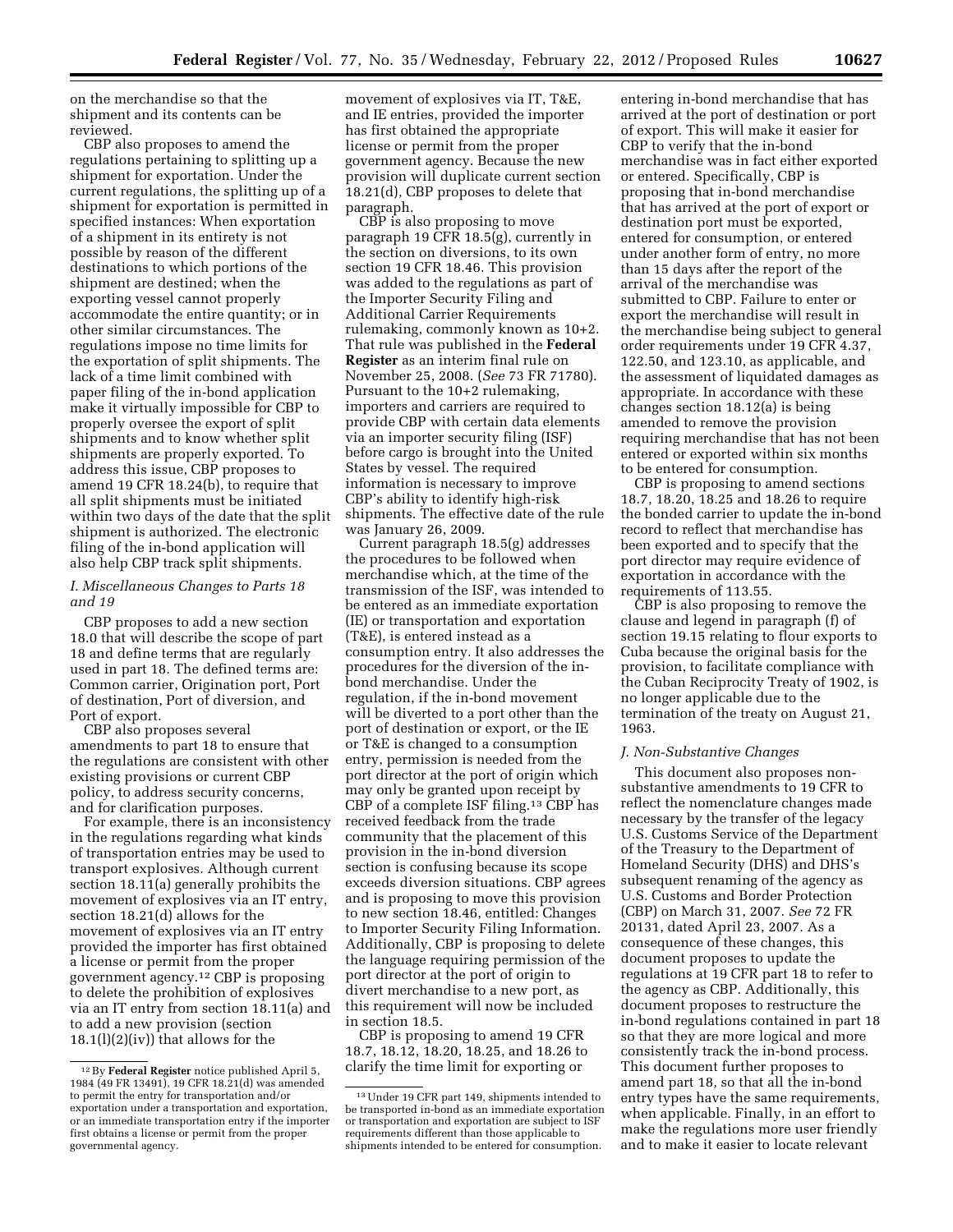provisions, each paragraph has been given a title.

#### *K. List of Proposed Changes*

*Section 4.82* is amended by removing the reference to the manifest and Customs Form 7512 and replacing those terms with a reference to part 18.

*Section 10.60* is amended by replacing the requirement to file a Customs Form 7512 with the requirement to file an in-bond application pursuant to part 18 of this chapter.

*Section 12.5* is amended by removing the reference to the Customs carrier's manifest and Customs Form 7512 and requiring that the shipment be processed pursuant to part 18.

*Section 12.11* is amended by removing the reference to the Customs Form 7512, in-bond seals, and customs seals, and replacing those terms with a reference to part 18.

*Section 18.0* is created to provide the scope of part 18 and to define terms that are commonly used in the in-bond environment. The scope includes the requirements and procedures pertaining to the transportation of merchandise inbond except as provided in parts 122 (air commerce regulations) and 123 (CBP relations with Canada and Mexico). The defined terms are: Common carrier, Origination port, Port of destination, Port of diversion, and Port of export. This is a new provision.

*Section 18.1* is revised to provide the general requirements for filing in-bond entries that are currently set forth in 18.2. The current section 18.1 is redesignated as section 18.2. The new section 18.1 contains the following provisions:

• Paragraph (a) is new and mandates the filing of an in-bond entry in order to transport merchandise in-bond.

• Paragraph (b) lists the types of transportation entries and withdrawals and is derived from current section 18.10(a).

• Paragraph (c) states who can file an in-bond application and is derived from current section 18.11(b).

• Paragraph (d) requires the submission of an in-bond application via a CBP-approved EDI system for inbond entry types and is derived from the current section 18.2(b).

 $\circ$  Paragraph (d)(1) lists what information must be contained in the inbond application.

 $\blacksquare$  Paragraph (d)(1)(i) requires the description of the merchandise, consisting of the six-digit tariff number, if available. CBP will also accept the eight or ten-digit HTS number. If the six digit HTS number is not available, then a detailed description that includes the

exact nature of the merchandise with sufficient detail to allow CBP and other government agencies to determine if the merchandise is subject to a rule, regulation, law, standard or ban relating to health, safety or conservation, must be provided.

Paragraph  $(d)(1)(ii)$  requires that if the carrier or other responsible party submitting the in-bond application knows that the merchandise is subject to a rule, regulation, law, standard or ban relating to health, safety or conservation enforced by CBP or another government agency, a statement providing the rule, regulation, law, standard or ban to which the merchandise is subject to and the name of the government agency responsible for enforcing the rule, regulation, law, standard or ban, must be provided.

 $\blacksquare$  Paragraph (d)(1)(iii) requires that merchandise that is prohibited or subject to restricted importation in the U.S. must be identified accordingly.

Paragraph  $(d)(1)(iv)$  requires that certain textile articles be described in sufficient detail to allow CBP to estimate duties and taxes. This provision is derived and moved from current section 18.11(e).

Paragraph  $(d)(1)(v)$  requires that the description contain other identifying information such as a visa, permit, license, entry number, or other number, that has been issued by the U.S. government, foreign government or other issuing authority. This is a new requirement.

Paragraph  $(d)(1)(vi)$  requires that the quantity of the merchandise, to the smallest piece count, be provided. This is derived from current section 18.2(b).

 $\blacksquare$  Paragraph (d)(1)(vii) requires that the container and/or seal number be provided. This is a new requirement.

 $\blacksquare$  Paragraph (d)(1)(viii) requires that the ultimate destination, either in the U.S. or abroad, be provided. This is a new requirement.

 $\circ$  Paragraph (d)(2) requires that the in-bond application be electronically transmitted to CBP via a CBP-approved EDI system and also requires that an inbond application be filed for each conveyance transporting the shipment. This provision eliminates the option of filing a CBP Form 7512.

 $\circ$  Paragraph (d)(3) requires that all inbond applications be submitted before the merchandise departs the origination port named in the in-bond application. This is a new provision.

 $\circ$  Paragraph (d)(4) provides that the initial bonded carrier, by filing the inbond application, asserts that there is no discrepancy between the quantity of goods received from the importing carrier and the quantity of goods

delivered to the initial bonded carrier. This provision is derived from the current section 18.2(b).

• Paragraph (e) requires a custodial bond on a CBP Form 301, containing the bond conditions set forth in 19 CFR 113.63, to transport merchandise inbond. Currently, this requirement is included only in the section on direct exportation (section 18.25(b)). This new paragraph (e) applies to all types of inbond entries.

• Paragraph (f) requires CBP authorization before merchandise can be transported in-bond and provides that movement authorization will be transmitted via a CBP-approved EDI system. This is a new provision.

• Paragraph (g)(1) provides CBP discretion to supervise the lading of merchandise delivered to a bonded carrier. This provision is derived from the current section 18.2(a)(2) and eliminates the requirement that CBP supervise the lading of in-bond merchandise, except in certain circumstances, and gives CBP the authority to exercise its supervision authority as necessary.

• Paragraph (g)(2) requires that the quantity of goods transported in-bond from a CBP bonded warehouse will be accounted for pursuant to 19 CFR 19.6. This requirement is contained in the current section 18.2(a)(3).

• Paragraph (g)(3) requires merchandise being delivered from a foreign trade zone to a bonded carrier for transportation in-bond to be supervised in accordance with the procedure set forth in section 146.71(a) of this chapter.

• Paragraph (h) provides that the inbond filer or any party provided for in paragraph (c), with the permission of the in-bond filer, may update or amend the in-bond record using a CBPapproved EDI system. This is a new provision.

• Paragraph (i) provides the time frame for the transportation of merchandise being transported in-bond.

 $\circ$  Paragraph (i)(1) requires merchandise being transported in-bond to be delivered to CBP at the port of destination or export within 30 days from the date CBP provides movement authorization to the in-bond applicant. This 30-day requirement is applicable to all in-bond movements, except pipeline movements. Under this provision, neither the diversion to another port nor the filing of a new in-bond application will extend the in-transit time. This requirement is derived from current section 18.2(c)(2). See discussion in III.C. above for a more detailed explanation.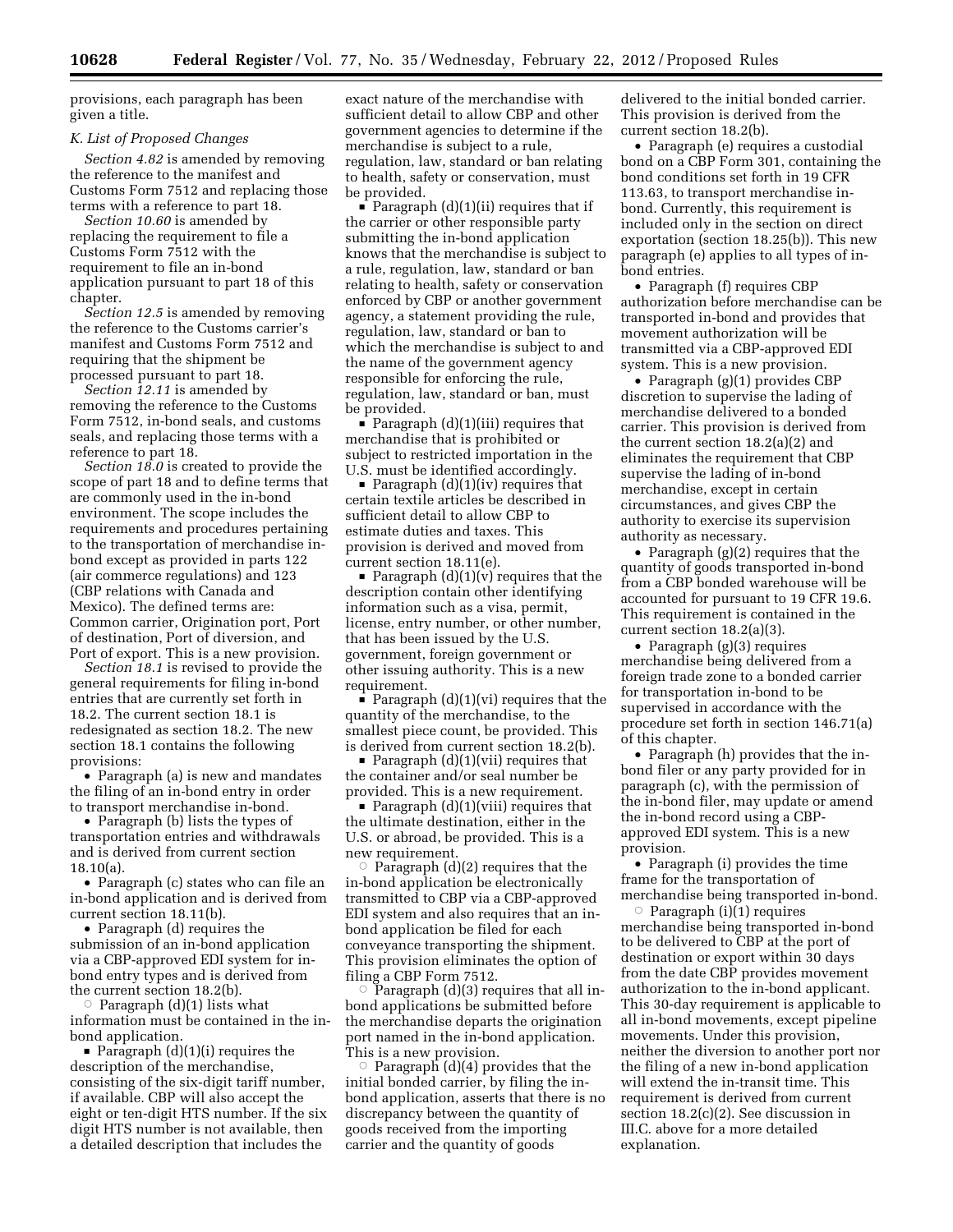$\circ$  Paragraph (i)(2) provides for an extension of the 30-day requirement in cases where it is anticipated that a shipment will not be capable of completing its transit within 30 days. It also provides that CBP may extend the in-transit period if delays are caused due to the examination or inspection of the merchandise by CBP or another government agency or for some other reason.

 $\overline{\circ}$  Paragraph (i)(3) provides that CBP or any other government agency with jurisdiction over the merchandise may shorten the in-transit time to less than 30 days and that notice of the shortened in-transit time will be provided with the movement authorization transmitted by CBP.

• Paragraph (j) mandates the delivering carrier to report, via a CBPapproved EDI system, the arrival of any portion of an in-bond shipment within 24 hours of arrival at the port of destination or port of export and subjects the carrier to liquidated damages and other applicable claims for failure to do so. It also requires the delivering carrier to notify CBP of the physical location of the merchandise within the port. This provision is derived from current section 18.2(d), but the 24-hour time period and the requirement to report the location of the merchandise is new.

• Paragraph (k) specifies that in-bond merchandise that has arrived at the port of destination or the port of export must be entered or exported within 15 calendar days from the date of arrival at the port of destination or port of export. On the 16th day it will become subject to general order requirements. This is a new provision.

• Paragraph (l) provides the requirements for processing merchandise that is regulated for purposes of health, safety and conservation, and merchandise that is restricted and prohibited, including narcotics and non-narcotics, explosives, and other prohibited articles. This paragraph is mostly comprised of provisions currently contained in part 18. This provision is applicable to all types of in-bond shipments. Æ

Paragraph  $(l)(1)$  is a new provision that applies to all merchandise that is regulated for purposes of health, safety or conservation. It allows for the release of merchandise not in compliance with an applicable rule, regulation, law, standard, or ban relating to health, safety, or conservation, for transportation or exportation only upon the authorization of the government agency administering the rule, regulation, law, standard or ban, applicable to the merchandise.

 $\circ$  Paragraph (l)(2)(i) is derived from the current section 18.21(a).

 $\circ$  Paragraph (l)(2)(ii) is derived from current section 18.21(b).

 $\circ$  Paragraph (l)(2)(iii) is derived from current section 18.21(c).

 $\circ$  Paragraph (l)(2)(iv) is derived from current section 18.21(d) and allows for explosives to be entered for immediate transportation, for transportation and exportation, or for immediate exportation, as specified by the approving government agency. The inbond entry of explosives is permissible pursuant to Treasury Decision 84–77. *See* 49 FR 13490, April 5, 1984.

Paragraph  $(l)(2)(v)$  is derived from current section 18.11(d).

*Section 18.2* provides the bonding requirements for carriers, cartmen and lightermen. These provisions are currently located in section 18.1. The definition of ''common carrier'' that is currently located in paragraph (a) is removed and placed in the new section 18.0. Section 18.2(b) is amended to specifically name the ports between which merchandise can be transported in-bond by cartmen and lightermen.

*Section 18.3* provides the procedures for the transshipment of merchandise from one conveyance to another conveyance, and for carriers to notify CBP of the transshipment using a CBPapproved EDI system. Additionally, paragraph (d) provides notification requirements for the transshipment of merchandise in emergency situations and the notification requirements concerning the breaking of seals. This provision is derived from the current section 18.3.

*Section 18.4* provides the seal requirements for in-bond merchandise. It requires the carrier (not CBP) to seal the merchandise unless CBP authorizes a waiver; removes the references to the specific types of high security seals and refers instead to the requirements of section 19 CFR 24.13 and 24.13a; requires carriers to transmit the seal number to CBP; and provides that liquidated damages will be assessed against the carrier or other authorized party for any unauthorized removal of the seals. Additionally, former section 18.4a has been incorporated into section 18.4.

*Section 18.4a is deleted*.

*Section 18.5* provides the procedures and requirements for diverting in-bond merchandise. As explained in III.D., the proposed section 18.5 requires CBP permission to divert in-bond merchandise and if permission is granted, requires the merchandise to be delivered to the port of diversion within thirty days from the date that CBP first authorized the in-bond movement. In

addition to these changes, the proposed section 18.5 contains a new paragraph (e) prohibiting the diversion of merchandise subject to a law, regulation, rule, standard or ban that requires authorization from another government agency, without the authorization of that agency. Additionally, it deletes the current paragraph (f), requiring permission to divert certain textile products because all diversions will require CBP approval.

*Section 18.6* provides the procedures and requirements for the handling of short shipments, shortages, entry and allowance. The proposed changes require that CBP be notified of a short shipment using a CBP-approved EDI system, and also require that a new inbond application be filed in order to transport short shipped merchandise to the port of destination or port of export.

*Section 18.7* provides the requirements and procedures for the verification and lading of merchandise for exportation. It requires the report of arrival to be filed pursuant to section 18.1(i) within 24 hours after the arrival of the merchandise instead of within two working days. It requires that the merchandise be exported within 15 days after the report of arrival was filed with CBP. Otherwise, it will become subject to general order requirements. It also requires the bonded carrier to update the in-bond record within 24 hours of exportation to reflect that the merchandise has been exported and specifies that the port director may require evidence of exportation. Additionally, the proposed amendments would remove the requirement that CBP occasionally verify entries and withdrawals against the exporting carrier's records and instead gives CBP discretion to verify as needed.

*Section 18.8* provides the consequences for not meeting the requirements of part 18 and other conditions of the bond, including shortages, irregular delivery or nondelivery. The proposed amendment clarifies that the party whose bond is obligated on the transportation entry, generally the initial carrier, will be liable for the payment of liquidated damages and for the payment of all taxes, duties, fees and charges. This document provides that CBP will consider appropriate commercial or government documentation for determining whether proper delivery occurred.

*Section 18.9* which currently governs the examination by inspectors of trunk line associations or agents of the Surface Transportation Board of merchandise transported by rail is deleted and is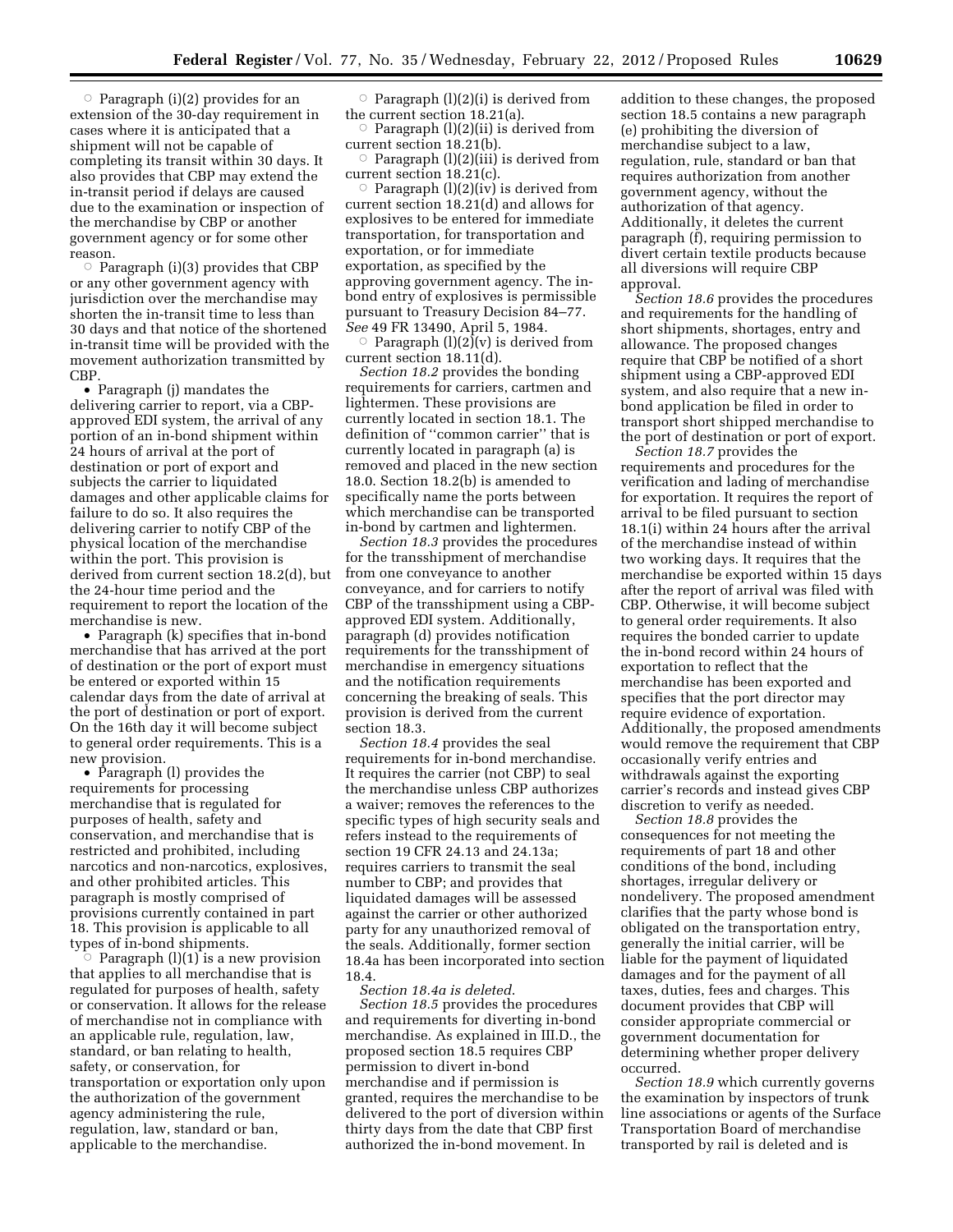replaced with a provision derived from the current section 18.5(c). Portions of the current provision relate to associations that no longer exist and therefore are obsolete. Additionally, the provision relating to the Surface Transportation Board (STB) is duplicative of existing STB legal authority and is therefore unnecessary.

*Section 18.10.* This section currently governs certain in-bond entries and procedures. Current paragraph (a), which lists the types of in-bond entries, is now contained in proposed section 18.1. Current paragraph (b) on procedures is deleted. Proposed section 18.10 is derived from current section 18.10a, entitled Special Manifest, which governs the processing of merchandise for which no other type of in-bond movement is appropriate. Proposed section 18.10 requires the in-bond filer to follow the filing requirements of section 18.1.

*Section 18.10a* is deleted.

*Section 18.11* regarding IT shipments is significantly amended in this document with many of the current provisions being moved to section 18.1 and being made applicable to all inbond shipments.

• Paragraph (a) is derived from the current paragraph (c). The proposed paragraph (a) is separated into two paragraphs, the first allowing for the depositing of IT merchandise outside the port limits, and the second providing the procedures for doing so. The provisions of the current paragraph (a) are now encompassed in proposed sections 18.1(l)(2)(iv) and 18.1(l)(1).

• Paragraph (b) is derived from the current paragraph (f). The provisions in current paragraph (b) are now encompassed by proposed section  $18.1(c)$ .

• Paragraph (c) is derived from current paragraph (f).

• Current paragraph (d) concerning livestock is deleted because this provision is now encompassed in section  $18.1a(1)(2)(v)$ .

• Current paragraph (e) is deleted because this provision is now encompassed in sections 18.1(d)(1)(ii) and 18.1(l)(1) and (2).

• Current paragraph (h) is deleted.

• Current paragraph (i) is deleted.

*Section 18.12* regarding the entry procedures at the port of destination is amended by deleting the second portion of paragraph (a). That paragraph pertains to merchandise that hasn't been entered at the port of arrival within six months from the date the merchandise was imported into the origination port. This is now covered in section 18.1 regarding the arrival and disposition of merchandise.

*Section 18.13* regarding the shipment of baggage in-bond is amended by deleting the requirement that the baggage be tagged and by requiring filing in accordance with the provisions of section 18.1.

*Section 18.14* regarding the shipment of baggage in transit to foreign countries is amended by deleting the requirement that the baggage be tagged.

*Section 18.20* regarding the general requirements for transportation and exportation entries is amended by requiring the filing of the in-bond entry pursuant to section 18.1. Additionally, paragraph (c) requires the reporting of the arrival of merchandise at the port of export within 24 hours of arrival, and new paragraph (e) exempts certain merchandise from Electronic Export Information (EEI) filing requirements. A new paragraph (f) is added to require that the in-bond merchandise be exported within 15 calendar days from the date of arrival at the port of export. On the 16th day, the merchandise will become subject to general order requirements under §§ 4.37, 122.50, or 123.10 of this chapter, as applicable. A new paragraph (g) is added to require the bonded carrier to update the in-bond record within 24 hours of exportation to reflect the exportation and to specify that the port director may require evidence of exportation. Current paragraph (c) is deleted.

*Section 18.21,* regarding restricted and prohibited merchandise, is deleted and reserved because these requirements are encompassed in proposed 18.1(l).

*Section 18.22* regarding the procedures for transfers and express shipments at the port of exportation is amended by removing the reference to vessels, thereby making it applicable to all modes of transportation.

*Section 18.23* regarding a change in the port of foreign destination is amended by requiring the carrier or other responsible party to notify CBP of a change of foreign destination within 24 hours of learning of the change, via a CBP-approved EDI system. It is further amended by rewording paragraph (b) to more clearly provide that the merchandise is subject to all the conditions that pertain to merchandise entered at a port of first arrival.

*Section 18.24* concerns the retention of goods within port limits and the splitting of shipments.

• Paragraph (a) regarding the retention of goods on a dock is amended so that it is applicable to merchandise within the port limits, and not just merchandise on a dock. It is also amended by requiring an in-bond application to retain in-transit

merchandise at the port to be filed via a CBP-approved EDI system and by allowing the consent of the owner of the premises to be provided by email or other electronic means. Additionally, it is amended by deleting the sentence stating that the port director may take possession of the merchandise at any time and replacing it with a sentence that addresses what happens when the merchandise remains on the dock beyond the time period authorized by CBP. It provides that merchandise which remains in the port limits without authorization is subject to general order requirements under §§ 4.37, 122.50, or 123.10 of this chapter, as applicable.

• Paragraph (b) regarding split shipments is amended by requiring the application to be filed via a CBPapproved EDI system.

*Section 18.25* covers direct exportations.

• Paragraph (a) is derived from the current paragraph (a) and addresses the immediate exportation of prohibited merchandise and carnets. It replaces the reference to Form 7512 with in-bond application.

• Paragraph (b) is new and provides that shipments arriving at a U.S. port by truck, for which an immediate exportation entry is presented as the sole means of entry, will be denied a permit to proceed. It further provides that the truck may be turned back to the country from which it came or, at the discretion of the port director, may be allowed to file a new entry.

• Paragraph (c) requires in-bond merchandise entered for immediate exportation or transportation and exportation to be exported within 15 calendar days from the date of arrival at the port of export.

• Paragraph (d) is derived from the current paragraph (c) and is amended to reflect the changes in 15 CFR part 30 concerning the filing of Electronic Export Information.

• Paragraph (e) is derived from the current paragraph (d) and is largely unchanged.

• Paragraph (f) is derived from the current paragraph (e) and is amended to require the bonded carrier to update the in-bond record within 24 hours of exportation to reflect the exportation.

• Paragraph (g) is derived from the current paragraph (f) and is largely unchanged.

• Paragraph (h) is a new provision and provides that the transfer of articles by express shipment must be in accordance with the procedures set forth in section 18.22.

*Section 18.26* concerns the procedures for indirect exportations.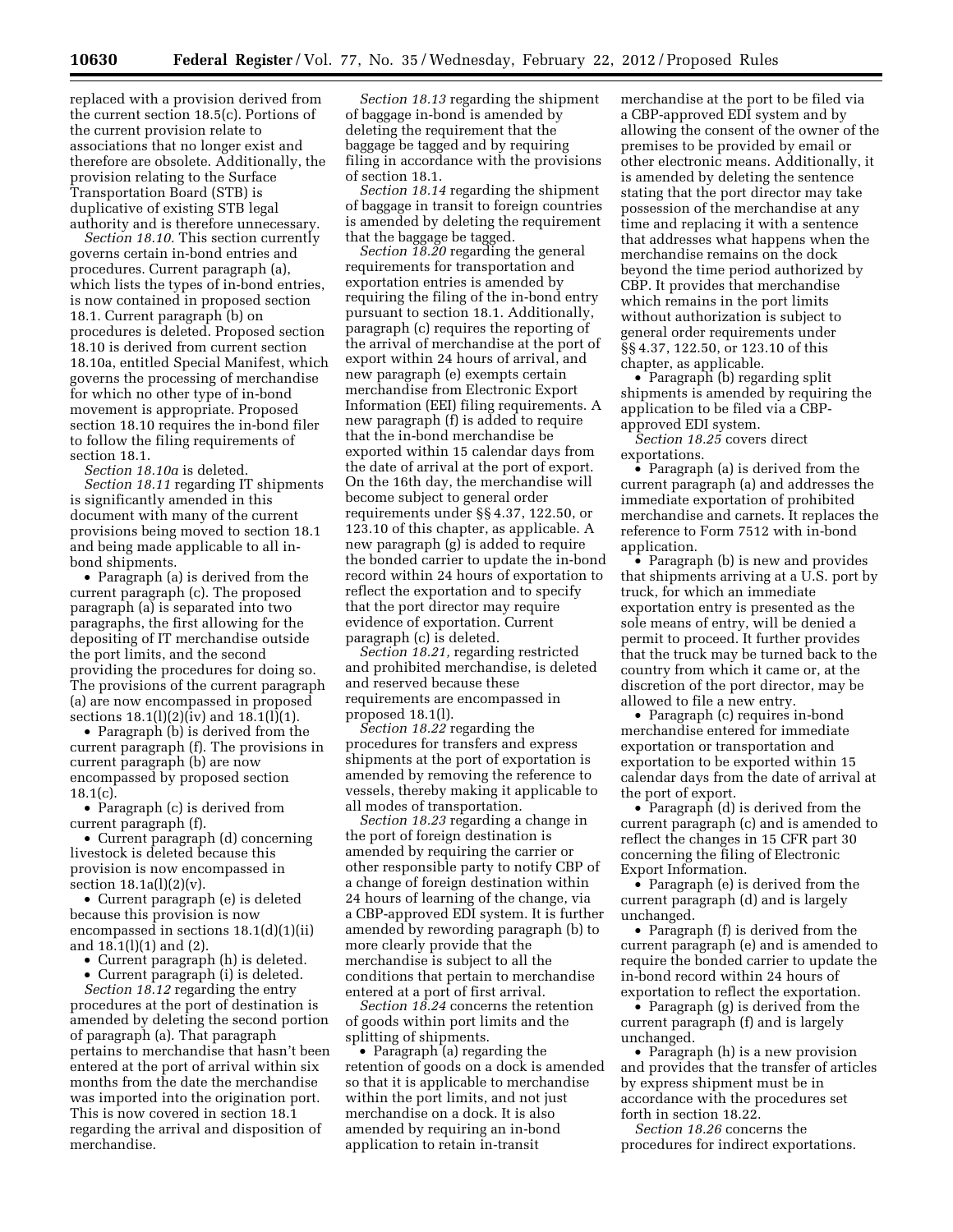• Paragraph (a) is derived from the first three sentences of the current paragraph (a) and replaces the reference to Customs Form 7512 with an in-bond application. The current paragraph (b), which states that the merchandise shall be forwarded in accordance with the general provisions for transportation in bond, sections 18.1 through 18.8 is deleted because the new section 18.0 regarding the scope of part 18 makes this provision unnecessary.

• Paragraph (b) is derived from the last three sentences of the current paragraph (a) and replaces the reference to Customs Form 7512 with in-bond application.

• Paragraph (c) includes some minor wording changes.

• Paragraph (d) is revised to require that the bonded carrier cause the merchandise to be exported within 15 calendar days from the date of arrival at the port of export. (The current requirement is 30 days).

• Paragraph (e) is a new provision to require the bonded carrier to update the in-bond record within 24 hours of exportation to reflect the exportation and to specify that the port director may require evidence of exportation.

*Section 18.27* concerning port marks is amended by replacing Customs with CBP.

*Section 18.31* concerning pipeline transportation of bonded merchandise is amended by providing that the in-bond application will be made by submitting a CBP Form 7512. It is also amended by removing the requirement that the document of receipt be submitted with the in-bond document and requiring instead that the document of receipt be submitted with the in-bond application. Additional nomenclature changes are made.

*Section 18.41* remains unchanged. *Section 18.42* remains unchanged.

*Section 18.43* is largely unchanged other than to provide headings for each of the paragraphs.

*Section 18.44* remains unchanged. *Section 18.45* remains unchanged.

*Section 18.46 is a new provision and is* derived from the current section 18.5(g) governing changes to Importer Security Filing information. This change is explained in more detail in the discussion above in III.I. regarding diversion.

*Section 19.15* concerning procedures for the withdrawal for exportation of articles manufactured in-bond is amended by replacing the requirement to file a Customs Form 7512 with the requirement to file an in-bond application pursuant to part 18 of this chapter and by deleting the clause and

legend in paragraph (f) relating to flour exports to Cuba.

*Section 113.63* concerning bond conditions is amended by adding language in paragraph (c) to require the principal, if a bonded carrier, to report in-bond arrivals in the manner and in the time prescribed by regulation and to export in-bond merchandise in the time periods prescribed by regulation.

*Section 122.118* concerning exports from the port of arrival is amended by changing the requirement to export transit air cargo within 10 days to 15 days.

*Section 122.119* concerning the transportation of transit air cargo to a final port of destination in the United States, is amended by changing the time in which cargo must be delivered to CBP at the port of destination from 15 days to 30 days.

*Section 122.120* concerning the transportation of transit air cargo to another port for exportation, is amended by changing the time in which cargo must be delivered to CBP at the port of exportation from 15 days to 30 days, and by increasing the time in which cargo listed on a transit air cargo manifest must be accounted for from 40 to 45 days. The 45-day time period represents the sum of the proposed 30 days for delivering the cargo to the port of exportation and the proposed 15 days to export the cargo.

*Section 123.31* concerning merchandise in transit through the United States from point to point in Canada or Mexico is amended by adding a reference to section 18.1.

*Section 123.32* concerning merchandise in transit through the United States from point to point in Canada or Mexico is amended by replacing the requirement to file three copies of a Customs Form 7512 with the requirement to file an in-bond application pursuant to part 18 of this chapter.

*Section 123.42* concerning truck shipments transiting the United States from point to point in Canada is amended by requiring the filing of an inbond application, the reporting of arrival at the U.S. port of export, and the notation by CBP of the waiver of sealing.

*Section 123.52* concerning commercial samples transported by automobile through the United States from point to point in Canada is amended to update the section references to conform with the other changes in this proposal.

*Section 123.64* concerning baggage in transit through the United States between ports in Canada or Mexico is amended by adding a reference to

section 18.1 in paragraph (a) and removing paragraphs (b), (c) and (d).

*Section 141.61* concerning completion of statistical information relating to entry and entry summary documentation is amended by changing the reference to CBP Form 7512 to the in-bond application filed pursuant to part 18 of this chapter.

*Section 142.18* concerning the exportation of prohibited merchandise is amended by replacing the requirement to file a Customs Form 7512 with the requirement to file an inbond application pursuant to part 18 of this chapter.

*Section 142.28* concerning the withdrawal of prohibited merchandise is amended by replacing the requirement to file a Customs Form 7512 with the requirement to file an inbond application pursuant to part 18 of this chapter.

*Section 143.1(c)* concerning the use of the Automated Broker Interface (ABI) to transmit certain information to CBP is amended by removing the provision allowing ABI to be used to transmit forms relating to in-bond movements (CBP Form 7512).

*Section 144.22* concerning the transfer of the right to withdraw merchandise is amended by replacing the reference to Customs Form 7512 with a reference to the in-bond application pursuant to part 18 of this chapter.

*Section 144.36* concerning withdrawals for transportation is amended by replacing all the references to Customs Form 7512 with references to the in-bond application pursuant to part 18 of this chapter and by changing the reference in section 144.36(g)(4) from section 18.5(d) to section 18.9.

*Section 144.37* concerning withdrawal for exportation is amended by replacing all the references to Customs Form 7512 with references to the in-bond application pursuant to part 18 of this chapter and updating the various references to the section in part 18 to conform with the other part 18 changes in this proposal.

*Section 146.62* concerning the entry of merchandise into foreign trade zones is amended by replacing the requirement to submit a Customs Form 7512 with the requirement to file an inbond application pursuant to part 18 of this chapter.

*Section 146.66* concerning the transfer of merchandise from one zone to another is amended by replacing the various references to Customs Form 7512 with references to the in-bond application pursuant to part 18 of this chapter and by replacing the words ''Customs Form'' with ''CBP Form'' throughout.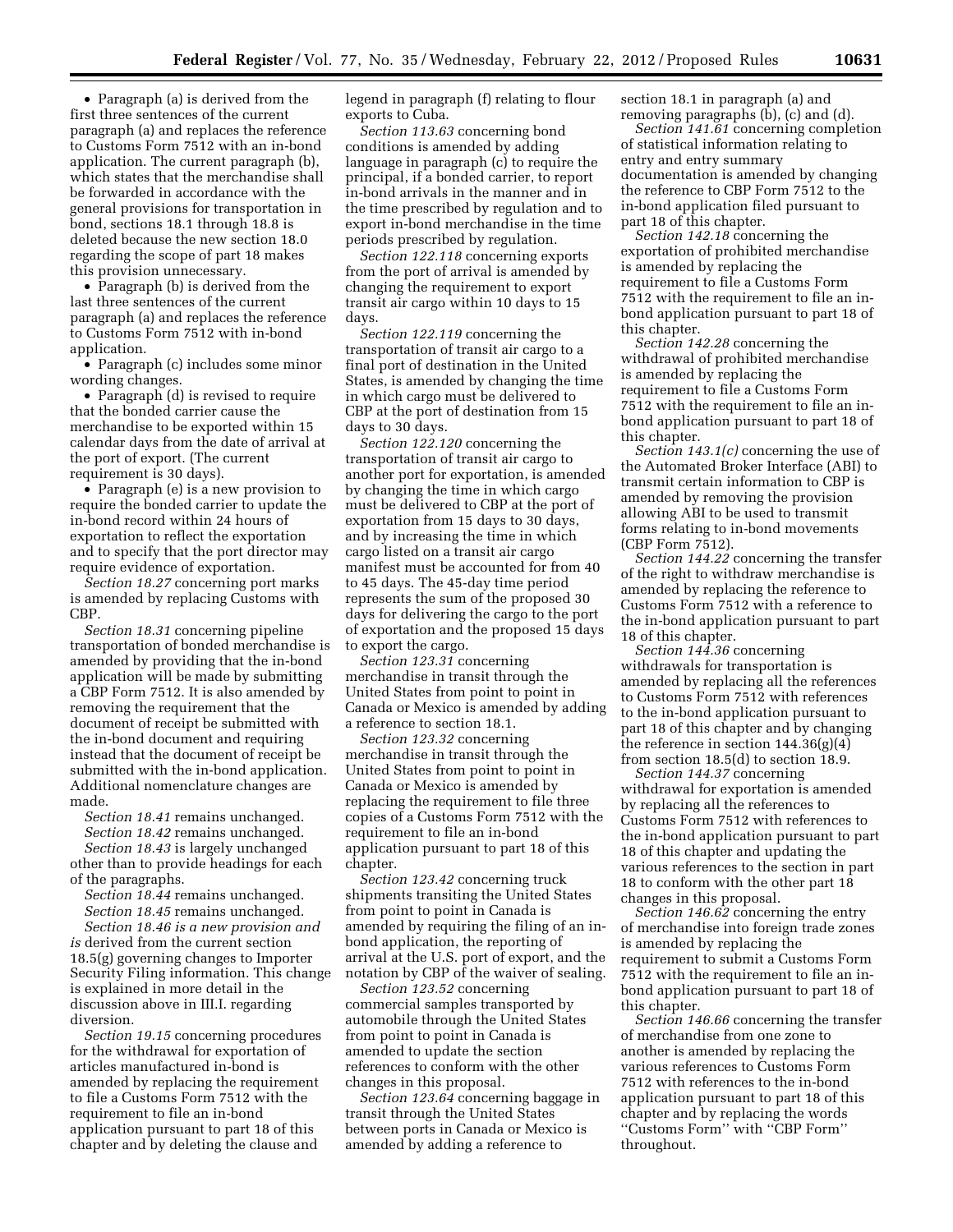*Section 146.67* concerning the transfer of merchandise for exportation is amended by replacing the requirement to submit a Customs Form 7512 with the requirement to file an in-bond application pursuant to part 18 of this chapter.

*Section 146.68* concerning the use of weekly permits for the transfer of merchandise from a zone is amended by replacing the requirement to use the Customs Form 7512, with the requirement to file an in-bond application pursuant to part 18 of this chapter.

*Section 151.9* concerning immediate transportation entry delivered outside port limits is amended by updating the section 18 reference to conform with this proposal.

*Section 181.47(b)(2)(ii)(E)* concerning completion of a drawback claim for merchandise which is examined at one port but exported through border points outside of that port is amended by replacing ''Customs Form 7512'' with ''In-bond application submitted pursuant to part 18 of this chapter.''

# **IV. Regulatory Analyses**

# *A. Executive Order 12866—Regulatory Planning and Review*

Executive Order 12866 (Regulatory Planning and Review; September 30, 1993) requires Federal agencies to conduct economic analyses of significant regulatory actions as a means to improve regulatory decision-making. Significant regulatory actions include those that may ''(1) [h]ave an annual effect on the economy of \$100 million or more or adversely affect in a material way the economy, a sector of the economy, productivity, competition, jobs, the environment, public health or safety, or State, local or tribal

governments or communities; (2) [c]reate a serious inconsistency or otherwise interfere with an action taken or planned by another agency; (3) [m]aterially alter the budgetary impact of entitlements, grants, user fees, or loan programs or the rights and obligations of recipients thereof; or (4) [r]aise novel legal or policy issues arising out of legal mandates, the President's priorities, or the principles set forth in this Executive Order.'' It has been determined that this rule is not a significant regulatory action.

# *B. Regulatory Flexibility Act*

Under the requirements of the Regulatory Flexibility Act of 1980 as amended by the Small Business Regulatory Enforcement Fairness Act of 1996 (RFA/SBREFA) and E.O. 13272, titled ''Proper Consideration of Small Entities in Agency Rulemaking,'' agencies must consider the potential impact of regulations on small businesses, small governmental jurisdictions, and small organizations during the development of their rules. CBP is required to prepare a regulatory flexibility analysis and take other steps to assist small entities, unless the Agency certifies that a rule will not have a ''significant economic impact on a substantial number of small entities."<sup>14</sup> The U.S. Small Business Administration (SBA) provides guidelines on the analytical process to assess the impact of a particular rulemaking.15 The

following summary presents impact of this rule on small entities.16

The types of entities subject to the rule's requirements include originating or bonded carriers, brokers, and other supply chain entities (e.g., exporters, manufacturers and suppliers, cargo consolidators, freight forwarders, 3PLs, and CFS) involved in the transaction filing, conveyance, and arrivals reporting of in-bond goods. If the initial screening analysis (discussed below) indicates that the rule might significantly affect a substantial number of small entities, CBP is required to conduct an Initial Regulatory Flexibility Analysis (IRFA) to further assess these impacts.

Based on FY 2007 in-bond shipment data, we estimate at least 6,180 trade entities could be affected by the rule, including 5,081 non-air carriers (sea vessel, rail, and truck carriers), between 212 and 221 air carriers, and possibly at least 870 other entities (e.g., freight forwarders, cargo consolidators, 3PLs, brokers, and CFS). The specific requirements of the rule (file in-bond transactions electronically, report inbond arrivals electronically, provide additional data elements, request diversions, and meet allowable in-bond transit times) will affect all of these entities in some way. CBP lacks the data necessary to quantify the incremental cost of the rule or differentiate these costs by entity type, including size and nationality (many of the entities affected are likely foreign). Instead, we discuss these costs qualitatively. The following exhibit lists various alternatives CBP considered in developing this rule and characterizes their costs.

<sup>14</sup>Regulatory Flexibility Act as amended by the Small Business Regulatory Enforcement Fairness Act, 5 U.S.C. 601 *et seq.* 

<sup>15</sup>U.S. SBA, Office of Advocacy, ''A Guide for Government Agencies: How to Comply with the Regulatory Flexibility Act, Implementing the President's Small Business Agenda and Executive Order 13272,'' May 2003.

<sup>16</sup>The complete ''Regulatory Flexibility Analysis and IRFA'' can be found in the docket for this rulemaking: *[http://www.regulations.gov.](http://www.regulations.gov)*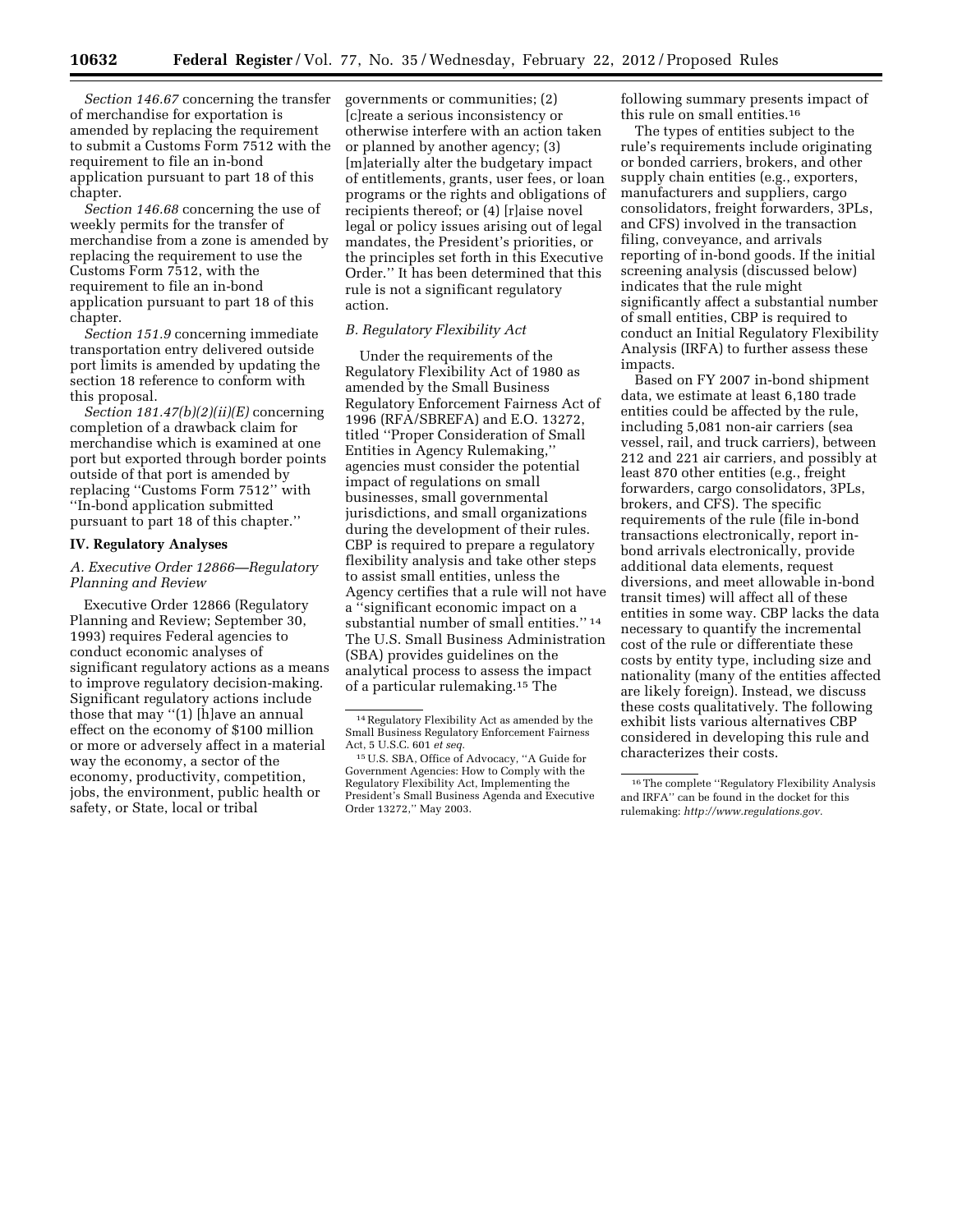| $\sum_{i=1}^{n}$ . The state of $\sum_{i=1}^{n}$ is $\sum_{i=1}^{n}$ is $\sum_{i=1}^{n}$ if $\sum_{i=1}^{n}$ is $\sum_{i=1}^{n}$ if $\sum_{i=1}^{n}$ | ---- |
|------------------------------------------------------------------------------------------------------------------------------------------------------|------|
|                                                                                                                                                      |      |
| EXHIBIT 3-RELATIVE COSTS OF REGULATORY ALTERNATIVES                                                                                                  |      |

| Regulatory alternative | Proposed requirements                                                                                                                                                                                                                                                                                              | Relative cost                                                                                                                                                                                                                                                                                                                                                                                                                                                                                                                                                                                                                                                                                                                                                                                                                                                                                                                                                                                                                                                                                             |
|------------------------|--------------------------------------------------------------------------------------------------------------------------------------------------------------------------------------------------------------------------------------------------------------------------------------------------------------------|-----------------------------------------------------------------------------------------------------------------------------------------------------------------------------------------------------------------------------------------------------------------------------------------------------------------------------------------------------------------------------------------------------------------------------------------------------------------------------------------------------------------------------------------------------------------------------------------------------------------------------------------------------------------------------------------------------------------------------------------------------------------------------------------------------------------------------------------------------------------------------------------------------------------------------------------------------------------------------------------------------------------------------------------------------------------------------------------------------------|
| 1 (Chosen alternative) | 1. File all in-bond application forms electronically<br>2. Submit additional in-bond shipment data and infor-<br>mation.<br>3. Maximum in-bond transit time of 30 days.<br>4. Request permission prior to diverting in-bond cargo<br>electronically.<br>5. Report in-bond arrivals electronically within 24 hours. | Highest<br>All of the proposed requirements or changes to the in-<br>bond regulations are implemented. Entities filing in-<br>bond forms and/or reporting in-bond arrivals by paper<br>only (582 non-air carriers plus an unknown number<br>of air carriers and other filers) would have to obtain<br>electronic access to CBP or retain a third party agent<br>or service provider. All entities (5,081 non-air carriers<br>plus an unknown number of air carriers and other fil-<br>ers) would have to obtain and provide additional in-<br>bond shipment data to CBP by reprogramming their<br>existing business and information systems and proc-<br>esses, using a third-party service provider, or relying<br>on their trade partners. Those entities reporting arriv-<br>als (4,388 non-air carriers plus an unknown number<br>of air carriers and other filers) would have to repro-<br>gram their existing business and information systems<br>and processes or use a third party service provider to<br>electronically report arrivals within 24 hours with the<br>location of the merchandise. |
| 2                      | 1. File all in-bond application forms electronically<br>3. Maximum in-bond transit time of 30 days.<br>4. Request permission prior to diverting in-bond cargo<br>electronically.<br>5. Report in-bond arrivals electronically within 24 hours.                                                                     | Lower<br>Costs are lower than Alternative #1 because the costs<br>associated with obtaining and providing the additional<br>in-bond shipment data and information would not be<br>incurred, which could be significant for the most fre-<br>quent filers. However, overall costs could still be sig-<br>nificant to comply with the requirement of reporting<br>arrivals within 24 hours.                                                                                                                                                                                                                                                                                                                                                                                                                                                                                                                                                                                                                                                                                                                 |
| 3                      | 1. File all in-bond application forms electronically<br>3. Maximum in-bond transit time of 30 days<br>4. Request permission prior to diverting in-bond cargo<br>electronically.                                                                                                                                    | Lowest<br>Costs are lowest of the three regulatory alternatives be-<br>cause only a relatively small number of entities that<br>currently file in-bond forms by paper only (537 non-<br>air carriers plus an unknown number of air carriers<br>and other filers) would be affected. These entities<br>must obtain electronic access to CBP or retain a third<br>party agent or service provider.                                                                                                                                                                                                                                                                                                                                                                                                                                                                                                                                                                                                                                                                                                          |

To determine whether a substantial number of small entities would be affected by the rule, we ideally would have employment and revenue information and data for all affected entities. The SBA defines entities as "small" if they fall below certain size standards in their industry (as defined by a North American Industry Classification System (NAICS) Code), such as the number of employees or average annual receipts.17 However, we do not have this information, as well as information identifying all of the entities that may be affected.18 Other available descriptive data such as inbond shipment or transaction volume, transaction type, and whether an entity files in-bond transactions or report inbond arrivals are unreliable since they

may not necessarily be related to entity size.

As a result, we use national data on entities in the affected industries from the SBA to determine whether a substantial number of small entities are likely to be affected by the rule. Use of these data is imperfect because not all entities included in the SBA data set participate in the processing and movement of in-bond goods. Based on these data, nearly all of the entities in all industry groups likely to be affected by the proposed rule are small. CBP concludes, therefore, that a substantial number of small entities are likely to be affected by the proposed rule. CBP has characterized but can not estimate the potential costs to entities of complying with the rule as proposed. As a result, we cannot quantify the impact on small entities. We, therefore, conclude that the rule may significantly affect a substantial number of small entities, and provide a summary of the IRFA prepared to further assess these impacts.

# Summary IRFA

The description of the proposed requirements, the legal basis for the proposed rule, and the number and types of entities affected have been described elsewhere in this preamble and are not repeated here.

The reporting and recordkeeping skills needed are professional skills necessary for preparation of electronic in-bond transactions, arrivals notifications, and diversion requests. These include basic administrative, recordkeeping, and information technology skills used to manage data transaction, shipment, manifest, security, and other data used in the commercial supply chain environment, along with a working knowledge of import shipment arrangements, brokerage, conveyance/shipping, consolidation, and customs procedures and regulation.

CBP is unaware of other relevant Federal rules that may duplicate, overlap or conflict with the proposed rule.

<sup>17</sup>U.S. SBA, Summary of Size Standards by Industry, as viewed at *[http://www.sba.gov/contract](http://www.sba.gov/contractingopportunities/officials/size/summaryofssi/index.html) [ingopportunities/officials/size/summaryofssi/](http://www.sba.gov/contractingopportunities/officials/size/summaryofssi/index.html) [index.html](http://www.sba.gov/contractingopportunities/officials/size/summaryofssi/index.html)* on July 28, 2010.

<sup>18</sup>We only have limited data on 5,081 unique non-air carriers, which comprise at most about 82 percent of all affected entities.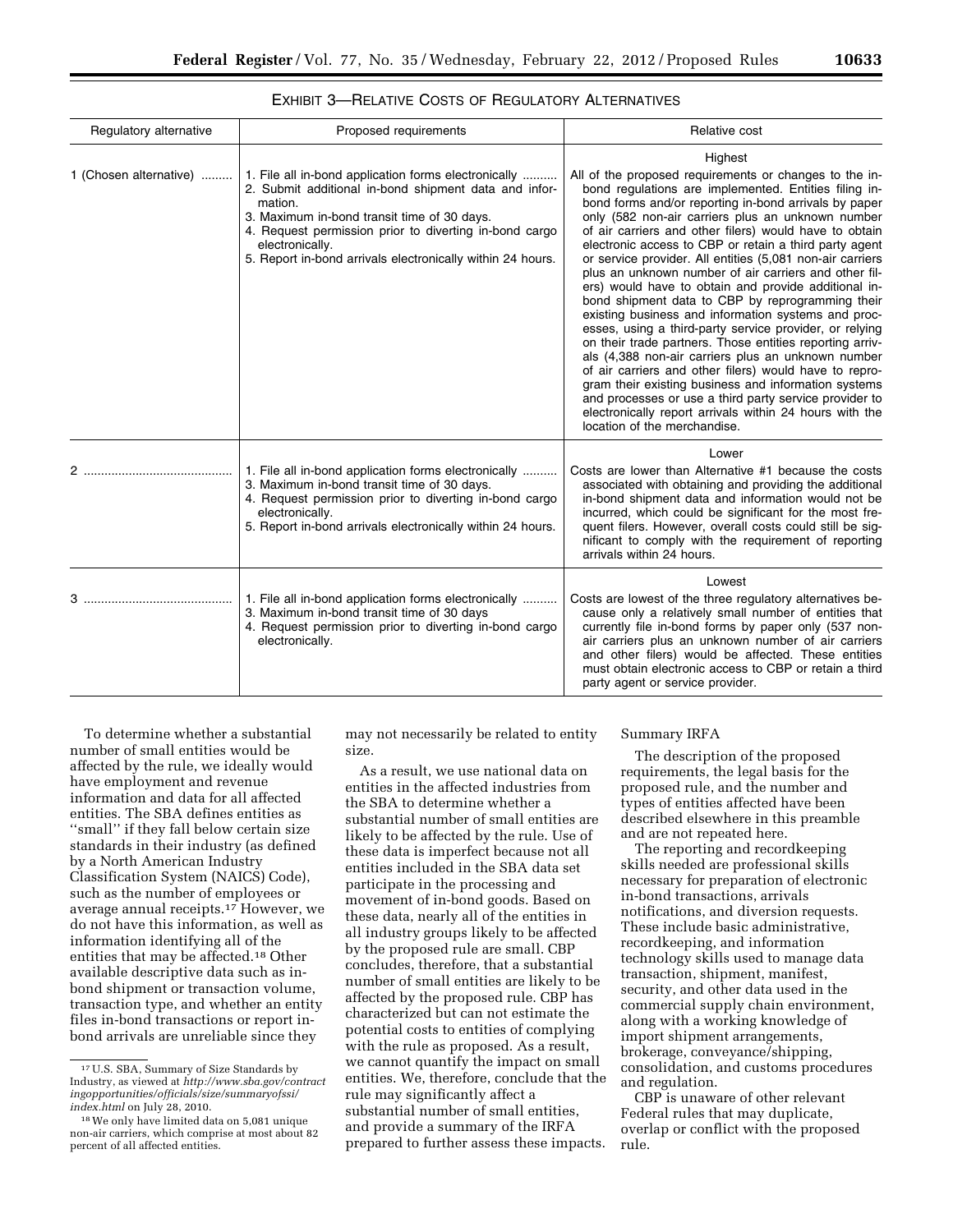CBP does not at this time identify any significant regulatory alternatives to the rule that specifically address small entities while also meeting the rule's objective, which is to improve CBP's ability to regulate, track, and control inbond cargo and to ensure that proper duties are paid or that the in-bond merchandise is exported. As described above, we evaluated three regulatory alternatives to consider changes in the in-bond requirements, including those that minimize the incremental cost burden to carriers, brokers, and agents, including small entities.

Though we cannot determine the precise number of small entities affected by the rule, we conclude that the number will be substantial, including small carriers, brokers, and other entities involved in the transaction filing, conveyance, and arrivals reporting of in-bond goods. However, based on the data limitations discussed in this chapter and the sources of uncertainty discussed below, we are uncertain whether the costs borne by these small entities (e.g., filing in-bond transactions electronically, providing additional in-bond shipment data and information, requesting diversions electronically, reporting in-bond arrivals electronically within 24 hours) will be significant. Therefore, based on the results of this analysis, CBP believes that the rule may have a significant economic impact on a substantial number of small entities. As a result, CBP has prepared an IRFA and seeks comments on this conclusion. The complete ''IFRA'' can be found in the docket for this rulemaking: *[http://www.](http://www.regulations.gov) [regulations.gov.](http://www.regulations.gov)* 

# *C. Unfunded Mandates Reform Act of 1995*

Title II of the Unfunded Mandate Reform Act of 1995 (UMRA) requires agencies to assess the effects of their regulatory actions on State, local, and tribal governments and the private sector. This proposed rule is exempt from these requirements under 2 U.S.C. 1503 (Exclusions) which states that UMRA ''shall not apply to any provision in a bill, joint resolution, amendment, motion, or conference report before Congress and any provision in a proposed or final Federal regulation that is necessary for the national security or the ratification or implementation of international treaty obligations.'' 19

# *D. Paperwork Reduction Act*

In accordance with the Paperwork Reduction Act of 1995 (Pub. L. 104–13, 44 U.S.C. 3507) the collections of information for this NPRM are included in an existing collection for CBP Form 7512 and 7512A (OMB control number 1651–0003). An agency may not conduct, and a person is not required to respond to, a collection of information unless the collection of information displays a valid control number assigned by OMB.

The estimated burden hours related to CBP Form 7512 and 7512A for OMB Control number 1651–0003 are as follows:

*Estimated Number of Respondents:*  6,200.

*Estimated Number of Responses:*  5,400,000.

*Estimated Time per Response:* 10 minutes (0.166 hours).

*Estimated Total Annual Burden Hours:* 896,400.

The burden hours in this collection have been updated to reflect revised and updated estimates of filers of CBP Form 7512. These most recent data available are also used in the Regulatory Assessment summarized above.

# **V. Signing Authority**

This proposed regulation is being issued in accordance with 19 CFR 0.1(a)(1) pertaining to the Secretary of the Treasury's authority (or that of his delegate) to approve regulations related to certain customs revenue functions.

# **Proposed Regulatory Amendments**

#### **List of Subjects**

# *19 CFR Part 4*

Customs duties and inspection, Exports, Freight, Harbors, Maritime carriers, Oil pollution, Reporting and recordkeeping requirements, Vessels.

# *19 CFR Part 10*

Caribbean Basin initiative, Customs duties and inspection, Exports, Reporting and recordkeeping requirements.

#### *19 CFR Part 12*

Customs duties and inspection, Reporting and recordkeeping requirements.

# *19 CFR Part 18*

Common carriers, Customs duties and inspection, Exports, Freight, Penalties, Reporting and recordkeeping requirements, and Surety bonds.

# *19 CFR Part 19*

Customs duties and inspection, Exports, Freight, Reporting and recordkeeping requirements, Surety bonds, Warehouses, Wheat.

#### *19 CFR Part 113*

Common carriers, Customs duties and inspection, Exports, Freight, Laboratories, Reporting and recordkeeping requirements, Surety bonds.

# *19 CFR Part 122*

Common carriers, Customs duties and inspection, Exports, Freight, Penalties, Reporting and recordkeeping requirements, and Security measures.

# *19 CFR Part 123*

Canada, Customs duties and inspection, Freight, International boundaries, Mexico, Motor carriers, Railroads, Reporting and recordkeeping requirements, Vessels.

#### *19 CFR Part 141*

Customs duties and inspection, Reporting and recordkeeping requirements.

# *19 CFR Part 142*

Canada, Customs duties and inspection, Mexico, Reporting and recordkeeping requirements.

#### *19 CFR Part 143*

Customs duties and inspection, Reporting and recordkeeping requirements.

# *19 CFR Part 144*

Customs duties and inspection, Reporting and recordkeeping requirements, Warehouses.

# *19 CFR Part 146*

Administrative practice and procedure, Customs duties and inspection, Exports, Foreign trade zones, Penalties, Petroleum, Reporting and recordkeeping requirements.

#### *19 CFR Part 151*

Cigars and cigarettes, Cotton, Customs duties and inspection, Fruit juices, Laboratories, Metals, Oil imports, Reporting and recordkeeping requirements, Sugar.

# *19 CFR Part 181*

Administrative practice and procedure, Canada, Customs duties and inspection, Exports, Imports, Mexico, Reporting and recordkeeping requirements, Trade agreements.

# **Proposed Amendments to the Regulation**

For the reasons set forth in the preamble, it is proposed to amend parts 4, 10, 18, 113, 122, 123, 141, 142, 143, 144, 146, 151, and 181 of title 19 of the Code of Federal Regulations as set forth below.

<sup>19</sup> ''Unfunded Mandates Reform Act of 1995 (UMRA),'' 2 U.S.C. 1503.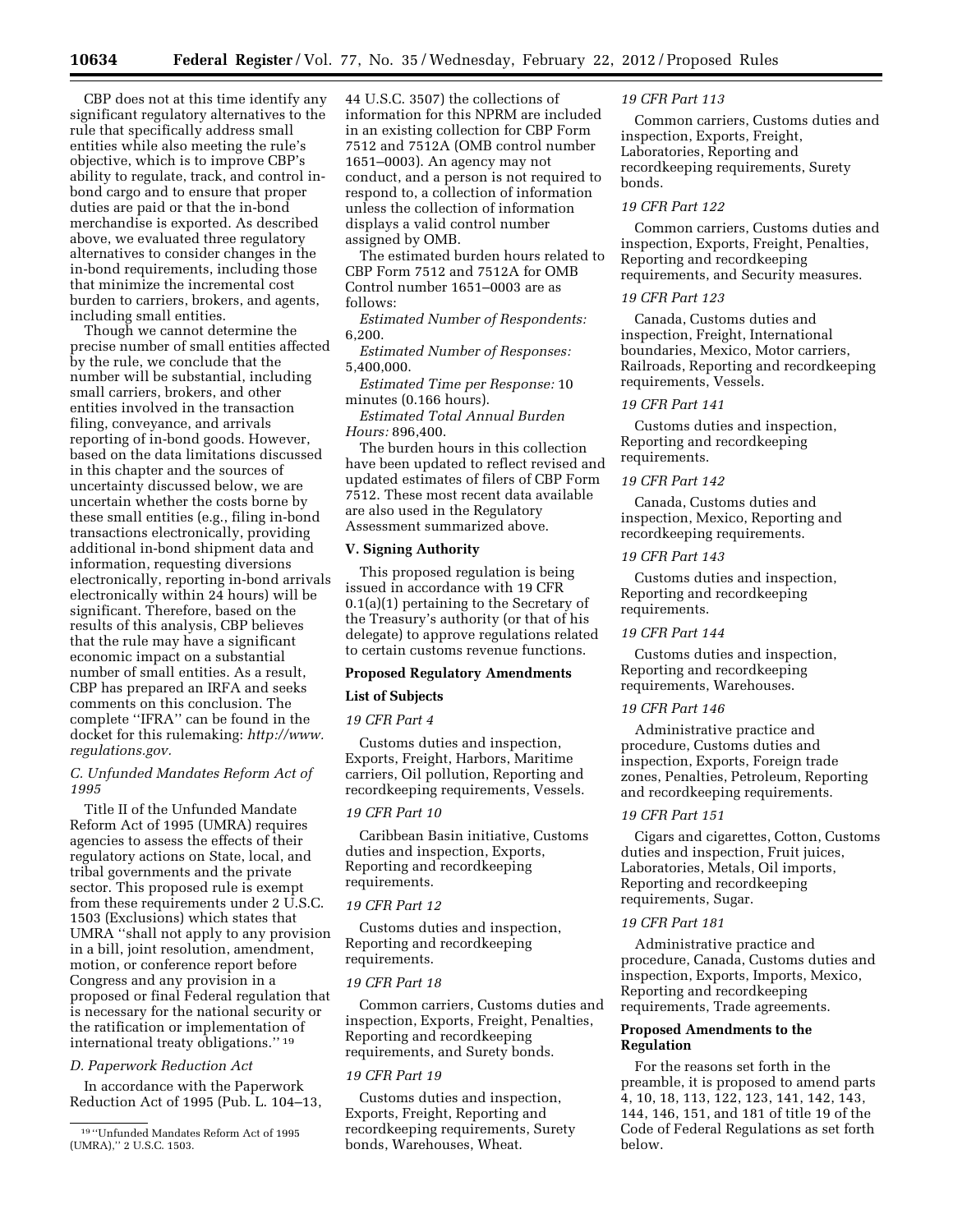#### **19 CFR CHAPTER 1—AMENDMENTS**

# **PART 4—VESSELS IN FOREIGN AND DOMESTIC TRADES**

1. The general authority citation for part 4 continues to read as follows:

**Authority:** 5 U.S.C. 301; 19 U.S.C. 66, 1431, 1433, 1434, 1624, 2071 note; 46 U.S.C. 501, 60105.

\* \* \* \* \* 2. In § 4.82, revise paragraph (b) to read as follows:

# **§ 4.82 Touching at foreign port while in coastwise trade.**

\* \* \* \* \* (b) The master must also present to the port director a coastwise Cargo Declaration in triplicate of the merchandise to be transported via the foreign port or ports to the subsequent ports in the United States. It must describe the merchandise and show the marks and numbers of the packages, the names of the shippers and consignees, and the destinations. The port director will certify the two copies and return them to the master. Merchandise carried by the vessel in bond under a transportation entry pursuant to part 18 of this chapter is not to be shown on the coastwise Cargo Declaration.

\* \* \* \* \*

# **PART 10—ARTICLES CONDITIONALLY FREE, SUBJECT TO A REDUCED RATE, ETC.**

3. The general authority citation for part 10 continues to read as follows:

**Authority:** 19 U.S.C. 66, 1202 (General Note 3(i), Harmonized Tariff Schedule of the United States (HTSUS)), 1321, 1481, 1484, 1498, 1508, 1623, 1624, 3314.

4. In § 10.60, revise paragraphs (a) and (d) to read as follows:

#### **§ 10.60 Forms of withdrawals; bond.**

(a) Withdrawals from warehouse shall be made on CBP Form 7501. Each withdrawal must contain the statement prescribed for withdrawals in § 144.32 of this chapter and all of the statistical information as provided in § 141.61(e) of this chapter. Withdrawals from continuous CBP custody elsewhere than in a bonded warehouse must be made by filing an in-bond application pursuant to part 18 of this chapter, except as provided for by paragraph (h) of this section. When a withdrawal of supplies or other articles is made which may be used on a vessel while it is proceeding in ballast to another port as provided for by § 10.59(a)(3), a notation of this fact shall be made on the withdrawal and the name of the other port given if known.

\* \* \* \* \*

(d) Except as otherwise provided in § 10.62b, relating to withdrawals from warehouse of aircraft turbine fuel to be used within 30 days of such withdrawal as supplies on aircraft under § 309, Tariff Act of 1930, as amended, when the supplies are to be laden at a port other than the port of withdrawal from warehouse, they shall be withdrawn for transportation in bond to the port of lading by filing an in-bond application pursuant to part 18 of this chapter. The procedure shall be the same as that prescribed in 144.37 of this chapter. \* \* \* \* \*

# **PART 12—SPECIAL CLASSES OF MERCHANDISE**

5. The general authority citation for part 12 continues to read as follows:

**Authority:** 5 U.S.C. 301; 19 U.S.C. 66, 1202 (General Note 3(i), Harmonized Tariff Schedule of the United States (HTSUS)), 1624.

6. Revise § 12.5 to read as follows:

# **§ 12.5 Shipment to other ports.**

When imported merchandise, the subject of § 12.1, is shipped to another port for reconditioning or exportation, such shipment must be made in the same manner as shipments in bond in accordance with the requirements of part 18 of this chapter.

7. In § 12.11, revise paragraph (b) to read as follows:

# **§ 12.11 Requirements for entry and release.**

\* \* \* \* \* (b) Where plant or plant products are shipped from the port of first arrival to another port or place for inspection or other treatment by a representative of the Animal and Plant Health Inspection Service, Plant Protection and Quarantine Programs and all CBP requirements for the release of the merchandise have been met, the merchandise must be forwarded as an in-bond shipment pursuant to part 18 of this chapter to the representative of the Animal and Plant Health Inspection Service, Plant Protection and Quarantine Programs at the place at which the inspection or other treatment is to take place. No further release by the port director will be required.

\* \* \* \* \* 8. Revise part 18 to read as follows:

# **PART 18—TRANSPORTATION IN BOND AND MERCHANDISE IN TRANSIT**

#### **Subpart A—General Provisions**

Sec.<br>18.0

- 18.1 In-bond application and entry; general rules.
- 18.2 Carriers, cartmen and lightermen.
- 18.3 Transshipment; transfer by bonded cartmen.
- 18.4 Sealing conveyances and
- compartments; labeling packages. 18.5 Diversion.
- 
- 18.6 Short shipments; shortages; entry and allowance.
- 18.7 Lading for exportation, verification.
- 18.8 Liability for not meeting in-bond requirements; liquidated damages; payment of taxes, duties, fees, and charges.
- 18.9 New in-bond movement for forwarded or returned merchandise.
- 18.10 Special Manifest.

#### **Subpart B—Immediate Transportation Without Appraisement**

- 18.11 General Rules.
- 18.12 Entry at port of destination.

#### **Subpart C—Shipment of Baggage In-Bond**

- 18.13 Procedure; manifest.
- 18.14 Shipment of baggage in transit to foreign countries.

#### **Subpart D—Transportation and Exportation**

- 18.20 General rules.<br>18.21 [Reserved].
- 
- 18.21 [Reserved].<br>18.22 Transfer an Transfer and express shipment procedures at port of exportation.
- 18.23 Change of foreign destination; change of entry.
- 18.24 Retention of goods within port limits; splitting of shipments.

#### **Subpart E—Immediate Exportation**

- 18.25 Direct exportation.
- 18.26 Indirect exportation.
- 18.27 Port marks.

#### **Subpart F—Merchandise Transported by Pipeline**

18.31 Pipeline transportation of bonded merchandise.

# **Subpart G—Merchandise Not Otherwise Subject to Customs Control Exported Under Cover of a TIR Carnet**

- 18.41 Applicability.<br>18.42 Direct exporta
- Direct exportation.
- 18.43 Indirect exportation.
- 18.44 Abandonment of exportation.
- 18.45 Supervision of exportation.

#### **Subpart H—Importer Security Filings**

18.46 Changes to Importer Security Filing information.

**Authority:** 5 U.S.C. 301; 19 U.S.C. 66, 1202 (General Note 3(i), Harmonized Tariff Schedule of the United States), 1551, 1552, 1553, 1623, 1624; Section 18.1 also issued under 19 U.S.C. 1484, 1557, 1490; Section 18.2 also issued under 19 U.S.C. 1551a; Section 18.3 also issued under 19 U.S.C. 1565; Section 18.4 also issued under 19 U.S.C. 1322, 1323; Section 18.7 also issued under 19 U.S.C. 1490, 1557; 1646a; Section 18.11 also issued under 19 U.S.C. 1484; Section 18.12 also issued under 19 U.S.C. 1448, 1484, 1490; Section 18.13 also issued under 19 U.S.C. 1498(a); Section 18.14 also issued under 19 U.S.C. 1498. Section 18.25 also issued under 19 U.S.C. 1490. Section

Scope; definitions.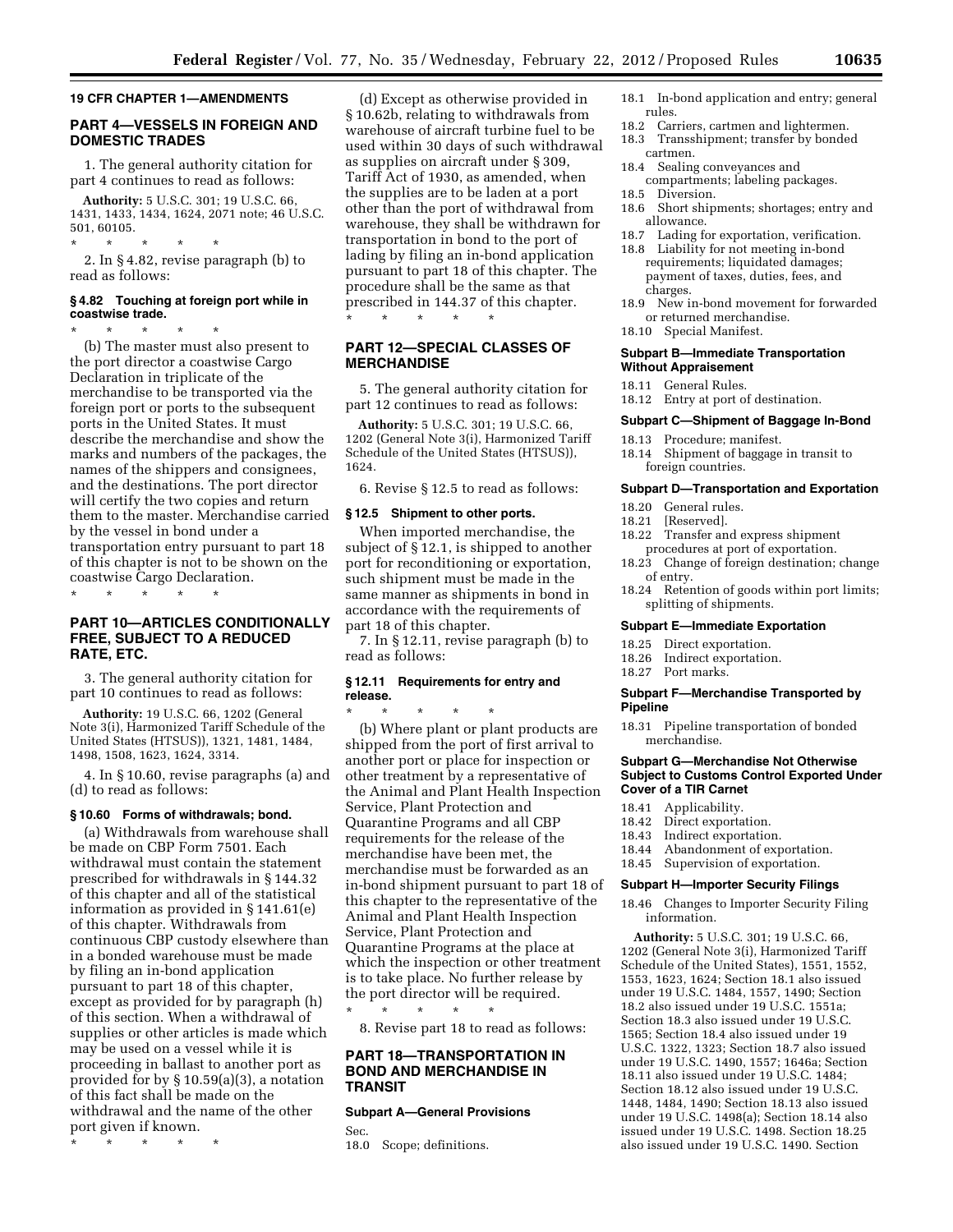18.26 also issued under 19 U.S.C. 1490. Section 18.31 also issued under 19 U.S.C. 1553a.

# **Subpart A—General Provisions**

#### **§ 18.0 Scope; definitions.**

(a) *Scope.* Except as provided in parts 122 and 123 of this chapter, this part sets forth the requirements and procedures pertaining to the transportation of merchandise in-bond, as authorized by sections 551, 552, and 553 of the Tariff Act of 1930, as amended (19 U.S.C. 1551, 1552, and 1553).

(b) *Definitions.* As used in this part, the following terms will have the meanings indicated unless either the context in which they are used requires a different meaning or a different definition is prescribed for a particular part or portion thereof:

*Common carrier.* ''*Common carrier''*  means a common carrier of merchandise owning or operating a railroad, steamship, pipeline, truck line, or other transportation line or route.

*Origination port.* ''*Origination port''* is the U.S. port in which the transportation of merchandise in-bond commences.

*Port of destination.* ''*Port of destination''* is the U.S. port at which merchandise is entered after being shipped in-bond from the origination port where it was entered as an immediate transportation entry.

*Port of diversion.* ''*Port of diversion''*  is the U.S. port to which merchandise is diverted while in transit from the origination port to the port of destination or the port of export.

*Port of export.* ''*Port of export''* is the U.S. port at which in-bond merchandise entered for transportation and exportation or for immediate exportation is exported from the U.S.

# **§ 18.1 In-bond application and entry; general rules.**

(a) *General requirement.* In order to transport merchandise in-bond, an inbond application as described in paragraph (d) of this section is required. An in-bond application consists of a transportation entry and a manifest. A transportation entry as described in paragraph (b) may be made for any imported merchandise upon its arrival at a port of entry, subject to the prohibitions and restrictions provided in this part.

(b) *Types of transportation entries and withdrawals.* The following types of transportation entries and withdrawals may be made for merchandise to be transported in-bond:

(1) Entry for immediate transportation (IT).

(2) Warehouse or rewarehouse withdrawal for immediate transportation.

(3) Warehouse or rewarehouse withdrawal for immediate exportation or for transportation and exportation.

(4) Entry for transportation and exportation (T&E).

(5) Entry for immediate exportation  $(IE)$ 

(6) Entry of vessel and aircraft supplies for immediate exportation (IE) or for transportation and exportation (T&E).

(7) Entry of vessel and aircraft supplies for transportation and exportation (T&E).

(c) *Who may file.* A transportation entry may be made by:

(1) The carrier that brings the merchandise to the origination port;

(2) The carrier that is to accept the merchandise under its bond or a carnet for transportation to the port of destination or the port of export; or

(3) Any person who has a sufficient interest in the merchandise as shown by the bill of lading or manifest, a certificate of the importing carrier, or by any other document satisfactory to CBP.

(d) *In-bond application.* An in-bond application consisting of a transportation entry and manifest must be transmitted to CBP in order to transport merchandise in-bond.

(1) *Contents.* The in-bond application must contain the following information:

(i) *Description of the merchandise.*  The six-digit Harmonized Tariff Schedule (HTS) number of the merchandise must be provided, if available. (CBP will also accept the eight or ten-digit HTS number.) If the six digit HTS number is not available, then a detailed description must be provided setting forth the exact nature of the merchandise with sufficient detail to enable CBP and other government agencies to determine if the merchandise is subject to a rule, regulation, law, standard or ban relating to health, safety or conservation.

(ii) *Health, safety or conservation.* If the carrier or other responsible party submitting the in-bond application knows that the merchandise is subject to a rule, regulation, law, standard or ban relating to health, safety or conservation enforced by CBP or another government agency, a statement must be provided setting forth the rule, regulation, law, standard or ban to which the merchandise is subject to and the name of the government agency responsible for enforcing the rule, regulation, law, standard or ban.

(iii) *Prohibited or restricted merchandise.* Merchandise that is prohibited or subject to entry

restrictions in the U.S. as set forth in this chapter must be identified accordingly.

(iv) *Textiles.* Textiles and textile products subject to section 204, Agricultural Act of 1956, as amended (7 U.S.C. 1854), must be described in such detail as to enable the port director to estimate the duties and taxes, if any, due. The port director may require evidence to satisfy him or her of the approximate correctness of the value and quantity stated in the entry (e.g., detailed quantity description: 14 cartons, 2 dozen per carton); detailed description of the textiles or textile products including type of commodity and chief fiber content (e.g., men's cotton jeans or women's wool sweaters); net weight of the textiles or textile products (including immediate packing but excluding pallet); total value of the textiles or textile products; manufacturer or supplier; country of origin; name(s) and address(es) of the person(s) to whom the textiles and textile products are consigned; and 10 digit Harmonized Tariff Schedule of the United States number (when available).

(v) *Other identifying information.* If a visa, permit, license, entry number, or other similar number or identifying information has been issued by the U.S. Government, foreign government or other issuing authority, relating to the merchandise, the visa, permit, license, entry number, or other similar number or identifying information must be provided.

(vi) *Quantity.* The quantity of the merchandise to be transported to the smallest piece count must be provided.

(vii) *Seals.* The container number of the container in which the merchandise is being transported and the seal number of the seal that seals the container (see § 18.4) must be provided.

(viii) *Ultimate destination.* The ultimate destination in the U.S. or abroad of the merchandise to be transported in-bond must be provided.

(2) *Method of submission.* The inbond application must be electronically transmitted to CBP via a CBP-approved EDI system, except as prescribed in § 18.31 relating to pipeline transportation of bonded merchandise.

(3) *Timing.* The in-bond application may be submitted at any time prior to the merchandise departing the origination port.

(4) *Quantities of goods.* By filing an in-bond application, the initial bonded carrier asserts that there is no discrepancy between the quantity of goods received from the importing carrier and the quantity of goods delivered to the in-bond carrier for transportation in-bond.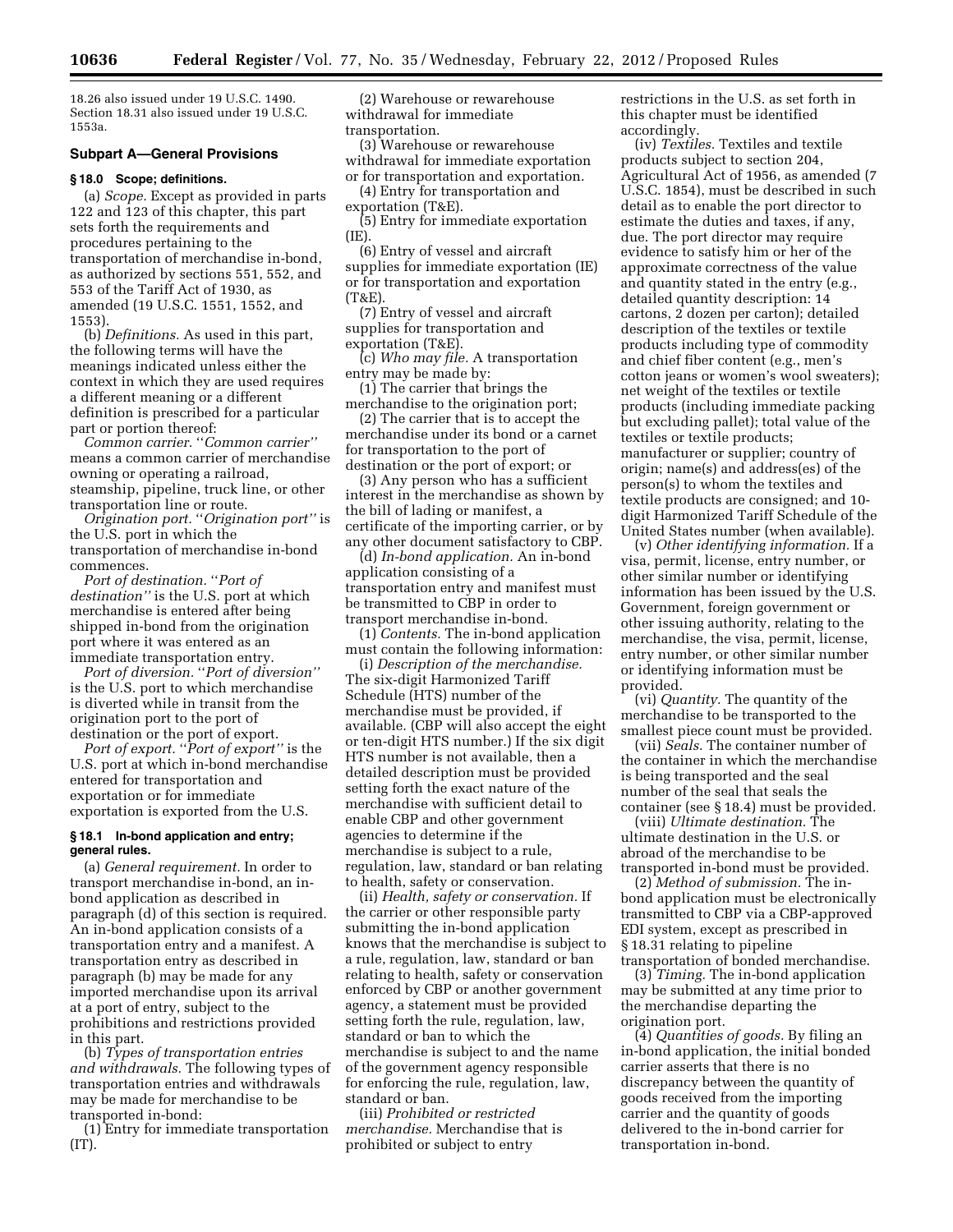(e) *Bond required.* A custodial bond on CBP Form 301, containing the bond conditions set forth in § 113.63 of this chapter, is required in order to transport merchandise in-bond under the provisions of this part.

(f) *Movement authorization required.*  Authorization from CBP is required before merchandise can be transported in-bond. Authorization for the movement of merchandise will be transmitted by CBP via a CBP-approved EDI system.

(g) *Supervision*—(1) *Generally.* When merchandise is delivered to a bonded carrier for transportation in-bond, CBP may, in its discretion, require that the merchandise be laden on the conveyance only under CBP supervision.

(2) *Merchandise delivered from warehouse.* When merchandise is delivered from a warehouse to a bonded carrier for transportation in-bond, supervision of lading will be accomplished in accordance with the procedure set forth in § 19.6(b) of this chapter.

(3) *Merchandise delivered from foreign trade zone.* When merchandise is delivered from a foreign trade zone to a bonded carrier for transportation inbond, supervision of lading will be accomplished in accordance with the procedure set forth in § 146.71(a) of this chapter.

(h) *Updating and amending the inbond record.* The filer of the in-bond application or any other party named in paragraph (c) of this section, with the permission of the filer, may update and/ or amend the in-bond record as required under the provisions of this part via a CBP-approved EDI system.

(i) *In-Transit Time*—(1) *30-day transit time.* Merchandise to be transported inbond must be delivered to CBP at the port of destination or port of export within 30 days from the date CBP provides movement authorization to the in-bond applicant. Neither the diversion to another port nor the filing of a new in-bond application extends the 30-day maximum in-transit time. Failure to deliver the merchandise within the prescribed period constitutes an irregular delivery.

(2) *Extension.* In cases where it is anticipated that a shipment will not be capable of completing its transit to the port of destination or port of export within 30 days, the 30-day in-transit requirement may be extended by CBP upon request via a CBP-approved EDI system. CBP may also extend the intransit period if delays are caused due to the examination or inspection of the merchandise by CBP or another

government agency or for some other reason.

(3) *Restriction of in-transit time.* CBP or any other government agency with jurisdiction over the merchandise may shorten the in-transit time to less than 30 days. CBP will provide notice of a CBP-shortened in-transit time with the movement authorization.

(j) *Report of Arrival.* After the arrival of any portion of the in-bond shipment at the port of destination or the port of export, the delivering carrier must promptly, but no more than 24 hours after arrival, notify CBP via a CBPapproved EDI system that the merchandise has arrived and identify the physical location of the merchandise within the port. Failure to report the arrival or identify the physical location of the merchandise transported in-bond within the prescribed period constitutes an irregular delivery.

(k) *General order merchandise; exportation.* Any merchandise covered by an in-bond shipment (including carnets) that has arrived at the port of destination or the port of export must be entered or exported pursuant to this part within 15 calendar days from the date of arrival at the port of destination or port of export. On the 16th day, the merchandise will become subject to general order requirements pursuant to 19 CFR 4.37, 122.50, or 123.10 of this chapter, as applicable. In addition, failure to enter or export the merchandise within the prescribed period constitutes an irregular delivery.

(l) *Restricted and prohibited merchandise; health, safety and conservation; and special classes of merchandise—*(1) *Health, safety and conservation.* Merchandise not in compliance with an applicable rule, regulation, law, standard or ban, relating to health, safety or conservation may only be released for transportation inbond with the authorization of the governmental agency administering such rule, regulation, law, standard or ban.

(2) *Prohibited and restricted merchandise*—(i) *Plants and plant products.* Merchandise subject upon importation to examination, disinfection, or further treatment under the Animal and Plant Health Inspection Service (APHIS), Plant Protection and Quarantine program, will be only be released for transportation in-bond with the authorization of APHIS under regulations issued by that program. (See §§ 12.10 to 12.15 of this chapter).

(ii) *Narcotics and other prohibited articles.* Narcotics and other articles prohibited admission into the commerce of the United States may not be entered for transportation in-bond and any such

merchandise offered for entry for that purpose will be seized, except that exportation or transportation and exportation may be permitted with authorization from the Drug Enforcement Agency (DEA) and/or compliance with the regulations of the DEA.

(iii) *Non-narcotics.* Articles entered for transportation in-bond that are manifested merely as drugs, medicines, or chemicals, without evidence to satisfy the port director that they are non-narcotic, will be detained and subjected, at the carrier's risk and expense, to such examination as may be necessary to satisfy the port director whether or not they are of a narcotic character. A properly verified certificate of the shipper, specifying the items in the shipment and stating whether narcotic or not, may be accepted by the port director to establish the character of such a shipment.

(iv) *Explosives.* Explosives may not be transported in-bond unless the importer has first obtained a license or permit from the proper governmental agency. In such case the explosives may be entered for immediate transportation, for transportation and exportation, or for immediate exportation as specified by the approving government agency. Governmental agencies with regulatory authority over explosives include the Bureau of Alcohol, Tobacco, Firearms and Explosives (ATF), the Department of Transportation (DOT), and the U.S. Coast Guard (USCG).

(v) *Livestock.* Carload shipments of livestock will not be entered for in-bond transportation unless they will arrive at the port of destination named in the inbond application before it becomes necessary to remove the seals for the purpose of watering and feeding the animals, or unless the route is such that the removal of the seals and the watering, feeding, and reloading of the stock may be done under CBP supervision.

#### **§ 18.2 Carriers, cartmen and lightermen.**

(a) *Transportation of merchandise inbond by bonded carriers.* (1) Except as provided for in paragraph (b) of this section, merchandise to be transported from one port to another in the United States in-bond must be delivered to a common carrier, contract carrier, freight forwarder, or private carrier, each of which must be bonded for that purpose. Such merchandise delivered to a bonded common carrier, contract carrier, or freight forwarder may be transported with the use of facilities of other bonded or nonbonded carriers; however, the responsibility for the merchandise will remain with the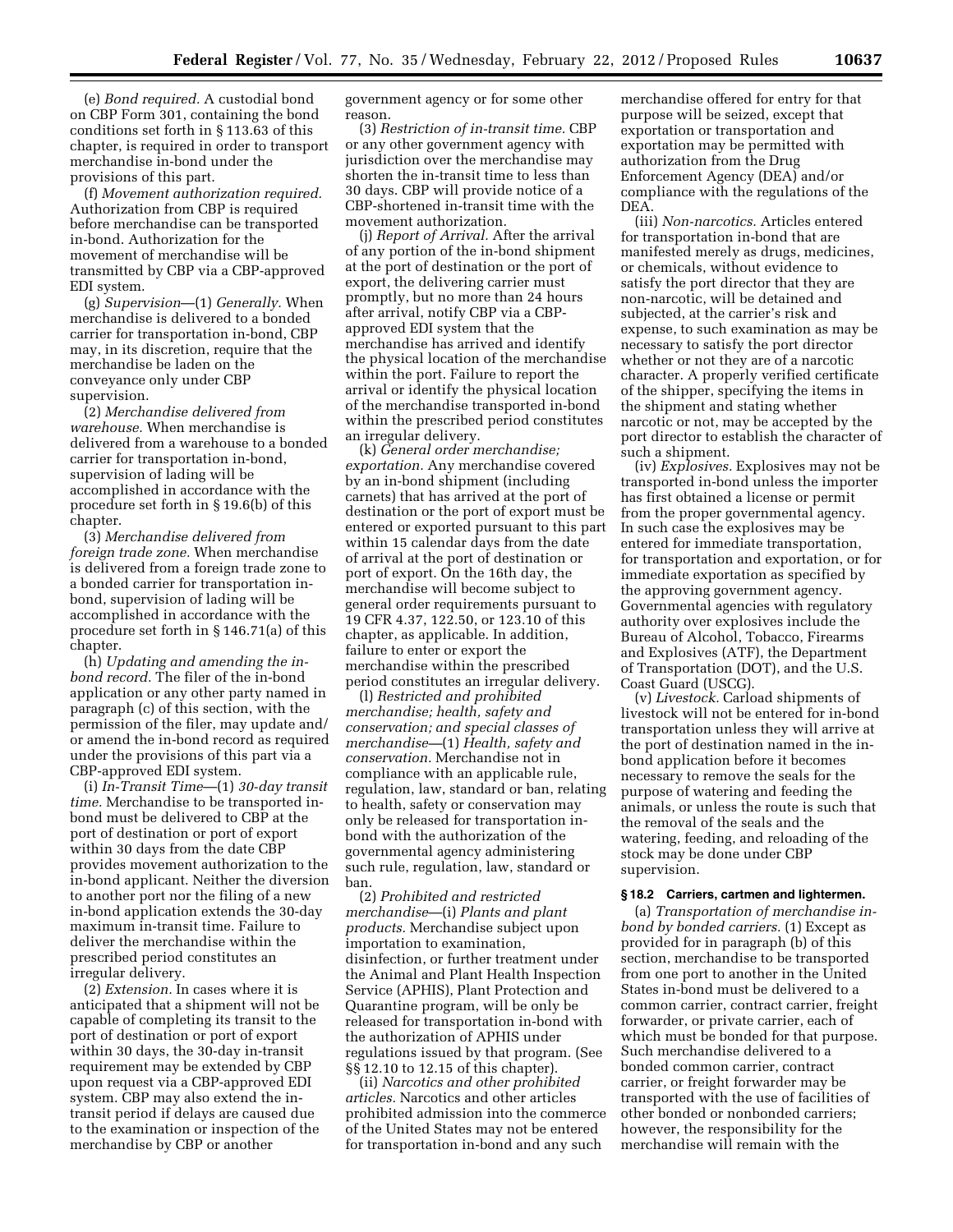common carrier, contract carrier, or freight forwarder that is bonded for that purpose. Only vessels entitled to engage in the coastwise trade (see § 4.80 of this chapter) will be entitled to transport merchandise under this section.

(2) *Merchandise transported under a TIR carnet.* Merchandise to be transported from one port to another in the United States under cover of a TIR carnet (see part 114 of this chapter), except merchandise not otherwise subject to CBP control, as provided in §§ 18.41 through 18.45, must be delivered to a common carrier or contract carrier bonded for that purpose, but the merchandise thereafter may be transported with the use of other bonded or nonbonded common or contract carriers. The TIR carnet will be responsible for liability incurred in the carriage of merchandise under the carnet, and the carrier's bond will be responsible as provided in § 114.22(c) of this chapter.

(3) *Merchandise transported under an A.T.A. or a TECRO/AIT carnet.*  Merchandise to be transported from one port to another in the United States under cover of an A.T.A. or TECRO/AIT carnet (see part 114 of this chapter) must be delivered to a common carrier or contract carrier bonded for that purpose, but the merchandise thereafter may be transported with the use of other bonded or nonbonded common or contract carriers. The A.T.A. or TECRO/ AIT carnet will be responsible for liability incurred in the carriage of merchandise under the carnet, and the carrier's bond will be responsible as provided in § 114.22(d) of this chapter.

(b) *Transportation of merchandise inbond between certain ports by bonded cartmen or lightermen.* Pursuant to Public Resolution 108, of June 19, 1936, (19 U.S.C. 1551, 1551a) and subject to compliance with all other applicable provisions of this part, CBP, upon the request of a party named in § 18.1(c), may permit merchandise that has been entered and subject to CBP examination to be transported in-bond between the ports of New York, Newark, and Perth Amboy, by bonded cartmen or lightermen duly qualified in accordance with the provisions of part 112 of this chapter, if CBP is satisfied that the transportation of such merchandise in this manner will not endanger the revenue and does not pose a risk to health, safety or security.

# **§ 18.3 Transshipment; transfer by bonded cartmen.**

(a) *Transshipment to single conveyance.* Merchandise being transported in-bond may be transshipped to another conveyance

while en route to the port of destination or port of export. The carrier or any of the parties provided for in § 18.1(c) must notify CBP of the transshipment using the CBP-approved EDI system before the merchandise can be transshipped to another conveyance. The notification of transshipment must include the name of the bonded carrier receiving the merchandise for shipment to the port of destination or port of export.

(b) *Transshipment to multiple conveyances.* When merchandise being transported in-bond is to be transshipped to more than one conveyance, the carrier or any of the parties named in § 18.1(c) must notify CBP via a CBP-approved EDI system of the transshipment. The notification of transshipment must include the name of the bonded carrier receiving the merchandise for shipment to the port of destination or port of export and any new container or seal numbers. The transshipment to multiple conveyances does not extend the 30-day transit time requirement set forth in § 18.1(i).

(c) *Transshipment of merchandise covered by a TIR carnet generally prohibited.* Merchandise covered by a TIR carnet may not be transshipped except in cases in which the unlading of the merchandise from a container or road vehicle is necessitated by casualty en route. In the event of transshipment, a TIR approved container or road vehicle must be used if available. If the transshipment takes place under CBP supervision, the CBP officer must execute a certificate of transfer on the appropriate TIR carnet voucher.

(d) *Transshipment of merchandise in emergency situations*—(1) *Removal of seals.* If it becomes necessary at any point in transit to remove the CBP seals from a conveyance or container containing bonded merchandise for the purpose of transferring its contents to another conveyance or container, or to gain access to the shipment because of casualty or for other good reason, and it cannot be done under CBP supervision because of the element of time involved or because there is no CBP officer stationed at such point, a responsible agent of the carrier may remove the seals, supervise the transfer or handling of the merchandise, and seal the conveyance or container in which the shipment goes forward. In this situation, the responsible agent is required to provide the notification specified in paragraph (d)(2) of this section.

(2) *Notification.* When the responsible agent of the carrier takes the actions specified in paragraph (d)(1) of this section, he or she must notify CBP via the CBP-approved EDI system of the

serial numbers of the new seals applied, and the reason for and the date of the actions. The responsible agent must also make appropriate notations of the same information on the conductor's or master's copy of the manifest, or the outside back cover of the TIR carnet.

(e) *Transfer by bonded cartmen.* All transfers to or from the conveyance or warehouse of merchandise undergoing transportation in-bond must be made under the provisions of part 125 of this chapter and at the expense of the parties in interest, unless the bond of the carrier on CBP Form 301, containing the bond conditions set forth in § 113.63 of this chapter or a TIR carnet is liable for the safekeeping and delivery of the merchandise while it is being transferred.

#### **§ 18.4 Sealing conveyances and compartments; labeling packages.**

(a) *Requirements, waiver and TIR carnets—*(1) *Seals required.* The bonded carrier must ensure that carload or containerized shipments are properly sealed, that the seals remain intact until the merchandise arrives at the port of destination or the port of export, and that CBP is notified of such arrival pursuant to § 18.1(j) of this part. The seals to be used and the method for sealing conveyances, compartments, or packages must meet the requirements of §§ 24.13 and 24.13a of this chapter.

(2) *Waiver.* (i) CBP may authorize the waiver of sealing of a conveyance or compartment in which bonded merchandise is transported if CBP determines that the sealing of the conveyance or compartment is unnecessary to protect the revenue or to prevent violations of the customs laws and regulations.

(ii) Examples of situations where CBP my authorize a waiver of the sealing requirement include when the compartment or conveyance cannot be effectively sealed, as in the case of merchandise shipped in open cars or barges, on the decks of vessels, or when it is known that any seals would necessarily be removed outside the jurisdiction of the United States for the purpose of discharging or taking on cargo, or when it is known that the breaking of the seals will be necessary to ventilate the hatches.

(3) *TIR carnets.* The port director will cause a CBP seal to be affixed to a container or road vehicle that is being used to transport merchandise under cover of a TIR carnet unless the container or road vehicle bears a customs seal (domestic or foreign). The port director will likewise cause a CBP seal or label to be affixed to heavy or bulky goods being so transported. If,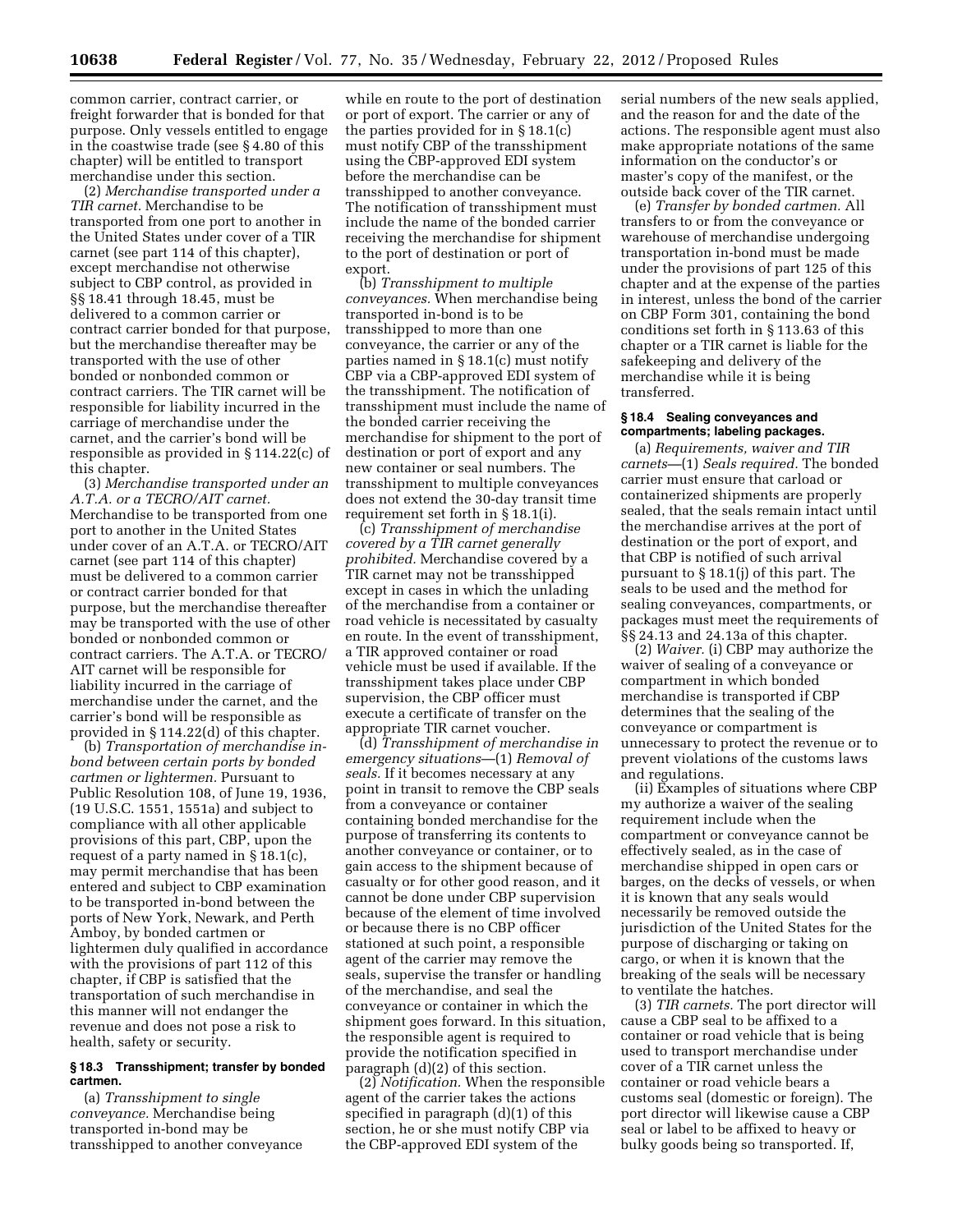however, the port director has reason to believe that there is a discrepancy between the merchandise listed on the Goods Manifest of the carnet and the merchandise that is to be transported, the port director may cause a CBP seal or label to be affixed only when the listing of the merchandise in the carnet and a physical inventory agree.

(b) *Commingled merchandise.* (1) Merchandise that is not covered by a bond may only be transported in a sealed conveyance or compartment that contains bonded merchandise if the merchandise is destined for the same or subsequent port as the bonded merchandise.

(2) Merchandise moving under cover of a carnet may not be consolidated with other merchandise.

(c) *Removal or breaking of seals.*  Except as provided in § 18.3(d) and § 19.6(e) of this chapter, seals affixed under this section may only be removed upon CBP permission. Failure to keep the seals intact and/or removal of the seals without CBP permission will result in the assessment of liquidated damages in accordance with § 18.8 of this part and § 113.63 of this chapter.

(d) *Containers or road vehicles accepted for transport under customs seal; requirements—* 

(1)(i) *Containers covered by the Customs Convention on Containers.*  Containers covered by the Customs Convention on Containers shall be accepted for transport under customs seal if

(A) Durably marked with the name and address of the owner, particulars of tare, and identification marks and numbers, and

(B) Constructed and equipped as outlined in Annex 1 to the Customs Convention on Containers, as evidenced by an accompanying unexpired certificate of approval in the form prescribed by Annex 2 to that Convention or by a metal plate showing design type approval by a competent authority.

(ii) *Containers carrying merchandise covered by a TIR carnet.* Containers carrying merchandise covered by a TIR carnet shall be accepted for transport under customs seal if

(A) Durably marked with the name and address of the owner, particulars of tare, and identification marks and numbers,

(B) Constructed and equipped as outlined in Annex 6 to the TIR Convention, as evidenced by an accompanying unexpired certificate of approval in the form prescribed by Annex 8 to that Convention, or by a metal plate showing design type approval by a competent authority, and

(C) If the container or road vehicle hauling the container has affixed to it a rectangular plate bearing the letters ''TIR'' in accordance with Article 31 of the TIR Convention.

(2) *Road vehicles carrying merchandise covered by a TIR carnet.*  Road vehicles carrying merchandise covered by a TIR carnet shall be accepted for transport under customs seal if

(i) Durably marked with the name and address of the owner, particulars of tare, and identification marks and numbers,

(ii) Constructed and equipped as outlined in Annex 3 to the TIR Convention, as evidenced by an accompanying unexpired certificate of approval in the form prescribed by Annex 5 to that Convention, or by a metal plate showing design type approval by a competent authority, and

(iii) If the road vehicle has affixed to it a rectangular plate bearing the letters ''TIR'' in accordance with Article 31 of the TIR Convention.

(3) *CBP refusal.* The port director may refuse to accept for transport under customs seal a container or road vehicle bearing evidence of approval if, in the port director's opinion, the container or road vehicle no longer meets the requirements of the applicable Convention.

(4) *CBP acceptance for transport.*  Containers or road vehicles that are not approved under the provisions of a Customs Convention may be accepted for transport under customs seal only if the port director at the port of origin is satisfied that the container or road vehicle can be effectively sealed and no goods can be removed from or introduced into the container or road vehicle without obvious damage to it or without breaking the seal. A container or road vehicle so accepted shall not carry merchandise covered by a TIR carnet.

#### **§ 18.5 Diversion.**

(a) *Procedure.* In order to change the port of destination or the port of export of an in-bond movement, the party that submitted the in-bond application must submit a request to divert merchandise via a CBP-approved EDI system. Authorization for the diversion and movement of merchandise will be transmitted via a CBP-approved EDI system. If the request to divert merchandise is denied, such merchandise must be delivered to the original port of destination or port of export that was named in the in-bond application. The decision to grant or deny permission to divert merchandise is within the sole discretion of CBP.

(b) *In-Transit Time.* The approval of a request to divert merchandise for transportation in-bond does not extend the in-transit time specified in § 18.1(i) of this part. The diverted merchandise must be delivered to the port of diversion within 30 days from the date CBP first authorized the in-bond movement.

(c) *Split Shipments.* When merchandise for transportation in-bond is approved for diversion to more than one port, or when a portion of an inbond shipment is approved for consumption or warehouse entry, the approval of the diversion will complete the original transportation entry. The carrier or any of the parties named in § 18.1(c) must, in accordance with the filing requirements of § 18.1, submit a new in-bond application for each portion of the original shipment to be transported in-bond. Split shipments for merchandise being transported under cover of a carnet are prohibited.

(d) *Diversion of cargo subject to restriction, prohibition or regulation by other federal agency or authority.*  Merchandise subject to a law, regulation, rule, standard or ban that requires permission or authorization by another federal agency or authority before importation, cannot be diverted without authorization by the other federal agency or authority.

# **§ 18.6 Short shipments; shortages; entry and allowance.**

(a) *Notification of short shipment.*  When an in-bond shipment arrives at the port of destination or the port of export and a portion of the cargo covered by the original in-bond application is short, the arriving carrier must notify CBP of the shortage when submitting the notice of arrival via a CBP-approved EDI system.

(b) *New in-bond application required.*  The carrier or any of the parties named in § 18.1(c) must, in accordance with the filing requirements of § 18.1, submit a new in-bond application to transport short shipped packages in-bond to the port of destination or port of export provided in the in-bond application. Reference must be made in the new inbond application to the original transportation entry.

(c) *Demand for redelivery.* When there is a shortage of any portion of a shipment, nondelivery of an entire shipment, delivery to unauthorized locations, or delivery to the consignee without the permission of CBP, CBP may demand return of the merchandise to CBP custody. The demand must be made no later than 30 days after the shortage, delivery, or nondelivery is discovered by CBP. The demand for the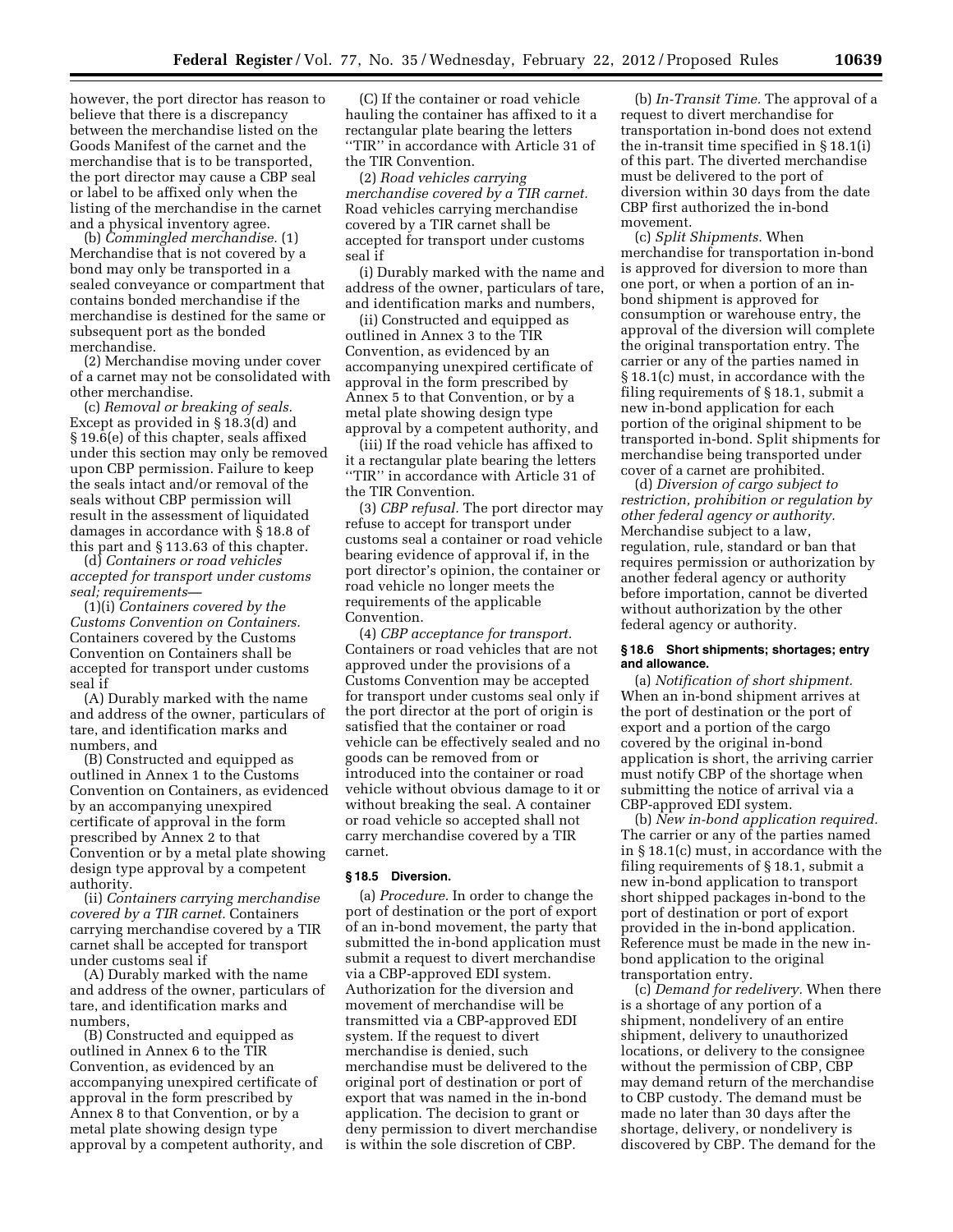return of the merchandise to CBP custody must be made on the bonded carrier, cartman, or lighterman identified in the in-bond application. The demand for the return of the merchandise will be made on CBP Form 4647, Notice of Redelivery, other appropriate form, letter, or by an electronic equivalent thereof. A copy of the demand or electronic equivalent thereof, with the date of mailing or delivery noted thereon, must be retained by the port director and made part of the in-bond entry record. Entry of the merchandise may be accepted if the merchandise can be recovered intact without any of the packages having been opened. In such cases, any shortage from the invoice quantity will be presumed to have occurred while the merchandise was in the possession of the bonded carrier.

(d) *Failure to redeliver.* If the merchandise cannot be recovered intact, entry will be accepted in accordance with § 141.4 of this chapter for the full manifested quantity, unless a lesser amount is otherwise permitted in accordance with subpart A of part 158. Except as provided in paragraph (e) of this section, if the merchandise is not returned to CBP custody within 30 days of the date of mailing, date of delivery of the demand for redelivery, or electronic notification thereof, there shall be sent to the party whose bond is obligated on the transportation entry a demand for liquidated damages on CBP Form 5955–A in the case of nondelivery of an entire shipment or on CBP Form 5931 in the case of partial shortage. CBP will also seek the payment of duties, taxes, and fees, where appropriate, pursuant to § 18.8(c).

(e) *Failure to redeliver merchandise covered by a carnet.* If merchandise covered by a carnet cannot be recovered intact as specified in paragraph (c) of this section, entry will not be accepted; there will be sent to the appropriate guaranteeing association a demand for liquidated damages, duties, and taxes as prescribed in § 18.8(d); and, if appropriate, there will also be sent to the initial bonded carrier a demand for any excess, as provided in § 114.22(e) of this chapter. Demands must be made on the forms specified in paragraph (d) of this section.

(f) *Allowance.* An allowance in duty on merchandise reported short at destination, including merchandise found by the appraising officer to be damaged and worthless, and animals and birds found by the discharging officer to be dead on arrival at destination, must be made in the liquidation of the entry.

(g) *Rail and seatrain.* In the case of shipments arriving in the United States by rail or seatrain, which are forwarded under CBP in-bond seals under the provisions of subpart D of part 123 of this chapter, and § 18.11, or § 18.20, a notation must be made by the carrier or shipper on the in-bond application, to show whether the shipment was transferred to the car designated in the manifest or whether it was laden in the car in the foreign country. If laden on the car in a foreign country, the country must be identified in the notation.

#### **§ 18.7 Lading for exportation; notice and proof of exportation; verification.**

(a) *Exportation—*(1) *Notice.* No more than 24 hours after the arrival at the port of export of any portion of an in-bond shipment, the delivering carrier must report the arrival of the merchandise to CBP pursuant to § 18.1(i). Failure to report the arrival of bonded merchandise within the prescribed period will constitute an irregular delivery.

(2) *Time to export.* Within 15 calendar days after the filing of the report of arrival for the last portion of a shipment arriving at the port of export under a transportation and exportation entry, the entire shipment of merchandise must be exported. On the 16th day the merchandise will become subject to general order requirements under § 4.37, § 122.50, or § 123.10 of this chapter, as applicable. Failure to export the merchandise within the prescribed period constitutes an irregular delivery.

(3) *Notice and Proof of Exportation.*  The bonded carrier must promptly, but no more than 24 hours after exportation, update the in-bond record via a CBP approved EDI system to reflect that the merchandise has been exported. The principal on any bond filed to guarantee exportation may be required by the port director to provide evidence of exportation in accordance with § 113.55 of this chapter within 30 days of exportation.

(b) *Supervision.* The port director will require only such supervision of the lading for exportation of merchandise covered by an entry or withdrawal for exportation or for transportation and exportation only as is reasonably necessary to satisfy the port director that the merchandise has been laden on the exporting conveyance.

(c) *Verification.* CBP may verify export entries and withdrawals against the records of the exporting carriers. Such verification may include an examination of the carrier's records of claims and settlement of export freight charges and any other records that may relate to the transaction. The exporting carrier must maintain these records for 5 years from the date of exportation of the merchandise.

#### **§ 18.8 Liability for not meeting in-bond requirements; liquidated damages; payment of taxes, duties, fees, and charges.**

(a) *Liability.* The party whose bond is obligated on the transportation entry (generally the initial carrier) will be liable for not meeting any of the requirements found at Part 18 of this chapter or any of the other conditions specified in the bond. This includes, but is not limited to shortages, irregular delivery, or nondelivery, at the port of destination or port of export of the merchandise transported in-bond; the failure to export merchandise transported in bond pursuant to a transportation and exportation or immediate exportation entry; and, the failure to maintain intact seals or the unauthorized removal of seals, as provided in such bond. Appropriate commercial or government documentation may be provided to CBP as proof of delivery and/or exportation. When sealing is waived, any loss found to exist at the port of destination or port of export will be presumed to have occurred while the merchandise was in the possession of the party whose bond was obligated under the transportation entry, unless conclusive evidence to the contrary is produced.

(b) *Liquidated damages.* (1) The party described in paragraph (a) of this section that fails to comply with any of the requirements found at Part 18 of this chapter or any of the other conditions specified in the bond is liable for payment of liquidated damages.

(2) *Petition for relief.* In any case in which liquidated damages are imposed in accordance with this section and CBP is satisfied by the evidence submitted with a petition for relief filed in accordance with the provisions of part 172 of this chapter that any violation of the terms and conditions of the bond occurred without any intent to evade any law or regulation, CBP may cancel such claim upon the payment of any lesser amount or without the payment of any amount as may be deemed appropriate under the law and in view of the circumstances.

(c) *Taxes, duties, fees, and charges.* In addition to the liquidated damages described in paragraph (b) of this section, the party whose bond is obligated on the transportation entry will be liable for any duties, taxes, and fees accruing to the United States on the missing merchandise, together with all costs, charges, and expenses, caused by the failure to make the required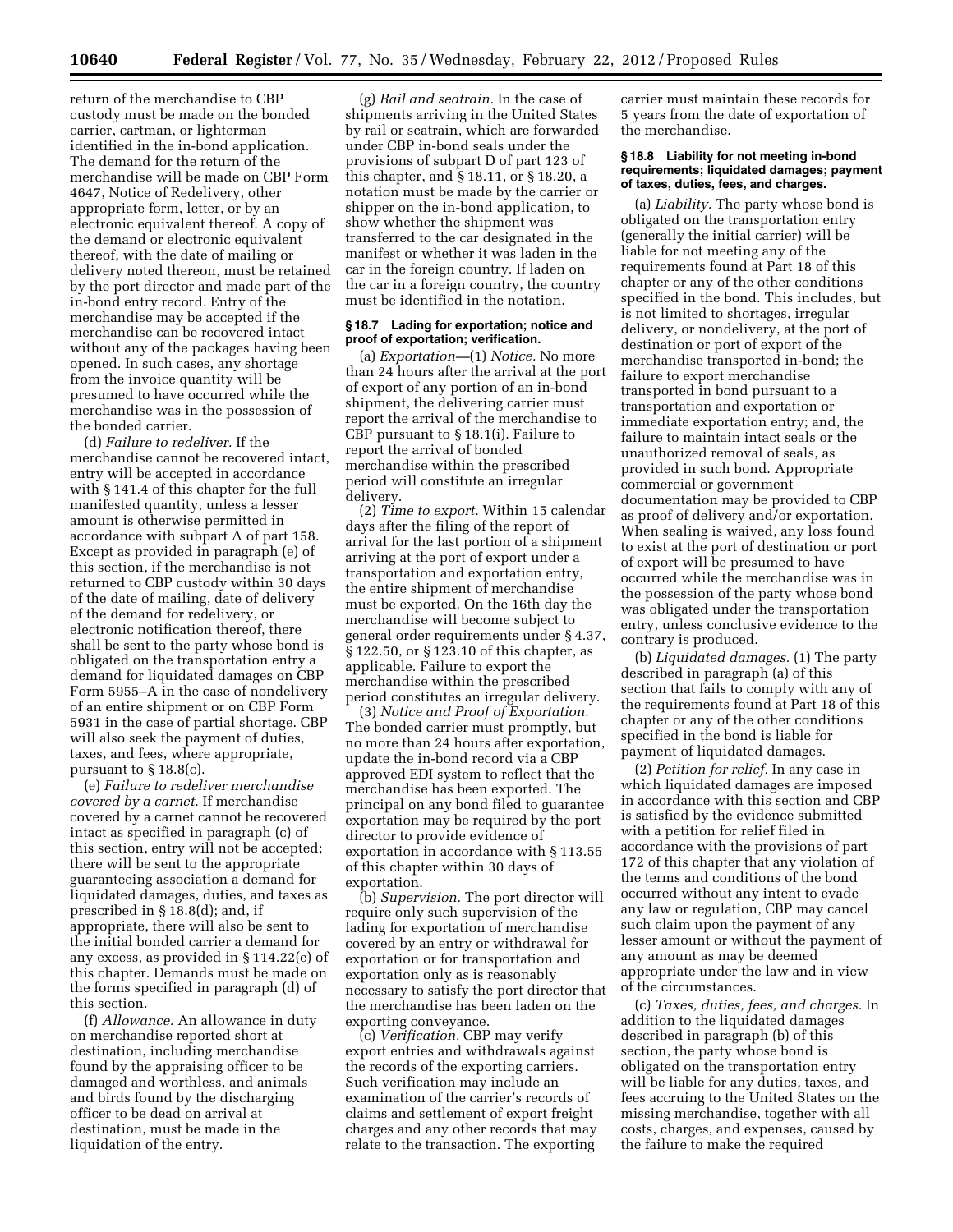transportation, report, delivery, entry and/or exportation.

(d) *Carnets*—(1) *TIR carnets.* (i) The domestic guaranteeing association will be jointly and severally liable with the initial bonded carrier for duties, taxes, and fees accruing to the U.S., and any other charges imposed, in lieu thereof, as the result of any shortage, irregular delivery, or nondelivery at the port of destination or port of exit of merchandise covered by a TIR carnet. The liability of the domestic guaranteeing association is limited to \$50,000 per TIR carnet for duties, taxes, and sums collected in lieu thereof. Penalties imposed as liquidated damages against the initial bonded carrier, and sums assessed against the guaranteeing association in lieu of duties and taxes for any shortage, irregular delivery, or nondelivery will be in accordance with this section. If a TIR carnet has not been discharged or has been discharged subject to a reservation, the guaranteeing association will be notified within 1 year of the date upon which the carnet is taken on charge, including time for receipt of the notification, except that if the discharge was obtained improperly or fraudulently the period will be 2 years. However, in cases that become the subject of legal proceedings during the above-mentioned period, no claim for payment will be made more than 1 year after the date when the decision of the court becomes enforceable.

(ii) Within 3 months from the date demand for payment is made by the port director as provided by § 18.6(e), the guaranteeing association must pay the amount claimed, except that if the amount claimed exceeds the liability of the guaranteeing association under the carnet (see § 114.22(d) of this chapter), the carrier must pay the excess. The amount paid will be refunded if, within a period of 1 year from the date on which the claim for payment was made, it is established to the satisfaction of the Commissioner of CBP that no irregularity occurred. CBP may cancel liquidated damages assessed against the guaranteeing association to the extent authorized by paragraph (c) of this section.

(2) *A.T.A. or TECRO/AIT carnets.* The domestic guaranteeing association is jointly and severally liable with the initial bonded carrier for pecuniary penalties, liquidated damages, duties, fees, and taxes accruing to the United States and any other charges imposed as the result of any shortage, irregular delivery, failure to comply with sealing requirements in this part, and any nondelivery at the port of destination or port of exit of merchandise covered by

an A.T.A. or TECRO/AIT carnet. However, the liability of the guaranteeing association must not exceed the amount of the import duties by more than 10 percent. If an A.T.A. or TECRO/AIT carnet is unconditionally discharged with respect to certain goods, the guaranteeing association will no longer be liable on the carnet with respect to those goods unless it is subsequently discovered that the discharge of the carnet was obtained fraudulently or improperly or that there has been a breach of the conditions of temporary admission or of transit. No claim for payment will be made more than one year following the date of expiration of the validity of the carnet. The guaranteeing association will be allowed a period of six months from the date of any claim by the port director in which to furnish proof of the reexportation of the goods or of any other proper discharge of the A.T.A. or TECRO/AIT carnet. If such proof is not furnished within the time specified, the guaranteeing association must either deposit or provisionally pay the sums. The deposit or payment will become final three months after the date of the deposit or payment, during which time the guaranteeing association may still furnish proof of the reexportation of the goods to recover the sums deposited or paid.

# **§ 18.9 New in-bond movement for forwarded or returned merchandise.**

The carrier or any of the parties named in § 18.1(c) must, in accordance with the filing requirements of §18.1, submit a new in-bond application in order to forward or return merchandise from the port of destination or port of export named in the original in-bond application, or from the port of diversion, to any another port. If the merchandise is moving under cover of a carnet, the carnet may be accepted as a transportation entry.

# **§ 18.10 Special manifest.**

(a) *General.* Merchandise for which no other type of bonded movement is appropriate (e.g., prematurely discharged or overcarried merchandise and other such types of movements whereby the normal transportation-inbond procedures are not applicable) may be shipped in-bond from the port of unlading to the port of destination, port of export or port of diversion where applicable, upon approval by CBP.

(b) *Filing requirements.* The carrier or any of the parties named in § 18.1(c) may, in accordance with the filing requirements of § 18.1, submit an inbond application, requesting permission to transport the merchandise in-bond as

a special manifest. Authorization for the movement of merchandise will be transmitted via a CBP-approved EDI system. The party submitting the inbond application must identify the relevant merchandise and also identify the date and entry number of any entry made at the destination port covering the merchandise to be returned, if known. For diversion of cargo, see §§ 4.33, 4.34, and 18.5 of this chapter. When no entry is identified, the port director may approve the shipment pursuant to this section.

# **Subpart B—Immediate Transportation Without Appraisement**

# **§ 18.11 General rules.**

(a) *Delivery outside port limits.* (1) Merchandise covered by an entry for immediate transportation, including a carnet, or a manifest of baggage shipped in-bond (other than baggage to be forwarded in-bond to a CBP station—see § 18.13(a)), may be delivered to a place outside a port of entry for examination and release as contemplated by section 484(f), Tariff Act of 1930, as amended  $(19 U.S.C. 1484(c))$ , with the approval of CBP.

(2) The carrier or any of the parties named in § 18.1(c) must request, via a CBP-approved EDI system, permission to transport the merchandise in-bond. Before permission will be granted by CBP, the importer must stipulate in the in-bond application that within 24 hours after the arrival of any part of the merchandise or baggage to a place outside the port of entry, the importer will file an entry for the shipment and will comply with the provisions of § 151.9 of this chapter. Authorization for the movement of merchandise will be transmitted via a CBP-approved EDI system.

(b) *Split shipments.* One or more entire packages of merchandise covered by an invoice from one consignor to one consignee may be entered for consumption or warehouse at the port of first arrival, and the remainder entered for immediate transportation, provided that all of the merchandise covered by the invoice is entered and any carnet which may cover such merchandise is discharged as to that merchandise.

(c) *Consolidated loads and combined shipments.* Several importations may be consolidated into one immediate transportation entry when bills of lading or carrier's certificates name only one consignee at the port of first arrival. However, merchandise moving under cover of a carnet may not be consolidated with other merchandise.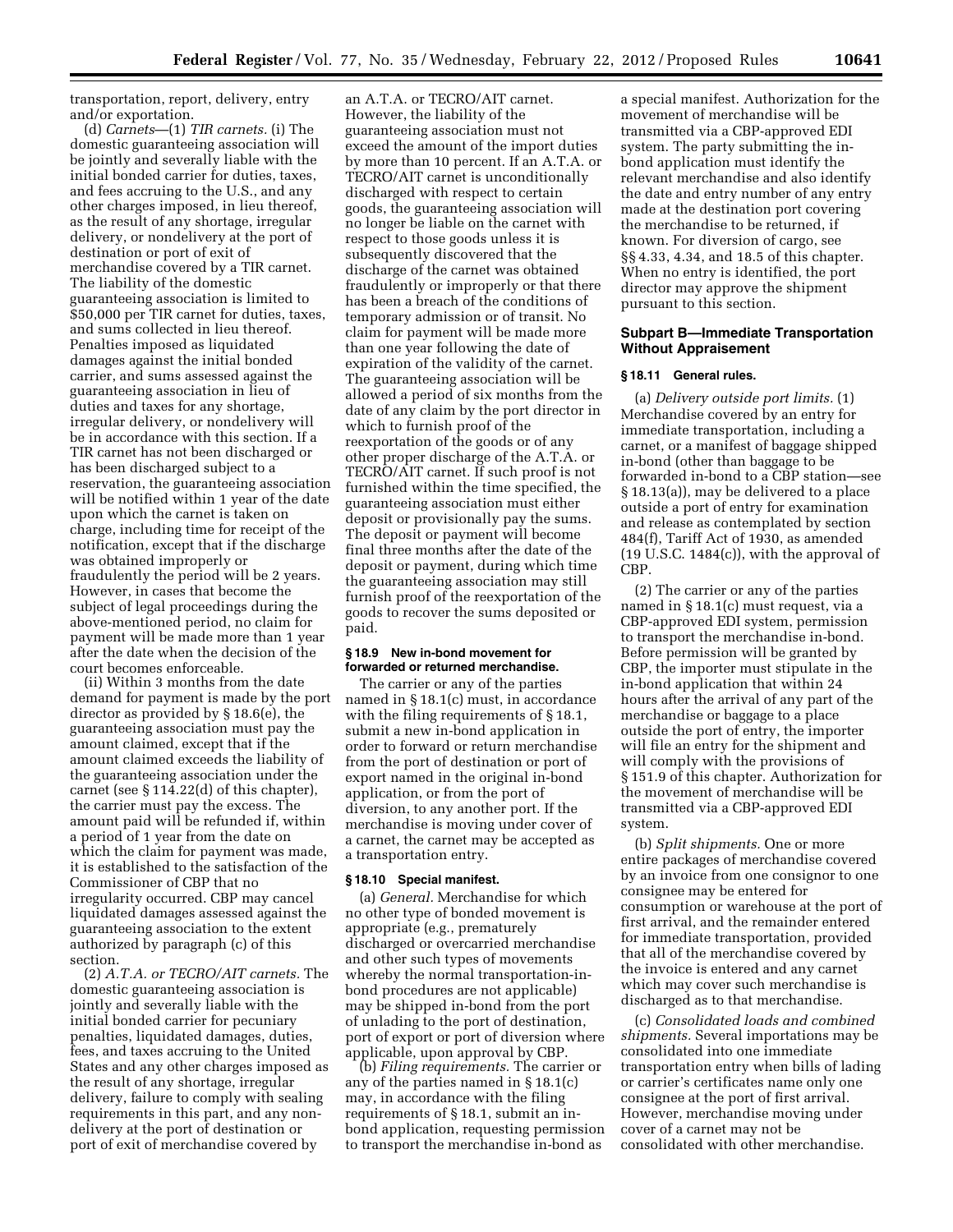#### **§ 18.12 Entry at port of destination.**

(a) *Arrival procedures.* Merchandise received under an immediate transportation entry at the port of destination may be entered for transportation and exportation, immediate exportation, or for immediate transportation, or under a FTZ admission, or any other form of entry, and is subject to all the conditions pertaining to merchandise entered at a port of first arrival.

(b) *Entry.* The right to make entry at the port of destination will be determined in accordance with the provisions of § 141.11 of this chapter.

(c) *Entry at subsequent ports.* When a portion of a shipment is entered at the port of first arrival and the remainder of the shipment is entered for consumption or warehouse at one or more subsequent ports, the entry at each subsequent port may be made on an extract of the invoice as provided for in § 141.84 of this chapter.

(d) *General order merchandise.* All merchandise included in a transportation appraisement entry (including carnets) must be entered pursuant to § 18.12(a), within 15 calendar days from the date of arrival at the port of destination. On the 16th day, the merchandise will become subject to general order requirements pursuant to §§ 4.37, 122.50, or 123.10 of this chapter, as applicable.

# **Subpart C—Shipment of Baggage In-Bond**

#### **§ 18.13 Procedure; manifest.**

(a) *In-bond application required.*  Baggage may be forwarded in-bond to another port of entry, or to a Customs station listed in § 101.4 of this chapter without examination or assessment of duty at the port or station of first arrival at the request of the passenger, the transportation company, or the agent of either, by filing an in-bond application in accordance with the provisions of § 18.1.

(b) *Coast to coast transportation.*  Baggage arriving in-bond or otherwise at a port on the Atlantic or Pacific coast, destined to a port on the opposite coast, may be laden under CBP supervision, without examination and without being placed in-bond, on a vessel proceeding to the opposite coast, provided the vessel will proceed to the opposite coast without stopping at any other port on the first coast.

# **§ 18.14 Shipment of baggage in transit to foreign countries.**

The baggage of any person in transit through the United States from one foreign country to another may be

shipped over a bonded route for exportation. Such baggage must be shipped under the regulations prescribed in § 18.13. See § 123.64 of this chapter for the regulations applicable to baggage shipped in transit through the United States between points in Canada or Mexico.

# **Subpart D—Transportation & Exportation**

#### **§ 18.20 General rules.**

(a) *Classes of goods for which a transportation and exportation entry is authorized.* Entry for transportation and exportation may be made under section 553, Tariff Act of 1930, as amended (19 U.S.C. 1553), for any merchandise, except as provided under § 18.1(l).

(b) *Filing Requirement.*  Transportation and exportation entries must be filed via a CBP-approved EDI system and in accordance with § 18.1.

(c) *Entry Procedures.* Except as provided for in subparts D, E, F and G of part 123 of this chapter (relating to merchandise in transit through the U.S. between two points in contiguous foreign territory), when merchandise is entered for transportation and exportation, a carnet, three copies of an air waybill (see § 122.92 of this chapter), or the in-bond application must be submitted to CBP (see § 18.1). The port director may require the carrier to provide additional information and documentation related to the delivery of the merchandise to the bonded carrier. Arrival must be reported promptly, but no later than 24 hours after the arrival at the port of exportation, in accordance with § 18.1.

(d) *No bonded common carrier facilities available.* Except for merchandise covered by a carnet (see § 18.2(a) (2) and (3)), in places where no bonded common carrier facilities are reasonably available and merchandise is permitted to be transported otherwise than by a bonded common carrier, the port director may permit entry in accordance with the procedures outlined in this section if he or she is satisfied that the revenue will not be endangered. A bond on CBP Form 301, containing the bond conditions set forth in § 113.62 of this chapter in an amount equal to double the estimated duties that would be owed will be required when the port director deems such action necessary. The principal on any bond filed to guarantee exportation may be required by the port director to provide evidence of exportation in accordance with § 113.55 of this chapter within 30 days of exportation.

(e) *Electronic Export Information.*  Filing of Electronic Export Information

(EEI) is not required for merchandise entered for transportation and exportation, provided the merchandise has not been entered for consumption or for warehousing. If the merchandise requires an export license, the merchandise is subject to the filing requirements of the licensing Federal agency. See 15 CFR 30.37(e).

(f) *Time to export.* Any portion of an in-bond shipment entered for exportation following an in-bond entry must be exported within 15 calendar days from the date of arrival to the port of export, unless an extension has been granted by CBP pursuant to § 18.24. On the 16th day, the merchandise will become subject to general order requirements under §§ 4.37, 122.50, or 123.10 of this chapter, as applicable.

(g) *Notice and Proof of Exportation.*  The bonded carrier must promptly, but no more than 24 hours after exportation, update the in-bond record via a CBP approved EDI system to reflect that the merchandise has been exported. The principal on any bond filed to guarantee exportation may be required by the port director to provide evidence of exportation in accordance with § 113.55 of this chapter within 30 days of exportation.

# **§ 18.21 [Reserved].**

#### **§ 18.22 Transfer and express shipment procedures at port of exportation.**

(a) *Transfer of bonded merchandise to another conveyance.* If in-bond merchandise must be transferred to another conveyance, the procedure will be as prescribed in § 18.3(d).

(b) *Transfer of baggage by express shipment.* An express company that is bonded as a common carrier and is responsible under its bond for delivery to the CBP officer in charge of the exporting conveyance of articles shown to be baggage in the in-bond record may transfer the baggage by express shipment without a permit from the port director and without the use of a transfer ticket or other CBP formality from its terminal to the exporting conveyance for lading under CBP supervision. The in-bond record must be updated to reflect the name of the owner of the baggage or article and the name of the conveyance transporting the owner of the baggage. See § 18.1.

# **§ 18.23 Change of foreign destination; change of entry.**

(a) The carrier or any of the parties provided for in § 18.1(c) must notify CBP of a change of the foreign destination that was provided in the original in-bond application by updating the in-bond record via a CBP-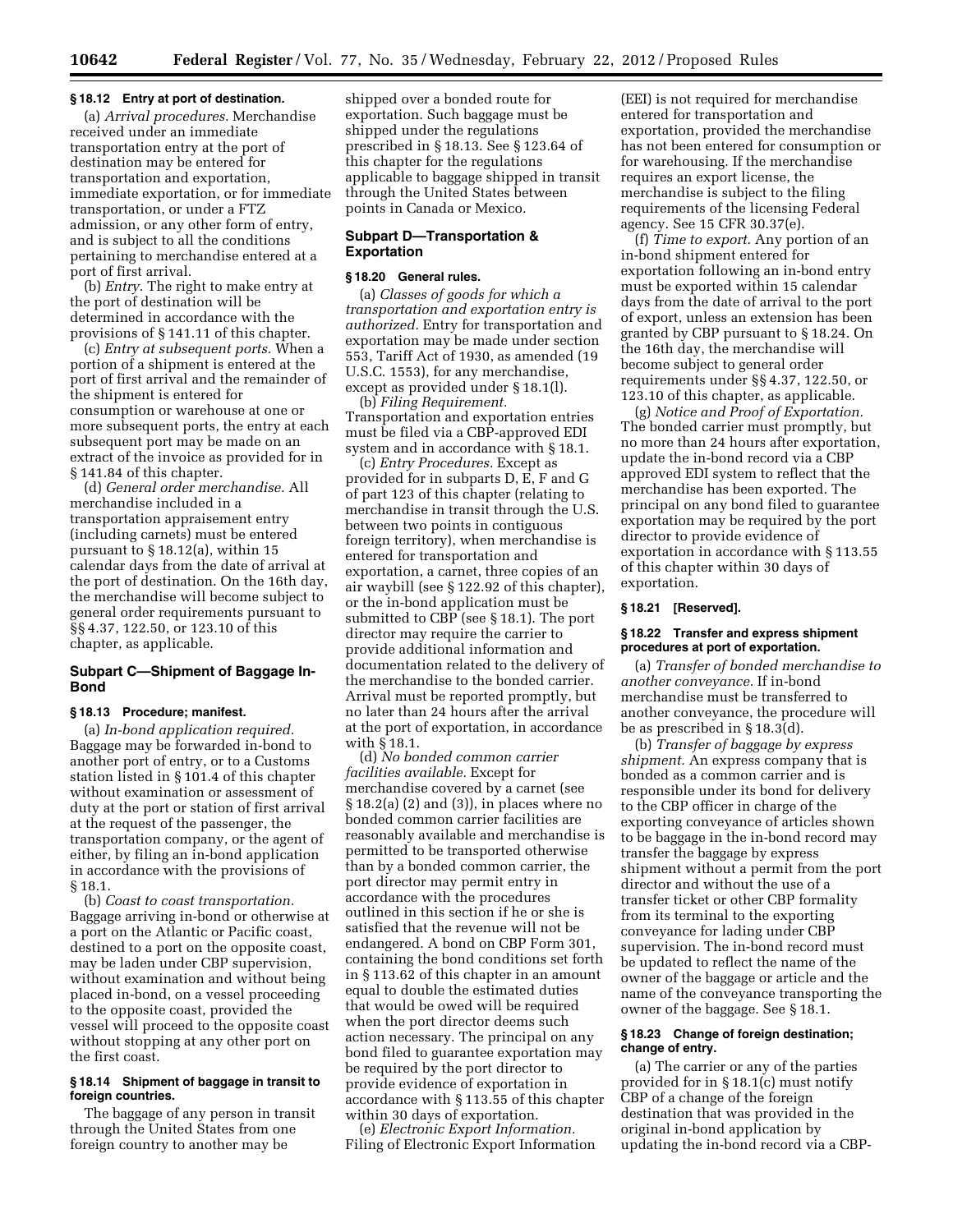approved EDI system within 24 hours of learning of the change.

(b) Merchandise received at the anticipated port of export may be entered for consumption, warehouse, FTZ or any other form of entry, and is subject to all the conditions pertaining to merchandise entered at a port of first arrival.

#### **§ 18.24 Retention of goods within port limits; splitting of shipments.**

(a) *Retention of goods within port limits.* Upon application via a CBPapproved EDI system by the carrier or any of the parties provided for in § 18.1(c), the port director, in his or her discretion, may allow in-transit merchandise, including merchandise covered by a carnet, to remain within the port limits under CBP supervision without extra expense to the Government for a period not exceeding 90 days, provided that the owner of the premises where the merchandise is located, has consented to the retention of the goods on the owner's premises. Upon obtaining CBP approval, the carrier or any of the parties provided for in § 18.1(c) must submit an immediate exportation in-bond application pursuant to §§ 18.1 and 18.25 of this chapter. Upon further requests, additional extensions of 90 days or less may be granted by the port director, but the merchandise may not remain in the port limits for more than 1 year from the date of arrival of the importing conveyance at the port of first arrival. Any merchandise that remains in the port limits without authorization is subject to general order requirements under §§ 4.37, 122.50, or 123.10 of this chapter, as applicable.

(b) *Split shipments.* The splitting up of a shipment for exportation will be permitted when exportation in its entirety is not possible by reason of the different destination to which portions of the shipment are destined, when the exporting vessel cannot properly accommodate the entire quantity, or in similar circumstances. The carrier or any of the parties named in § 18.1(c) must, in accordance with the filing requirements of § 18.1, submit a new inbond application for each portion of the original shipment to be transported in a manner inconsistent with the original in-bond application. All movements of split shipment must be initiated within two days from the date that the first portion of the split shipment is authorized or it will be considered an irregular delivery. In the case, however, of merchandise being transported under cover of a carnet, the splitting up of a shipment is not permitted.

# **Subpart E—Immediate Exportation**

# **§ 18.25 Direct exportation.**

(a) *Merchandise*—(1) *General.* Except for exportations by mail as provided for in subpart F of part 145 of this chapter (see also § 158.45 of this chapter), an inbond application must be transmitted as provided under § 18.1, for the following merchandise when it is to be directly exported without transportation to another port:

(i) Merchandise in CBP custody for which no entry has been made or completed;

(ii) Merchandise covered by an unliquidated consumption entry; or

(iii) Merchandise that has been entered in good faith but is found to be prohibited under any law of the United States.

(2) *Carnets.* If a TIR carnet covers the merchandise that is to be exported directly without transportation, the carnet will be discharged or canceled, as appropriate (see part 114 of this chapter), and an in-bond application must be transmitted, as provided by this part. If an A.T.A. carnet covers the merchandise that is to be exported directly without transportation, the carnet must be discharged by the certification of the appropriate transportation and reexportation vouchers by CBP officers as necessary.

(b) *Restriction on immediate export by truck.* Trucks arriving at a United States port of entry, carrying shipments for which an immediate exportation entry is presented as the sole means of entry will be denied a permit to proceed. The port director may require the truck to return to the country from which it came or, at the discretion of the port director, may allow the filing of a new entry.

(c) *Time to export.* Any portion of an in-bond shipment entered for immediate exportation pursuant to an in-bond entry must be exported within 15 calendar days from the date of arrival to the port of export, unless an extension has been granted by CBP pursuant to § 18.24. On the 16th day, the merchandise will become subject to general order requirements under §§ 4.37, 122.50, or 123.10 of this chapter, as applicable.

(d) *Electronic Export Information.*  Filing of Electronic Export Information (EEI) is not required for merchandise entered under an Immediate Exportation entry provided that the merchandise has not been entered for consumption or for warehousing. If the merchandise requires an export license, the merchandise is subject to the filing requirements of the licensing Federal agency. See 15 CFR 30.37(e).

(e) *Exportation without landing.* If the merchandise is exported in the arriving carrier without landing, a representative of the exporting carrier who has knowledge of the facts must certify that the merchandise entered for exportation was not discharged during the carrier's stay in port. A charge will be made against the continuous bond on CBP Form 301, containing the bond conditions set forth in § 113.64 of this chapter, if on file. If a continuous bond is not on file, a single entry bond containing the bond conditions set forth in § 113.64 will be required as in the case of residue cargo for foreign ports. If the merchandise is covered by a TIR carnet, the carnet must not be taken on charge (see  $\S 114.22(c)(2)$  of this chapter).

(f) *Notice and Proof of Exportation.*  The bonded carrier must promptly, but no more than 24 hours after exportation, update the in-bond record via a CBP approved EDI system to reflect that the merchandise has been exported. The principal on any bond filed to guarantee exportation may be required by the port director to provide evidence of exportation in accordance with § 113.55 of this chapter within 30 days of exportation

(g) *Explosives.* Gunpowder and other explosive substances, the deposit of which in any public store or bonded warehouse is prohibited by law, may be entered on arrival from a foreign port for immediate exportation in-bond by sea, but must be transferred directly from the importing to the exporting vessel.

(h) *Transfer by Express Shipment.*  The transfer of articles by express shipment must be in accordance with the procedures set forth in § 18.22.

#### **§ 18.26 Indirect exportation.**

(a) *Merchandise exported without landing from importing carrier.*  Merchandise to be exported in the importing carrier without landing, commonly referred to as freight remaining on board (FROB), may be transported in-bond to another port for exportation and entered for transportation and exportation in accordance with the procedure in § 18.20, upon the transmission of an inbond application to CBP pursuant to § 18.1, via a CBP-approved EDI system. Upon acceptance of the entry by CBP and acceptance of the merchandise by the bonded carrier, the bonded carrier assumes liability for the transportation and exportation of the merchandise. If the merchandise was prohibited entry by any Government agency, that fact must be noted in the in-bond application.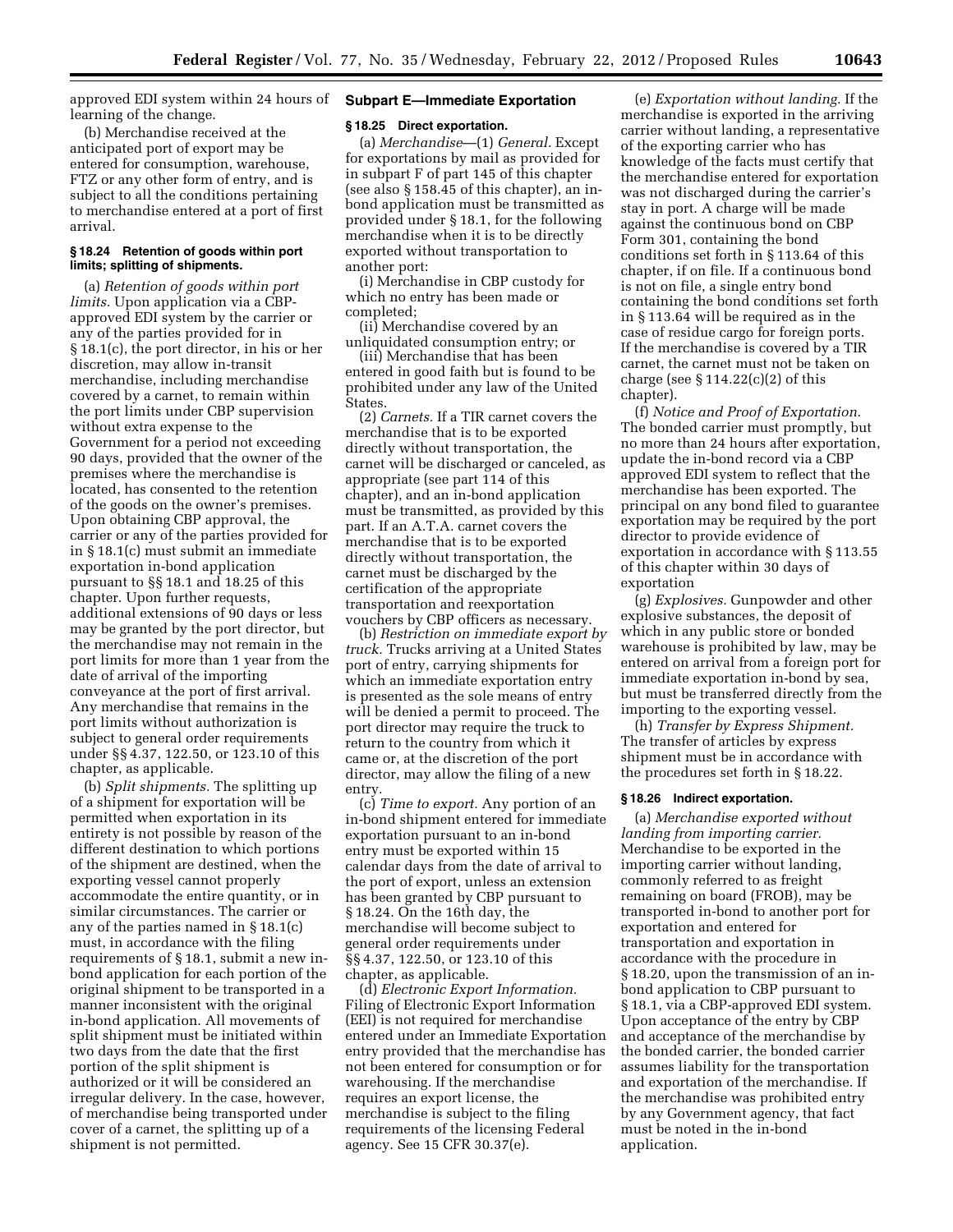(b) *Carnets.* If the merchandise was imported under cover of a TIR carnet, the carnet must be discharged or canceled at the port of importation and the merchandise transported under an electronic in-bond application (see § 18.25). If merchandise has been imported under cover of an A.T.A. carnet to be transported in-bond to another port for exportation, the appropriate transit voucher will be accepted in lieu of an electronic in-bond application. One transit voucher will be certified by CBP officers at the port of importation and a second transit voucher, together with the reexportation voucher, will be certified at the port of exportation.

(c) *Transfer at selected port of exportation.* If the merchandise is to be transferred to another conveyance after arrival at the port selected for exportation pursuant to paragraph (a) of this section, the procedure prescribed in § 18.3(d) will be followed. The provisions of §§ 18.23 and 18.24 will also be followed in applicable cases.

(d) *Time to export.* Any portion of an in-bond shipment entered for immediate exportation following an in-bond entry must be exported within 15 calendar days from the date of arrival to the port of export, unless an extension has been granted by CBP pursuant to § 18.24. On the 16th day, the merchandise will become subject to general order requirements under §§ 4.37, 122.50, or 123.10 of this chapter, as applicable.

(e) Notice and Proof of Exportation. The bonded carrier must promptly, but no more than 24 hours after exportation, update the in-bond record via a CBP approved EDI system to reflect that the merchandise has been exported. The principal on any bond filed to guarantee exportation may be required by the port director to provide evidence of exportations in accordance with § 113.55 of this chapter within 30 days of exportation.

#### **§ 18.27 Port marks.**

Port marks may be added by authority of the port director and under the supervision of a CBP officer. The original marks and the port marks must appear in all documentation pertaining to the exportation.

# **Subpart F—Merchandise Transported by Pipeline**

# **§ 18.31 Pipeline transportation of bonded merchandise.**

(a)(1) *General.* Merchandise may be transported by pipeline under the procedures in this part, as appropriate, and unless otherwise specifically provided for in this section.

(2) *In-bond application.* For purposes of this section, the in-bond application will be made by submitting a CBP Form 7512.

(b) *Bill of lading to account for merchandise.* Unless CBP has reasonable cause to suspect fraud, CBP will accept a bill of lading or equivalent document of receipt issued by the pipeline operator to the shipper and accepted by the consignee to account for the quantity of merchandise transported by pipeline and to maintain the identity of the merchandise.

(c) *Procedures when pipeline is only carrier.* When a pipeline is the only carrier of the in-bond merchandise and there is no transfer to another carrier, the bill of lading or equivalent document of receipt issued by the pipeline operator to the shipper must be submitted with the in-bond application. If there are no discrepancies between the bill of lading or equivalent document of receipt and the in-bond application for the merchandise, and provided that CBP has no reasonable cause to suspect fraud, the bill of lading or equivalent document of receipt will be accepted by CBP at the port of destination or exportation as establishing the quantity and identity of the merchandise transported. The pipeline operator is responsible for any discrepancies, including shortages, irregular deliveries, or nondeliveries at the port of destination or exportation (see § 18.8).

(d) *Procedures when there is more than one carrier (i.e., transfer of the merchandise)*—(1) *Pipeline as initial carrier.* When a pipeline is the initial carrier of merchandise to be transported in-bond and the merchandise is transferred to another conveyance (either a different mode of transportation or a pipeline operated by another operator), the procedures in § 18.3 and paragraph (c) of this section must be followed, except that—

(i) When the merchandise is to be transferred to one conveyance, a copy of the bill of lading or equivalent document issued by the pipeline operator to the shipper must be delivered to the person in charge of the conveyance for delivery to the appropriate CBP official at the port of destination or export; or

(ii) When the merchandise is to be transferred to more than one conveyance, a copy of the bill of lading or equivalent document issued by the pipeline operator to the shipper must be delivered to the person in charge of each additional conveyance, for delivery to the appropriate CBP official at the port of destination or exportation.

(2) *Transfer to pipeline from initial carrier other than a pipeline.* When merchandise initially transported inbond by a carrier other than a pipeline is transferred to a pipeline, the procedures in § 18.3 and paragraph (c) of this section must be followed, except that the bill of lading or other equivalent document of receipt issued by the pipeline operator to the shipper must be delivered to the appropriate CBP officer at the port of destination or port of export.

(3) *Initial carrier liable for discrepancies.* In the case of either paragraph (d)(1) or (d)(2) of this section, the initial carrier will be responsible for any discrepancies, including shortages, irregular deliveries, or nondeliveries, at the port of destination or failure to export at the port of exportation (see generally § 18.8).

(e) *Recordkeeping.* The shipper, pipeline operator, and consignee are subject to the recordkeeping requirements in 19 U.S.C. 1508 and 1509, as provided for in part 162 of this chapter.

# **Subpart G—Merchandise Not Otherwise Subject to Customs Control Exported Under Cover of a TIR Carnet**

#### **§ 18.41 Applicability.**

The provisions of §§ 18.41 through 18.45 apply only to merchandise to be exported under cover of a TIR carnet for the convenience of the U.S. exporter or other party in interest and do not apply to merchandise otherwise required to be transported in bond under the provisions of this chapter. Merchandise to be exported under cover of a TIR carnet for the convenience of the U.S. exporter or other party in interest may be transported with the use of the facilities of either bonded or nonbonded carriers.

# **§ 18.42 Direct exportation.**

At the port of exportation, the container or road vehicle, the merchandise, and the TIR carnet shall be made available to the port director. Any required export declarations shall be filed in accordance with the applicable regulations of the Bureau of the Census (15 CFR part 30) and the Export Administration (15 CFR chapter VII, subchapter C). The port director shall examine the merchandise to the extent he believes necessary to determine that the carnet has been properly completed and shall verify that the container or road vehicle has the necessary certificate of approval or approval plate intact and is in satisfactory condition. After completion of any required examination and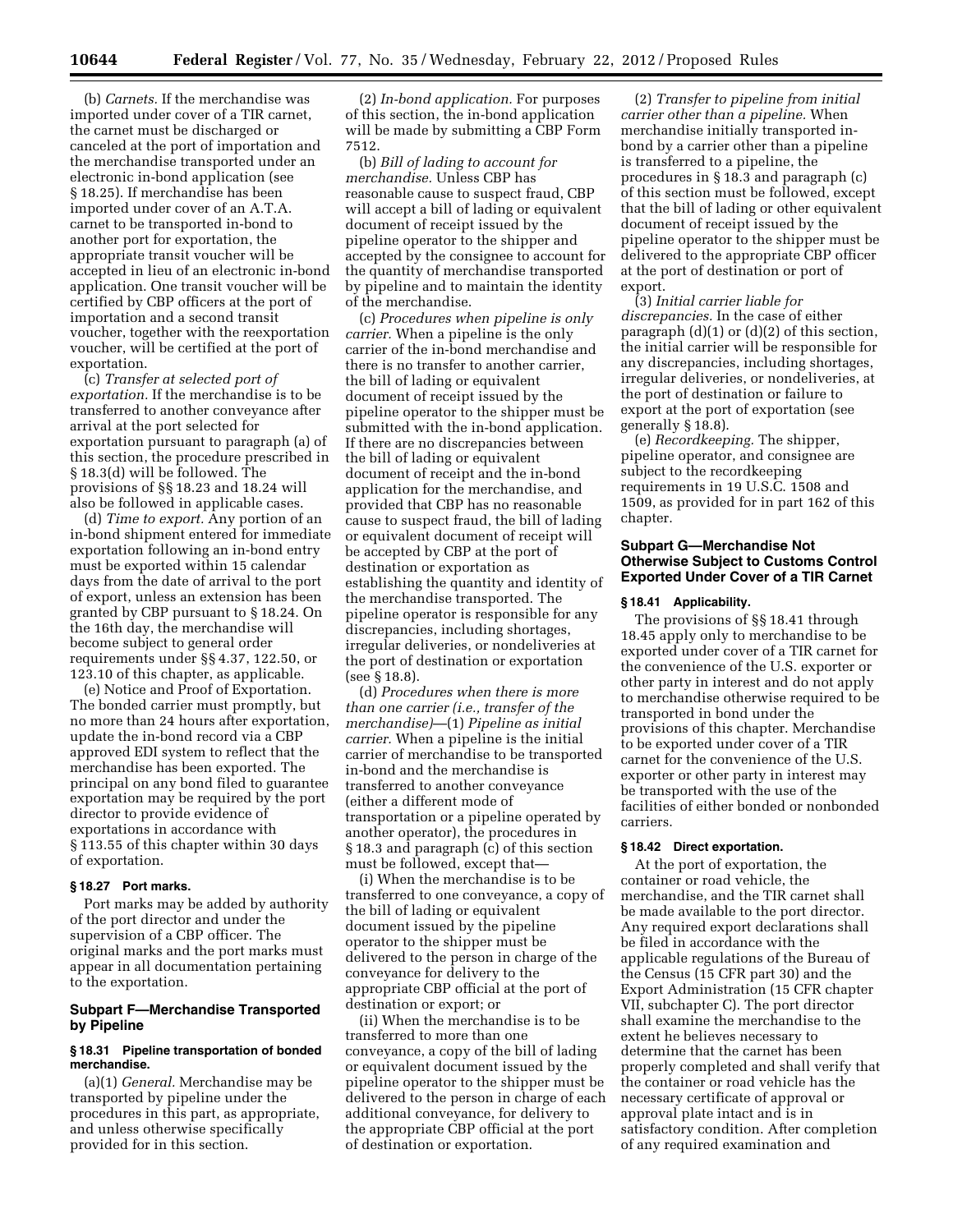supervision of loading, the port director will seal the container or road vehicle with customs seals and ascertain that the TIR plates are properly affixed and sealed. See § 18.4(d). In the case of heavy or bulky goods moving under cover of a TIR carnet, the port director shall cause a customs seal or label, as appropriate, to be affixed. He shall also remove two vouchers from the carnet, execute the appropriate counterfoils, and return the carnet to the carrier or agent to accompany the merchandise.

#### **§ 18.43 Indirect exportation.**

(a) *Filing of Electronic Export Information.* When merchandise is to move from one U.S. port to another for actual exportation at the second port, any export declarations required to be validated shall be filed in accordance with the port of origin procedure described in the applicable regulations of the Bureau of the Census (15 CFR part 30) and the Export Administration (15 CFR chapter VII, subchapter C).

(b) *Origination port procedure.* The port director shall follow the procedure provided in § 18.42 in respect to examination of the merchandise, supervision of loading, sealing or labeling, and affixing of TIR plates. The port director will remove one voucher from the carnet, execute the appropriate counterfoil, and return the carnet to the carrier or agent to accompany the container or road vehicle to the port of actual exportation.

(c) *Port of export procedure.* At the port of actual exportation, the carnet and the container (or heavy or bulky goods) or road vehicle shall be presented to the port director who shall verify that seals or labels are intact and that there is no evidence of tampering. After verification, the port director shall remove the appropriate voucher from the carnet, execute the counterfoil, and return the carnet to the carrier or agent.

#### **§ 18.44 Abandonment of exportation.**

In the event that exportation is abandoned at any time after merchandise has been placed under cover of a TIR carnet, the carrier or agent shall deliver the carnet to the nearest CBP office or to the CBP office at the port of origin for cancellation (see § 114.26(c) of this chapter). When the carnet has been canceled, the carrier or agent may remove customs seals or labels and unload the container (or heavy or bulky goods) or road vehicle without customs supervision.

# **§ 18.45 Supervision of exportation.**

The provisions of §§ 18.41 through 18.44 do not require the director of the port of actual exportation to verify that merchandise moving under cover of a TIR carnet is loaded on board the exporting carrier.

#### **Subpart H—Importer Security Filings**

#### **§ 18.46 Changes to Importer Security Filing information.**

For merchandise transported in bond, which at the time of transmission of the Importer Security Filing as required by § 149.2 of this chapter is intended to be entered as an immediate exportation (IE) or transportation and exportation (T&E) shipment, permission from the port director of the port of origin is needed to change the in-bond entry into a consumption entry. Such permission will only be granted upon receipt by CBP of a complete Importer Security Filing as required by part 149 of this chapter.

# **PART 19—CUSTOMS WAREHOUSES, CONTAINER STATIONS AND CONTROL OF MERCHANDISE THEREIN**

9. The general authority for part 19, CBP regulations continues to read as follows:

**Authority:** 5 U.S.C. 301; 19 U.S.C. 66, 1202 (General Note 3(i), Harmonized Tariff Schedule of the United States), 1624; \* \* \* \* \*

10. In § 19.15, revise paragraphs (f) and (g)(1) to read as follows:

# **§ 19.15 Withdrawal for exportation of articles manufactured in bond; waste or byproducts for consumption.**

\* \* \* \* \*

(f) The general procedure covering warehouse withdrawals for exportation must be followed in the case of articles withdrawn for exportation from a bonded manufacturing warehouse.

(g)(1) Articles may be withdrawn for transportation and delivery to a bonded storage warehouse at an exterior port under the provisions of section 311, Tariff Act of 1930, as amended (19 U.S.C. 1311), for the sole purpose of immediate export, except for distilled spirits which may be withdrawn under the provisions of section 311 for transportation and delivery to any bonded storage warehouse for the sole purpose of immediate export, or may be withdrawn pursuant to § 309(a) of the Tariff Act of 1930, as amended (19 U.S.C. 1309(a)). To make a withdrawal an in-bond application must be filed (see part 18 of this chapter), as provided for in § 144.36 of this chapter. A rewarehouse entry shall be made in accordance with § 144.34(b) of this chapter, supported by a bond on CBP Form 301, containing the bond

conditions set forth in § 113.63 of this chapter.

\* \* \* \* \*

# **PART 113—CUSTOMS BONDS**

11. The general authority for part 113, CBP regulations continues to read as follows:

**Authority:** 19 U.S.C. 66, 1623, 1624.

\* \* \* \* \*

12. In § 113.63, revise paragraph (c)(1) to read as follows:

#### **§ 113.63 Basic custodial bond conditions.**

- \* \* \* \* \*
- $(c) * * * *$

(1) If a bonded carrier, to report inbond arrivals and exportations in the manner and in the time prescribed by regulation and to export in-bond merchandise in the time periods prescribed by regulation.

**PART 122—AIR COMMERCE REGULATIONS** 

\* \* \* \* \*

13. The general authority for part 122, CBP regulations continues to read as follows:

**Authority:** 5 U.S.C. 301; 19 U.S.C. 58b, 66, 1431, 1433, 1436, 1448, 1459, 1590, 1594, 1623, 1624, 1644, 1644a, 2071 note.

\* \* \* \* \* 14. In § 122.118, revise (b) to read as follows:

#### **§ 122.118 Exportation from port of arrival.**  \* \* \* \* \*

(b) *Time.* Transit air cargo must be exported from the port of arrival within 15 days from the date the exporting airline receives the cargo. After the 15 day period, the individual cargo shipments must be made the subject of individual entries, as appropriate. \* \* \* \* \*

15. In § 122.119, revise paragraph (b) to read as follows:

# **§ 122.119 Transportation to another U.S. port.**

\* \* \* \* \* (b) *Time.* Transit air cargo traveling to a final port of destination in the U.S. shall be delivered to Customs at its destination within 30 days from the date the receiving airline gives the receipt for the cargo at the port of arrival.

16. In § 122.120, revise paragraphs (c) and (k) to read as follows:

# **§ 122.120 Transportation to another port for exportation.**

\* \* \* \* \*

(c) *Time.* Transit air cargo covered by this section shall be delivered to Customs at the port of exportation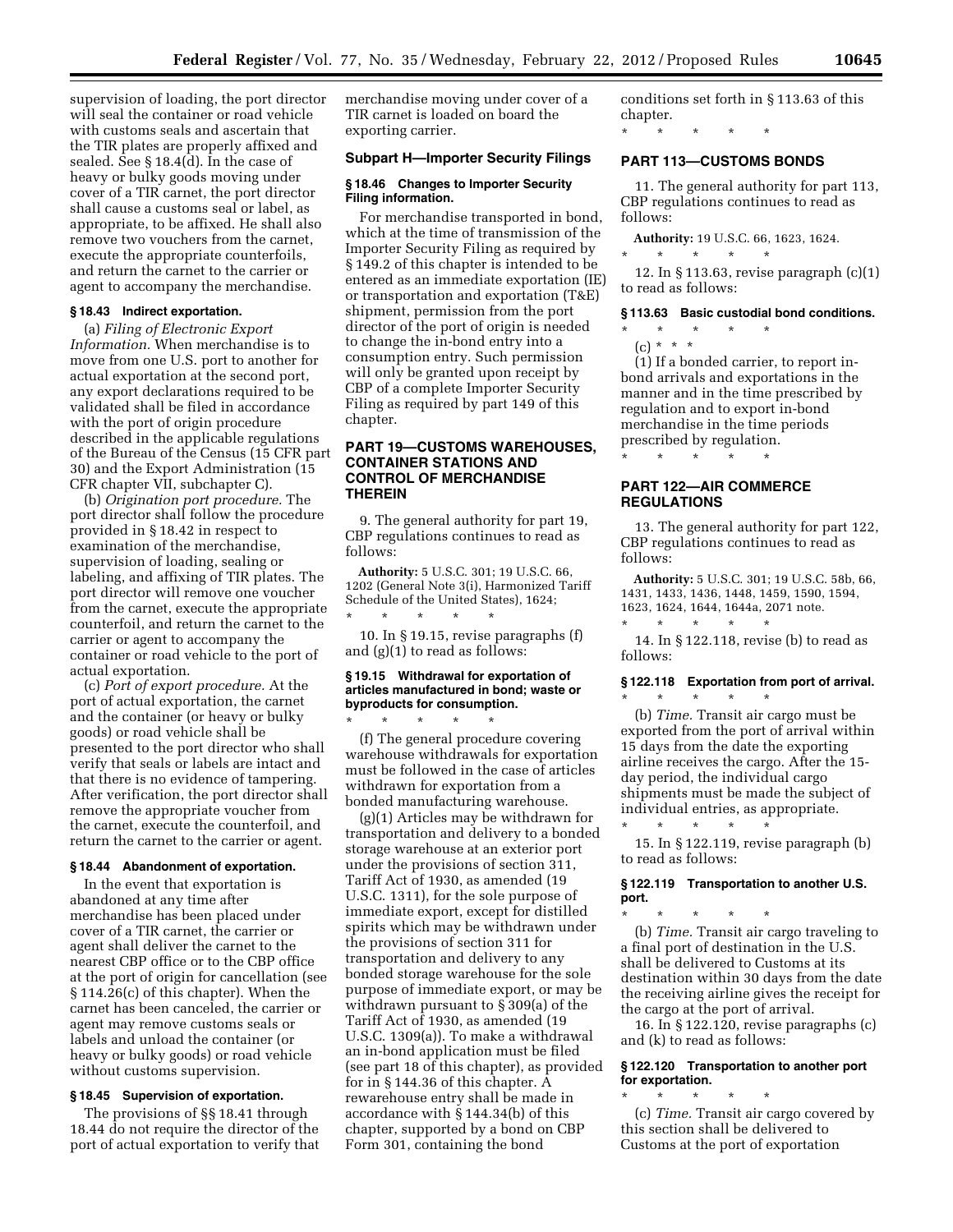within 30 days from the date of receipt by the forwarding airline.

\* \* \* \* \* (k) *Failure to deliver.* If all or part of the cargo listed on the transit air cargo manifest is not accounted for with an exportation copy within 45 days, the director of the port of arrival shall take action as provided in § 122.119(d).

# **PART 123—CUSTOMS RELATIONS WITH CANADA AND MEXICO**

17. The general authority for part 123, CBP regulations continues to read as follows:

**Authority:** 19 U.S.C. 66, 1202 (General Note 3(i), Harmonized Tariff Schedule of the United States (HTSUS)), 1431, 1433, 1436, 1448, 1624, 2071 note.

18. In § 123.31, revise paragraph (b) to read as follows:

#### **§ 123.31 Merchandise in transit.**  \* \* \* \* \*

\* \* \* \* \*

(b) *From one point in a contiguous country to another through the United States.* Merchandise may be transported from point to point in Canada or in Mexico through the United States in bond in accordance with the procedures set forth in §§ 18.1 and 18.20 through 18.24 of this chapter except where those procedures are modified by this subpart or subparts E for trucks transiting the United States, F for commercial traveler's samples, or G for baggage.

\* \* \* \* \* 19. Revise § 123.32 to read as follows:

#### **§ 123.32 In-bond application.**

An in-bond application must be submitted pursuant to part 18 of this chapter upon arrival of merchandise which is to proceed under the provisions of this subpart.

#### **§ 123.34 [Removed and Reserved]**

20. Remove and reserve § 123.34. 21. In § 123.42, revise paragraph (c)(1) and the introductory text of paragraph (d), to read as follows:

# **§ 123.42 Truck shipments transiting the United States.**

\* \* \* \* \* (c) *Procedure at United States port of arrival*—(1) *Filing of in-bond application.* An in-bond application must be filed pursuant to § 18.1 of this chapter prior to or upon arrival at a U.S. port. At CBP's discretion the driver may be required to present four validated copies of the United States-Canada Transit Manifest, CBP Form 7512–B Canada 81/2, to the CBP officer, who will review the manifest for accuracy and verify its validation by Canadian Customs. If the manifest is found not to

be validated properly, the truck will be required to be returned to the Canadian port of departure so that the manifest may be validated in accordance with Canadian Customs regulations. If the manifest is validated properly and no irregularity is found, the truck will be sealed unless sealing is waived by CBP. The CBP officer will note in the in-bond record and, if paper, on the manifest, the seal numbers or the waiver of sealing, retain the original, and return three copies of the manifest to the driver for presentation to CBP at the United States port of exit.

\* \* \*

(d) *Procedure at United States port of exit.* The arrival of the in-bond shipment at the port of export must be reported to CBP in accordance with § 18.1 of this chapter. If CBP requires a paper manifest, the driver will present the three validated copies of the manifest to the CBP officer at the U.S. port of exit.

\* \* \* \* \* 22. Revise § 123.52 (a) to read as follows:

#### **§ 123.52 Commercial samples transported by automobile through the United States between ports in Canada.**

(a) *General provisions.* A commercial traveler arriving from Canada may be permitted to transport effectively corded and sealed samples in his automobile without further sealing in the United States, upon compliance with this section and subject to the conditions of § 18.20(c) of this chapter, since customs bonded carriers as described in § 18.2 of this chapter are not considered to be reasonably available. Samples having a total value of not more than \$200 may be carried by a nonresident commercial traveler through the United States without cording and sealing and without an in-transit manifest in accordance with § 148.41 of this chapter.

\* \* \* \* \*

23. Revise § 123.64(a) to read as follows:

#### **§ 123.64 Baggage in transit through the United States between ports in Canada or in Mexico.**

(a) *Procedure.* Baggage in transit from point to point in Canada or Mexico through the United States may be transported in-bond through the United States in accordance with the procedures set forth in §§ 18.1, 18.13, 18.14, and 18.20 through 18.24 of this chapter except where those procedures are modified by this section.

\* \* \* \* \*

# **PART 141—ENTRY OF MERCHANDISE**

24. The general authority for part 141, CBP regulations, continues to read as follows:

**Authority:** 19 U.S.C. 66, 1414, 1448, 1484, 1624.

25. In § 141.61, revise paragraph  $(e)(1)(i)(A)$  to read as follows:

# **§ 141.61 Completion of entry and entry summary documentation.**

\* \* \* \* \* (e) *Statistical information*—(1) *Information required on entry summary or withdrawal form*—(i) *Where form provides space*—(A) *Single invoice.* For each class or kind of merchandise subject to a separate statistical reporting number, the applicable information required by the General Statistical Notes, Harmonized Tariff Schedule of the United States (HTSUS), must be shown on the entry summary, CBP Form 7501. The applicable information must also be shown on the in-bond application filed pursuant to part 18 of this chapter when it is used to document an incoming vessel shipment proceeding to a third country pursuant to an entry for transportation and exportation, or immediate exportation.

\* \* \* \* \*

# **PART 142—ENTRY PROCESS**

26. The general authority for part 142, CBP regulations, continues to read as follows:

**Authority:** 19 U.S.C. 66, 1448, 1484, 1624.

27. In § 142.18, revise paragraphs (a)(1) and (2) to read as follows:

#### **§ 142.18 Entry summary not required for prohibited merchandise.**

 $(a) * * * *$ 

(1) An entry for exportation filed using an in-bond application pursuant to part 18 of this chapter, or an application to destroy the merchandise under CBP supervision is made within 10 days after the time of entry, and the exportation or destruction is accomplished promptly, or

(2) An entry for transportation and exportation, filed using an in-bond application pursuant to part 18 of this chapter, is made within 10 days after the time of entry and domestic carriage of the merchandise does not conflict with the requirements of another Federal agency.

\* \* \* \* \* 28. In § 142.28, revise paragraph (a)(2) to read as follows:

**§ 142.28 Withdrawal or entry summary not required for prohibited merchandise.**   $(a) * * * *$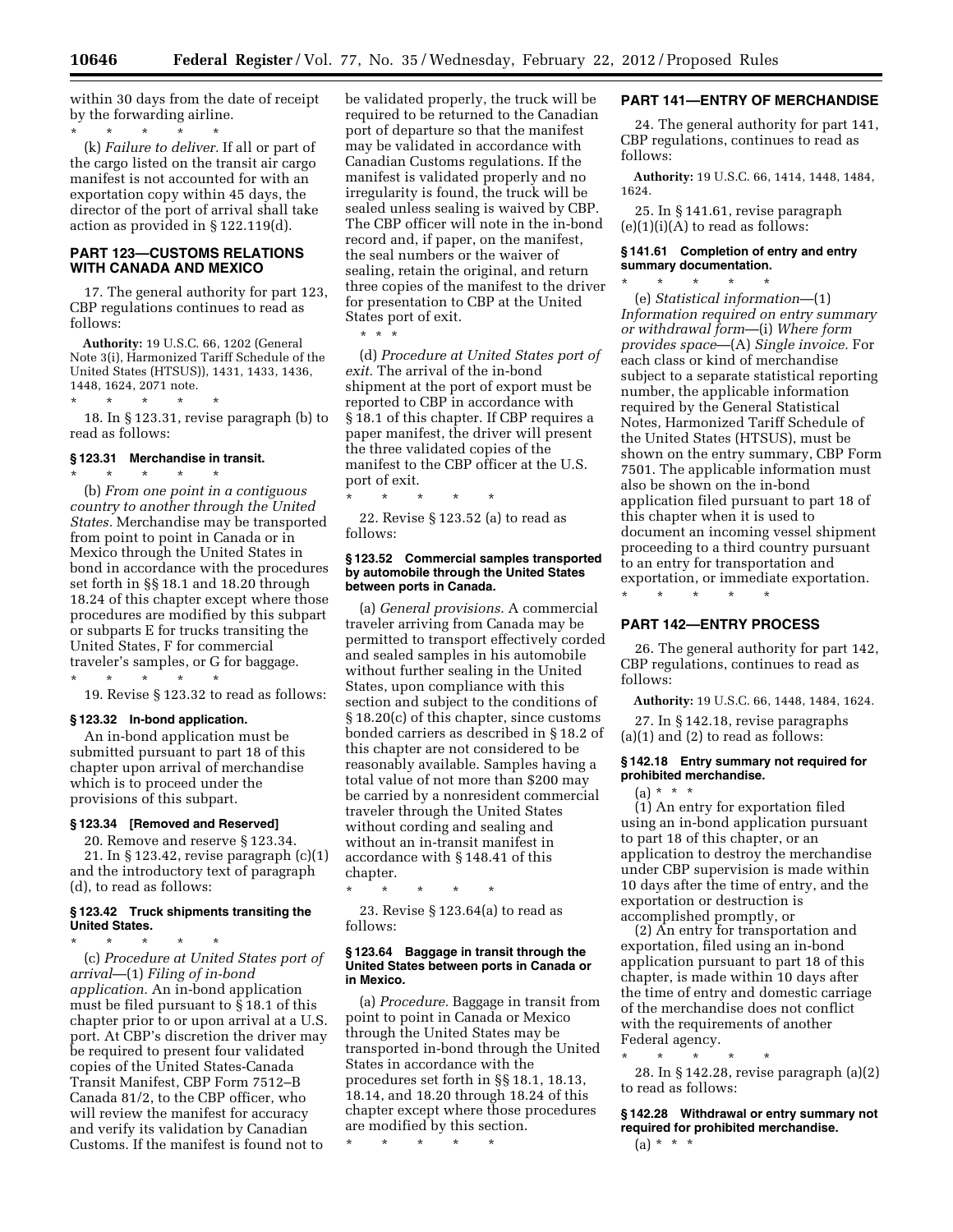(2) An entry for exportation or for transportation and exportation filed using an in-bond application pursuant to part 18 of this chapter, or an application to destroy the merchandise, is made within the specified time limit, and the exportation or destruction is accomplished promptly.

\* \* \* \* \*

# **PART 143—SPECIAL ENTRY PROCEDURES**

29. The general authority for part 143, CBP regulations, continues to read as follows:

**Authority:** 19 U.S.C. 66, 1414, 1481, 1484, 1498, 1624, 1641.

30. In § 143.1, revise paragraph (c) to read as follows:

# **§ 143.1 Eligibility.**   $\star$   $\star$   $\star$

(c) *Participants for other purposes.*  Upon approval by CBP, any party may participate in ABI for other purposes, including transmission of protests, and applications for FTZ admission (CBP Form 214).

# **PART 144—WAREHOUSE AND REWAREHOUSE ENTRIES AND WITHDRAWALS**

31. The general authority for part 144, CBP regulations, continues to read as follows:

**Authority:** 19 U.S.C. 66, 1484, 1557, 1559, 1624.

\* \* \* \* \* 32. In § 144.22, revise paragraph (b) to read as follows:

# **§ 144.22 Endorsement of transfer on withdrawal form.**

\* \* \* \* \* (b) In-bond application filed pursuant to part 18 of this chapter, for merchandise to be withdrawn for transportation, exportation, or transportation and exportation.

33. In § 144.36, revise paragraph (c), the introductory text of paragraph (d), paragraph (f), and paragraph (g)(4) to read as follows:

# **§ 144.36 Withdrawal for transportation.**

\* \* \* \* \* (c) *Form.* (1) A withdrawal for transportation shall be filed by submitting an in-bond application pursuant to part 18 of this chapter.

(2) Separate withdrawals for transportation from a single warehouse, via a single conveyance, consigned to the same consignee, and deposited into a single warehouse, can be filed using one in-bond application, under one control number, provided that the

information for each withdrawal, as required in paragraph (d) of this section is provided in the in-bond application for certification by CBP. With the exception of alcohol and tobacco products, this procedure will not be allowed for merchandise that is in any way restricted (for example, quota/visa).

(3) The requirement that an in-bond application be filed and the information required in paragraph (d) of this section be shown will not be required if the merchandise qualifies under the exemption in  $§ 144.34(c)$ .

(d) *Information required.* In addition to the statement of quantity required by § 144.32, the following information for the merchandise being withdrawn must be provided in the in-bond application:

\* \* \* \* \* (f) *Forwarding procedure.* The merchandise must be forwarded in accordance with the general provisions for transportation in bond (§§ 18.1 through 18.9 of this chapter). However, when the alternate procedures for transfers between integrated bonded warehouses under § 144.34(c) are employed, the merchandise need not be delivered to a bonded carrier for transportation, and an entry for transportation and a rewarehouse entry will not be required.

\* \* \* \* \*  $(g) * * * *$ (4) Forwarded to another port or returned to the port of origin in accordance with §§ 18.5(c) or 18.9 of

this chapter; \* \* \* \* \* 34. In § 144.37, revise paragraphs (a) and (b), to read as follows:

#### **§ 144.37 Withdrawal for exportation.**

(a) *Form.* A withdrawal for either direct or indirect exportation must be filed by submitting an in-bond application pursuant to part 18 of this chapter or on CBP Form 7501 in 3 copies for merchandise being exported under cover of a TIR carnet. The inbond application or CBP Form 7501 must contain all of the statistical information as provided in § 141.61(e) of this chapter. The port director may require an extra copy or copies of CBP Form 7501 for use in connection with the delivery of merchandise to the carrier.

(b) *Procedure for indirect exportation*—(1) *Forwarding.*  Merchandise withdrawn for indirect exportation (transportation and exportation) must be forwarded to the port of exportation in accordance with the general provisions for transportation in bond (part 18 of this chapter).

(2) *Splitting of shipments.* The splitting up for exportation of shipments

arriving under warehouse withdrawals for indirect exportation will be permitted only when various portions of a shipment are destined to different destinations, when the export vessel cannot properly accommodate the entire quantity, or in other similar circumstances. In the case of merchandise moving under cover of a TIR carnet, if the merchandise is not to be exported or if the shipment is to be divided, appropriate entry will be required and the carnet discharged. The provisions of §§ 18.23 and 18.24 of this chapter concerning change of destination or retention of merchandise on the deck must also be followed in applicable cases.

\* \* \* \* \*

# **PART 146—FOREIGN TRADE ZONES**

35. The general authority for part 146, CBP regulations, continues to read as follows:

**Authority:** 19 U.S.C. 66, 81a–81u, 1202 (General Note 3(i), Harmonized Tariff Schedule of the United States), 1623, 1624.

36. In § 146.62, revise paragraphs (a) and (b)(2) to read as follows:

#### **§ 146.62 Entry.**

(a) *General.* Entry for foreign merchandise that is to be transferred from a zone, or removed from a zone for exportation or transportation to another port, for consumption or warehouse, will be made filing an in-bond application pursuant to part 18 of this chapter, CBP Form 3461, CBP Form 7501, or other applicable CBP forms. If entry is made on CBP Form 3461, the person making entry shall file an entry summary for all the merchandise covered by the CBP Form 3461 within 10 working days after the time of entry. (b) \* \* \*

(2) An in-bond application for merchandise to be transferred to another port or zone or for exportation must provide that the merchandise covered is foreign trade zone merchandise; give the number of the zone from which the merchandise was transferred; state the status of the merchandise; and, if applicable, bear the notation or endorsement provided for in § 146.64(c), § 146.66(b), or § 146.70(c).

37. In § 146.66, revise paragraphs (a) and (b), and remove the words ''Customs Form'' and adding in their place the words ''CBP Form'' in paragraphs (c) and (d) to read as follows:

\* \* \* \* \*

# **§ 146.66 Transfer of merchandise from one zone to another.**

(a) *At the same port.* A transfer of merchandise to another zone with a